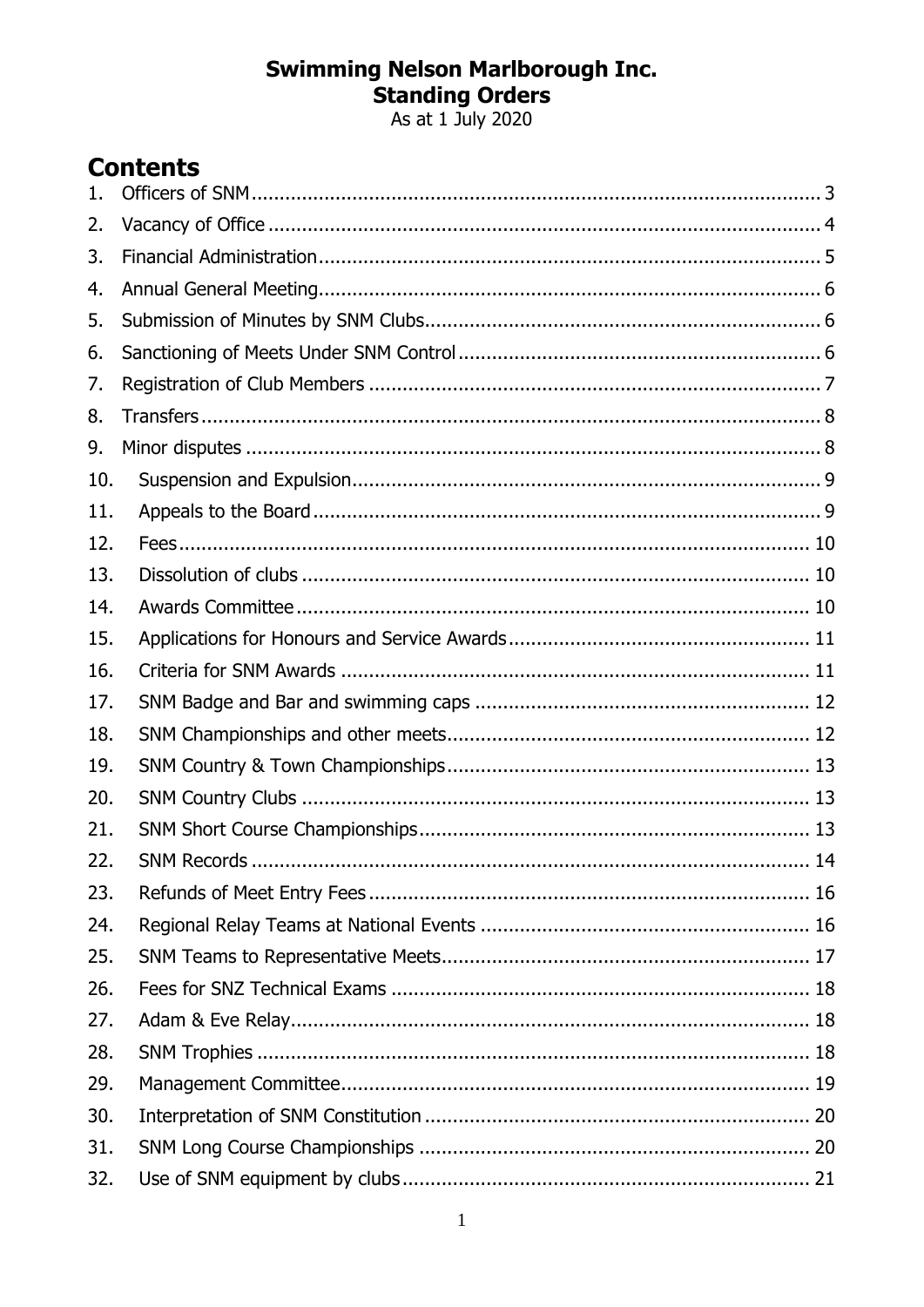As at 1 July 2020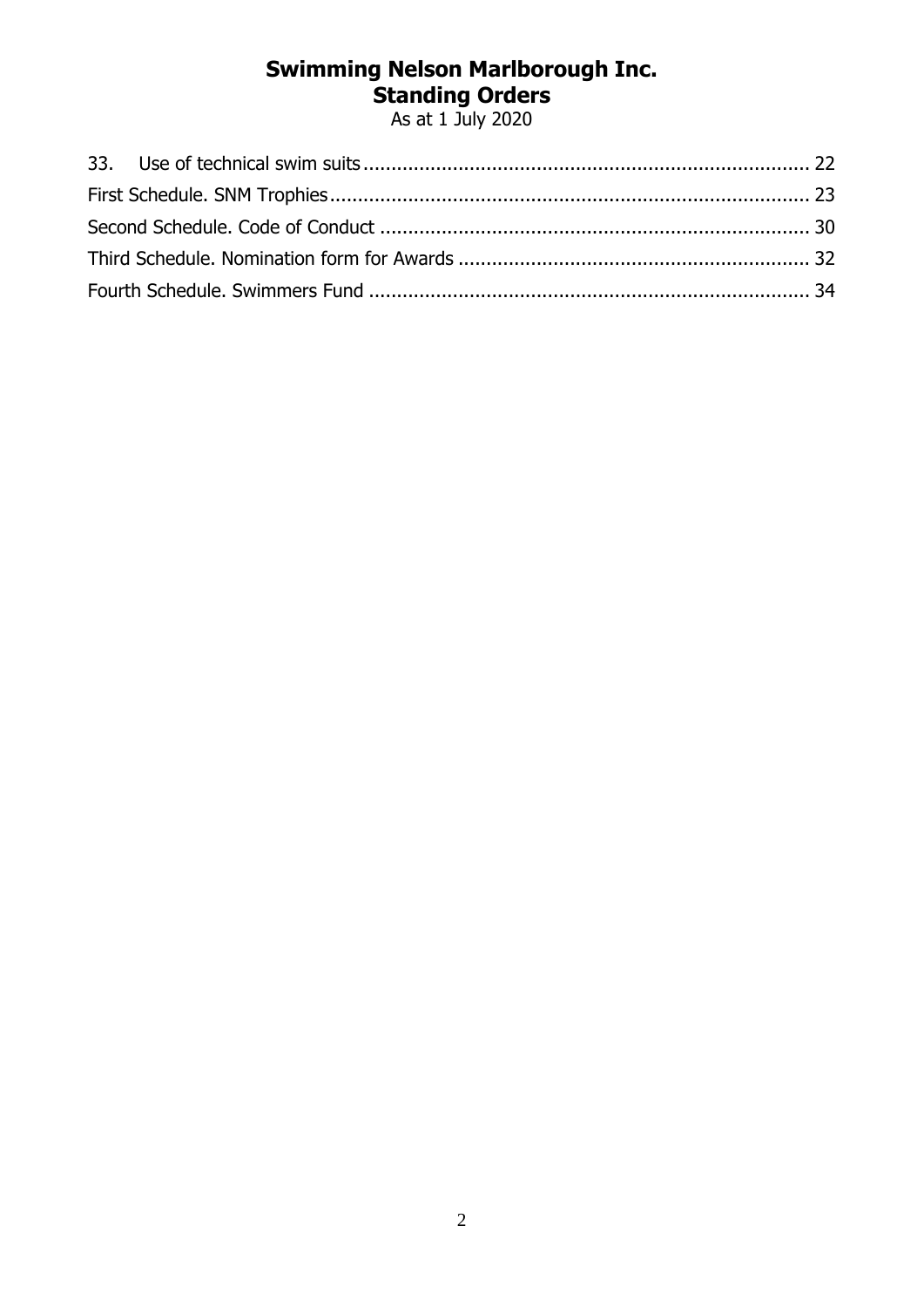As at 1 July 2020

# <span id="page-2-0"></span>**1. Officers of SNM**

#### **1.1 General provisions**

The Board may at its discretion appoint a Convenor of Officials, Technical Committee, Event Organiser, Publicity Officer, Funding Coordinator, Secretary, Treasurer and Regional Registrar.

- 1. Duties and functions of these positions are as described below except as varied by decisions of the Board duly recorded in meeting minutes.
- 2. Such officers need not be members of the Board or members of any Member Club, and may be paid or unpaid as the Board shall determine and, if not a member of the Board, shall have no voting rights at Board meetings.
- 3. The Board may re-name or combine any of the above roles and these rules shall be interpreted as if the rules referred to the name of the officer as used by the Board.
- 4. Such officers shall serve at the pleasure of the Board and may be dismissed by the Board as the Board sees fit.

#### **1.2 Chair of SNM**

- 1. Acts as leader of SNM
- 2. Chairs Board, General and Special General meetings of SNM
- 3. Attends as delegate or observer at the Swimming New Zealand AGM and forums
- 4. Preserves the integrity of the Constitution and Standing Orders of SNM

#### **1.3 Convenor of Officials**

- 1. Chairs meetings of the Technical Committee
- 2. Ensures Technical Committee meets regularly
- 3. Ensures tasks allocated to members of the Technical Committee are completed
- 4. Reports to the Board of SNM on the business of Technical Committee meetings

#### **1.4 Technical Committee**

- 1. Approves officials for all SNM meets and events
- 2. Makes recommendations to the Board for Meet Directors at SNM meets and events
- 3. Recruits, trains and certifies SNM Technical Officials
- 4. Establishes and maintains procedures for SNM Technical qualification exams
- 5. Maintains a record of SNM Technical Officials, their qualifications and their attendance at meets
- 6. Ensures compliance with all FINA, SNZ and SNM rules at SNM-sanctioned meets and advises the Board on any matters of interpretation of these rules that arise from time to time.

#### **1.5 Event Organiser (one for each SNM meet or event)**

1. Organises and coordinates all aspects of the meet or event, including a. pool booking and preparation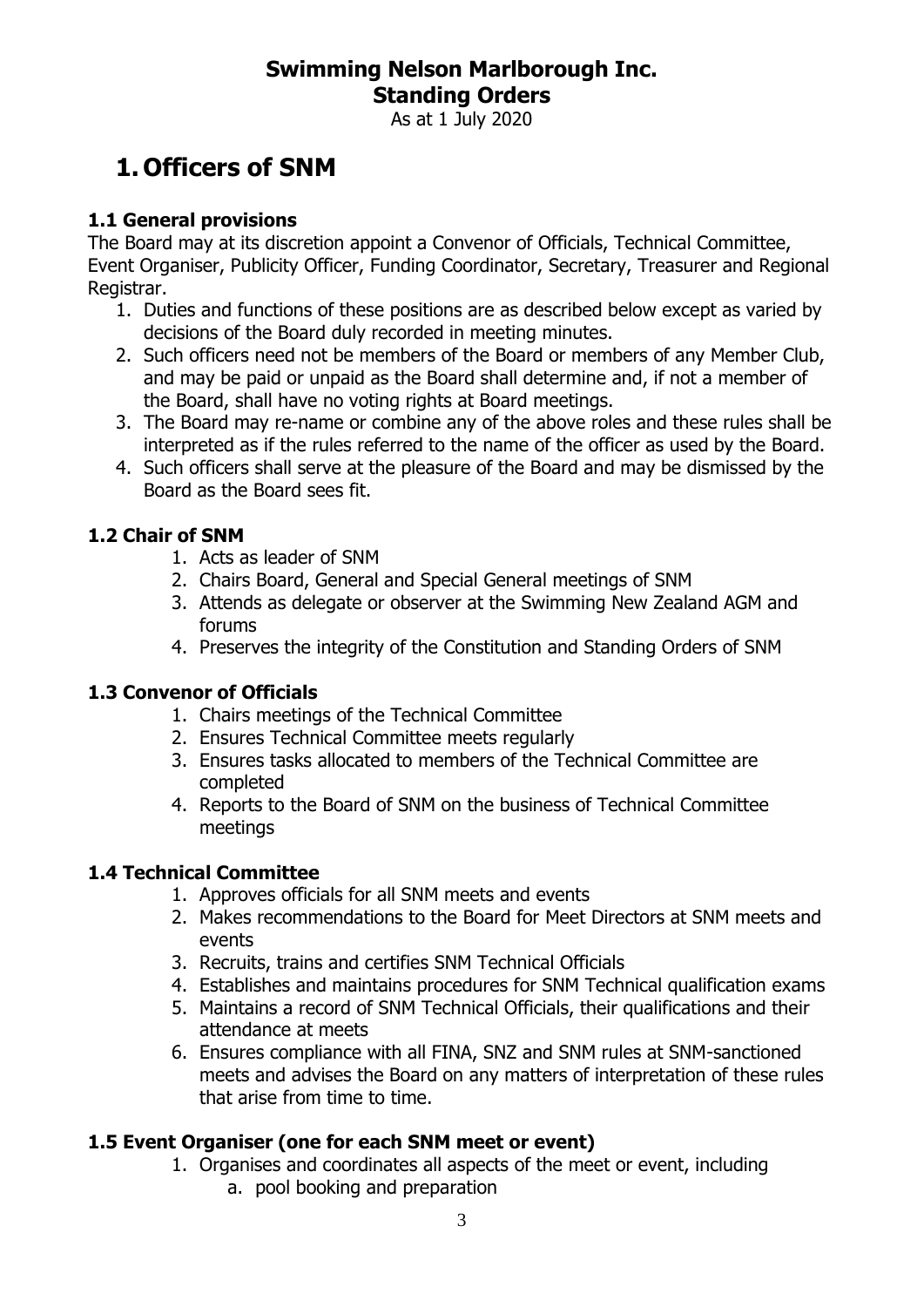As at 1 July 2020

- b. hospitality and catering
- c. presentation of awards

#### **1.6 Publicity Officer**

- 1. Establishes and maintains working relationship with local media (radio, print, TV)
- 2. Provides information about upcoming events to the media
- 3. Provides results of swimming events to the media
- 4. Maintains the SNM website
- 5. Seeks opportunities to publicise SNM events

#### **1.7 Funding Coordinator**

- 1. Seeks out avenues of funding for SNM
- 2. Uses annual plans and budgets to apply for funding
- 3. Obtains, completes and submits funding applications on behalf of SNM
- 4. Liaises with the Secretary and Board of SNM on funding possibilities and seeks permission of SNM prior to submitting funding applications
- 5. Reports to the Board on the success or otherwise of funding applications

#### 1.8 **Secretary**

- 1. Maintains Board minutes and correspondence
- 2. Serves as the primary point of contact with Swimming NZ, SNM clubs and swimmers, other regions and other organisations.

#### **1.9 Treasurer**

- 1. Makes payments and collects amounts due on behalf of SNM
- 2. Monitors SNM's financial affairs and report to the Board as requested

#### **1.10 Registrar**

- 1. Maintains the SNM database of swimmers' times and SNM records,
- 2. Assists clubs to register all swimmers and other members on SNZ database,
- 3. Assists with the administration of swimming meets including the SNM Championships
- 4. Provides results from SNM-sanctioned swim meets to the SNZ database
- 5. Submits entries of SNM-affiliated swimmers including relays to national and South Island events

# <span id="page-3-0"></span>**2. Vacancy of Office**

- 1. Any office shall be deemed to be vacant from when the Secretary or Chair receives notice of resignation from the incumbent or from when the position is declared vacant by the Board.
- 2. In the event of a vacancy arising on the Board:
	- (a) The Secretary shall advertise the vacancy to the clubs, seeking nominees from the clubs and giving not less than 28 days for the clubs to respond:
	- (b) At the first Board meeting after the close of nominations, the Board may appoint one of the nominees received or another person who has made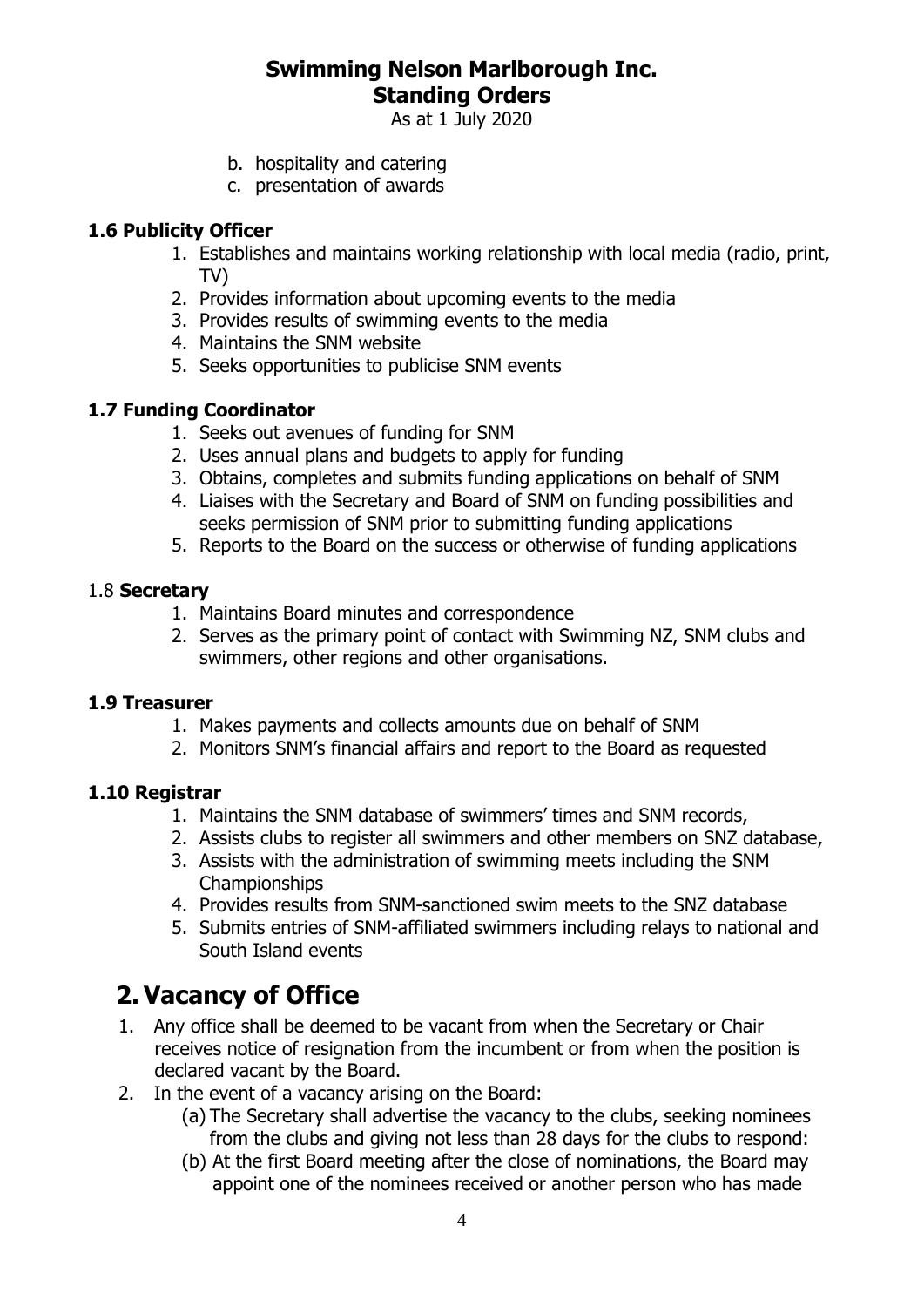As at 1 July 2020

them self, available, in accordance with the SNM Constitution;

- (c) The Board is not required to fill any vacancy, provided that the Board is able to achieve a quorum while the vacancy exists.
- 3. In the event of any other SNM Office becoming vacant:
	- (a) The Secretary shall advertise the vacancy (with accompanying description) to the clubs, seeking nominees from the clubs and giving not less than 28 days for the clubs to respond;
	- (b) At the first Board meeting held after the close of nominations, the Board may appoint an officer from the list of nominations received or from other persons having made themselves available;
	- (c) The Board is not required to fill any vacancy of SNM office.
- 4. The Board may temporarily appoint any person, able to be appointed under the SNM Constitution, to fulfil the duties of any vacant office until such time as the vacancies have been advertised and nominations received.

# <span id="page-4-0"></span>**3. Financial Administration**

- 1. The Board shall be responsible for the control and investment of all funds of SNM and the proper administration of all other property of SNM.
- 2. The Board shall approve an annual budget for presentation to the AGM. The budget shall clearly identify the proposed financial expenditure on administration and development programmes for the upcoming financial year
- 3. All monies received by SNM shall be placed to the credit of SNM in the bank or banks approved by SNM and all disbursements of SNM funds shall be made by cheque, signed, or by internet banking authorised, by two persons designated by the Board.
- 4. No expenditure not provided for in the budget shall be paid out from any account of SNM except pursuant to a resolution duly recorded in the minutes.
- 5. The Board may establish a Finance Committee consisting of the Treasurer and at least two other members of the Board and/or Management Committee.
	- a. The Finance Committee may approve payment of invoices up to \$5000 each for expenses that have been previously authorised by a resolution of the Board or Management Committee.
	- b. Any payments approved by the Finance Committee must be reported to the next meeting of the Management Committee and recorded in the minutes.
- 6. The financial year of SNM shall be the 12-month period commencing 1 May in any given year and ending 30 April the following year. Notwithstanding this, and except as provided elsewhere in these Standing Orders or the SNM Constitution, all nonfinancial reporting for the annual report shall be for the 12 months ending 30 June, in order to align with the New Zealand swimming year.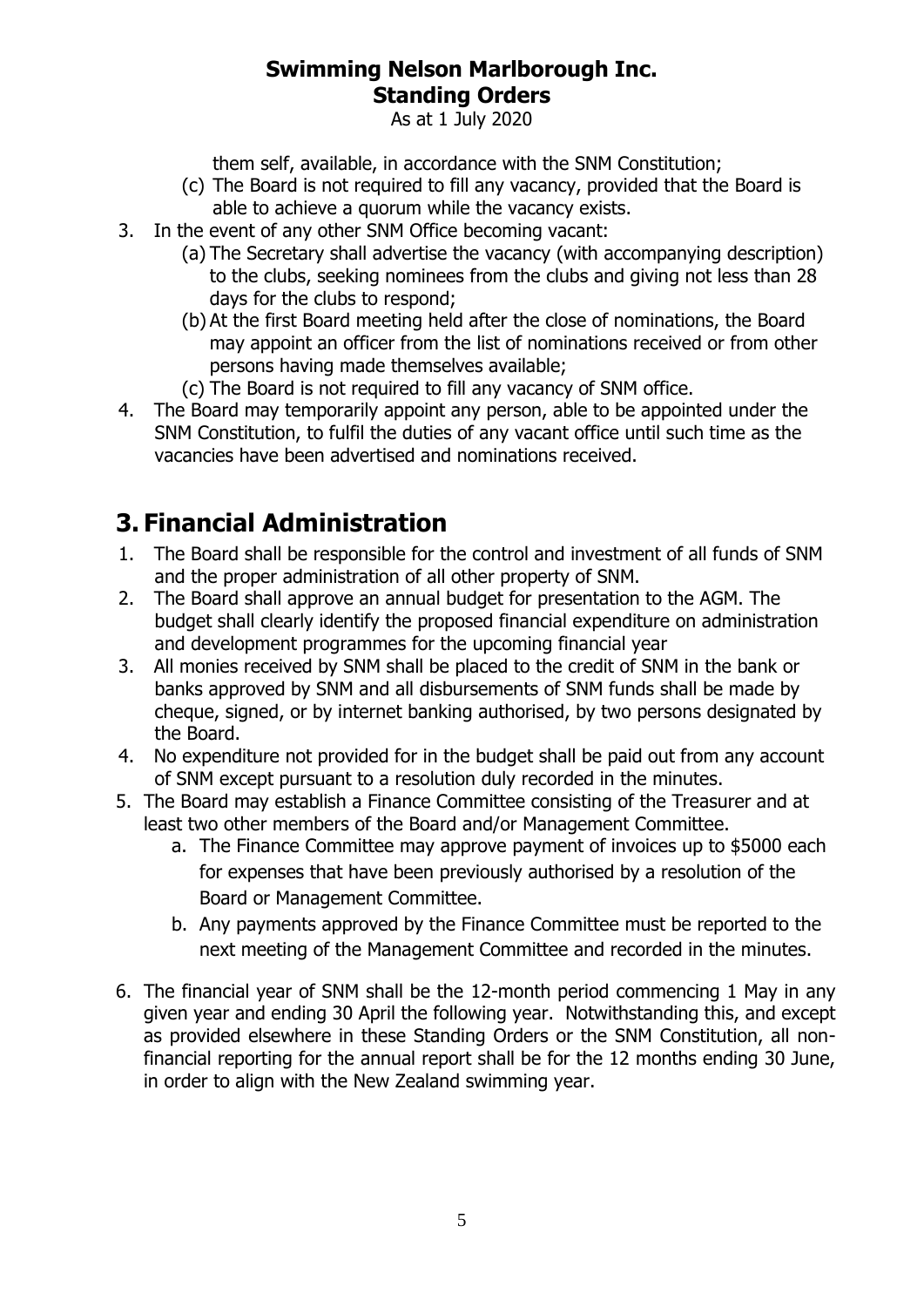As at 1 July 2020

# <span id="page-5-0"></span>**4. Annual General Meeting**

- 1. The order of business at the Annual General Meeting shall include:-
	- (a) Roll call of Delegates and notice of voting rights
	- (b) Apologies for absence
	- (c) Confirmation of the Minutes of preceding AGM and Matters Arising.
	- (d) Tabling of Annual Reports and Balance Sheets from Clubs.

(e) Consideration of SNM Annual Report, Statement of Accounts and Financial Report, and Proposed Budget

- (f) Election of Board members.
- (g) Consideration of motions of which notice has been given.
- (h) Announcement of Service & Honours Awards
- (i) General Business.
- 2. The order in which business is taken may be varied by the Chairperson for any reason s/he deems fit.
- 3. The Board shall immediately after the Annual General Meeting of SNM furnish to SNZ the required number of copies of the SNM Annual Report and its duly audited Balance Sheet.
- 4. A copy of the SNM Annual Report and its duly audited Balance Sheet shall be forwarded to the Registrar of Incorporated Societies within one week of the conclusion of the AGM.

# <span id="page-5-1"></span>**5. Submission of Minutes by SNM Clubs**

1. All clubs affiliated to SNZ through Swimming Nelson Marlborough Inc. are required to send a copy of their minutes of all meetings to the SNM Secretary either via mail or email. Draft minutes must be completed and submitted within one month. Draft copy of the meetings to which they refer.

# <span id="page-5-2"></span>**6. Sanctioning of Meets Under SNM Control**

- 1. SNM shall, after consultation with clubs and coaches, approve a calendar of sanctioned swim competitions to be hosted by SNM or clubs within the SNM region.
	- a. The calendar for meets to be held during the months July to December should normally be approved and announced by 30 April of the same year.
	- b. The calendar for meets to be held during the months January to June should normally be approved and announced by October of the year prior.
- 2. In order to ensure the standard and quality of swim meets within SNM, clubs wishing to host a competition must apply for and receive sanction from SNM as the controlling body of swimming in the region. Times swum at meets where sanction has not been received prior to competition will not be recognised.
- 3. Any additions or changes to the calendar after it has been approved by SNM should follow these procedures: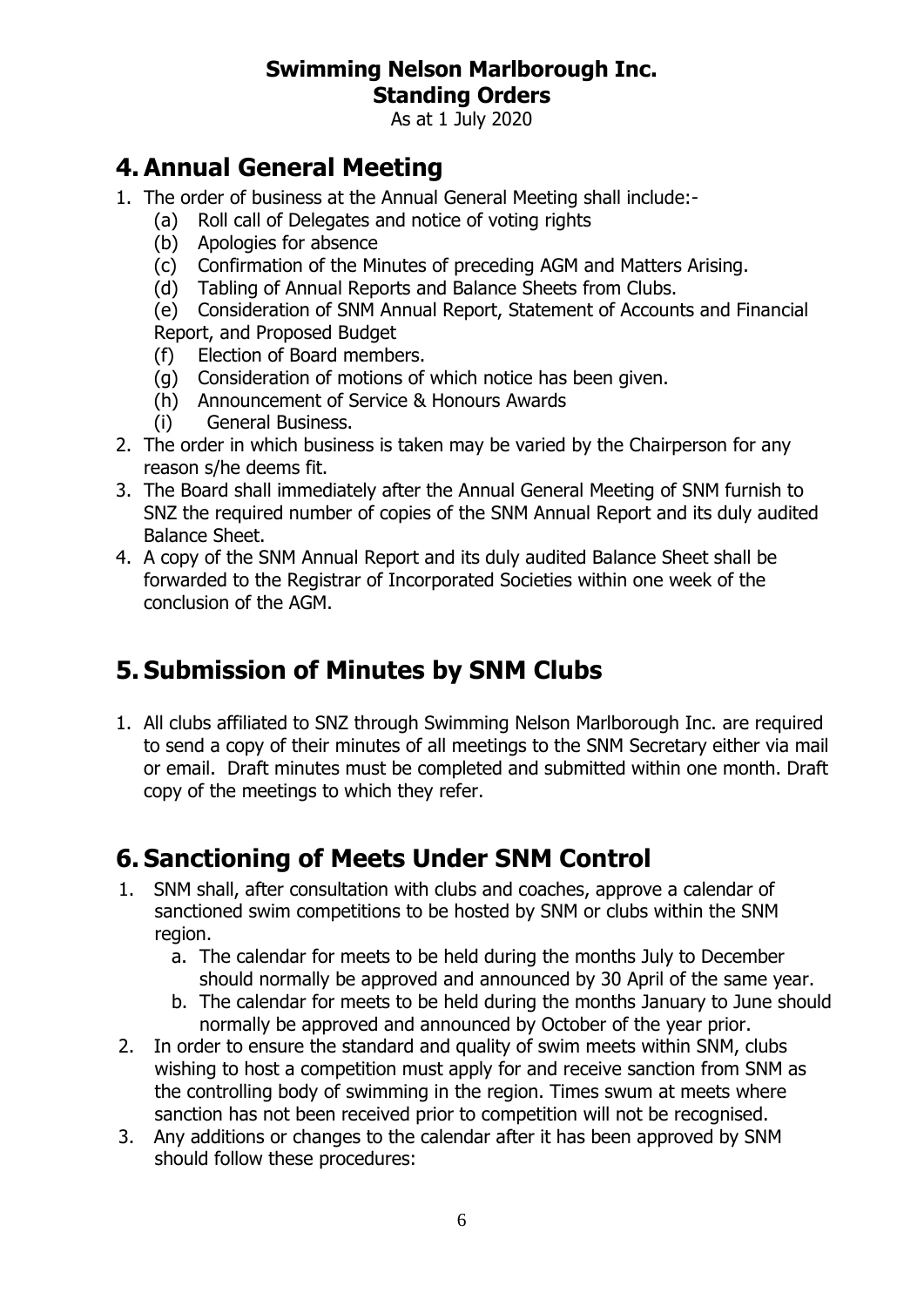As at 1 July 2020

- a. The club proposing an addition or change notifies the SNM Registrar of the proposed date and format of the additional meet, or details of proposed changes to an existing meet.
- b. The Registrar notifies SNM clubs and coaches of the proposal and invites them to comment, allowing at least 7 days for comment.
- c. The Management Committee (or Board, if there is insufficient time for the Management Committee to meet) considers any comments from clubs and coaches and decides whether to adopt the proposed change to the calendar.
- d. SNM then advises clubs and coaches of the outcome.
- 4. Sanction must normally be sought at least 28 days prior to the date of competition.
- 5. SNM may, at its own discretion, impose such conditions as are appropriate to the level of competition and to ensure SNZ and SNM rules are adhered to.
- 6. SNM may waive the requirement for consultation if the change to the calendar is minor (e.g. a correction of a date) and is unlikely to be of concern to any member club.

# <span id="page-6-0"></span>**7. Registration of Club Members**

- 1. Any person that joins a club at any time during the year must be registered to SNM and entered on the SNZ database by the club
- 2. Any swimmer that competes in inter-club, regional, national or international competitions shall be registered as a competitive swimmer (SNZ Rule 31)
- 3. An inter-club competition is defined by SNM as "… a swimming carnival or competition at which members of clubs in addition to members of the promoting club compete; or any carnival or competition organised by SNM, or by any person or body under SNM permit at which members of more than one club compete."
- 4. Any other swimmer shall be registered as club-only;
- 5. At Inter-Club and Regional competitions, unregistered swimmers may compete against registered swimmers in a relay race, but in no other race. Such competitions may include races up to 50m, but no others, in which unregistered swimmers may compete against each other.
- 6. Any official, coach or administrator belonging to a club shall be registered accordingly and pay the administrator levy;
- 7. A person shall be considered registered when their club has advised the Registrar or Treasurer) of SNM of the members desire to register; that club shall then be liable to payment of the relevant level of subscription and any other levy imposed by SNM or SNZ within thirty days;
- 8. Registration shall continue until the member resigns or is expelled in accordance with the rules of SNM and/or SNZ;
- 9. Any person who is or has been a member of an affiliated club wishes to join any other club must have their transfer endorsed by their former club, the club they wish to transfer to and finally by SNM before they can become members of the new club. If they are already registered with SNM then no further subscription shall be payable to SNM.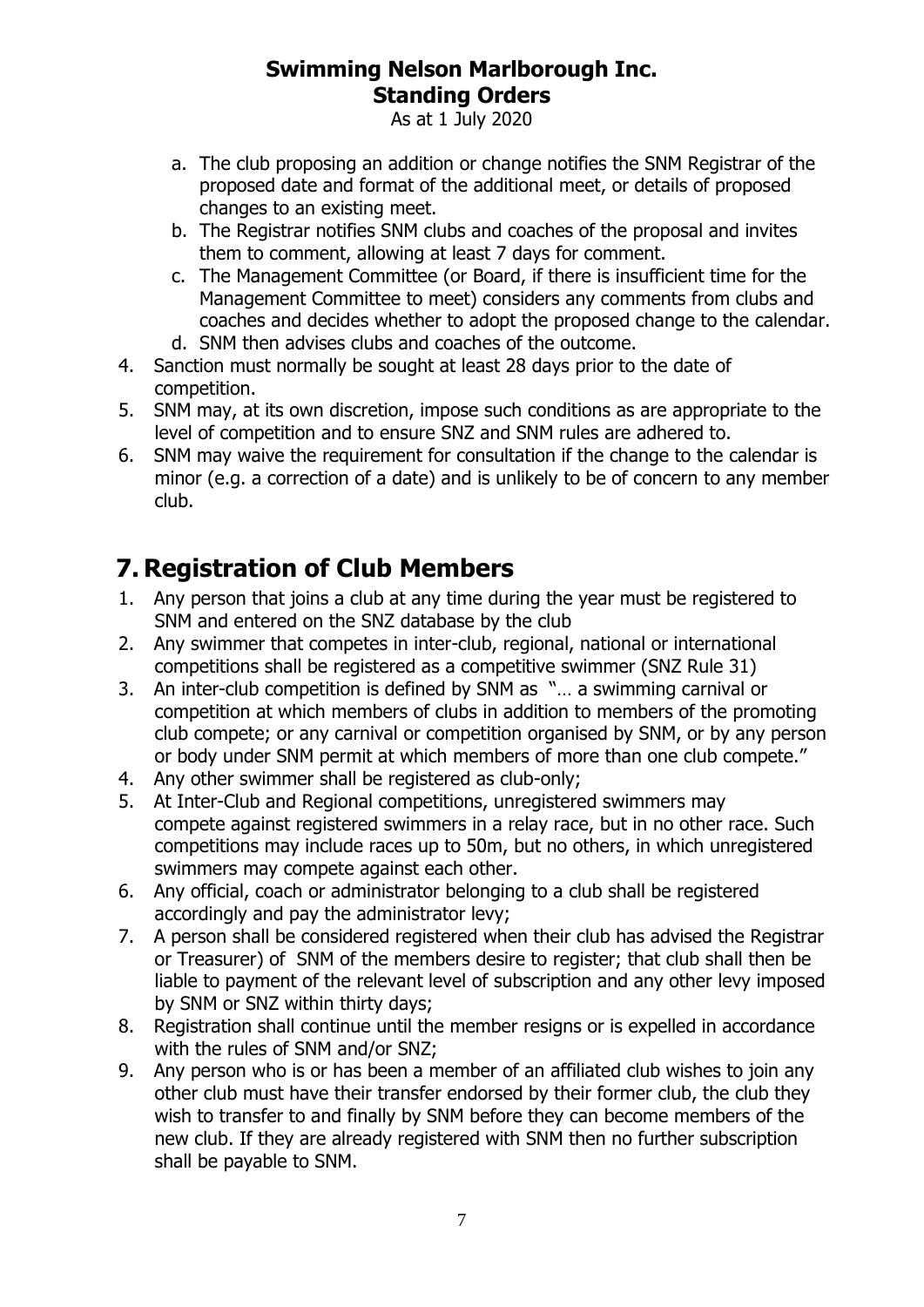As at 1 July 2020

# <span id="page-7-0"></span>**8. Transfers**

- 1. Transfers of members between Clubs and Regional Associations shall be subject to these Standing Orders and the provisions of SNZ rules governing transfers.
- 2. Applications for transfer shall be forwarded to the Registrar by the club of the member wishing to transfer. The Registrar shall have the authority to approve the transfer if the applicant has met all provisions for transfer that SNM and/or SNZ may from time to time impose.
- 3. If any application for transfer does not meet the requirements for transfer it shall be referred to the Board, who shall have the authority to endorse or refuse such application.

# <span id="page-7-1"></span>**9. Minor disputes**

- 1. Where a dispute arises between any member(s) or club(s), the Board encourages a commonsense resolution. The procedure for complaints is as follows:
	- a) A person with a concern or complaint shall bring the incident to the attention of the member(s) or club(s) manager concerned, for them to address at the time the incident occurred. If they do not address this satisfactorily then the complainant should inform the meet director. If they do not address it satisfactorily then provide the details to SNM including names of all parties involved and any witnesses. These details will be confidential to those parties involved.
	- b) All Board members shall refrain from commenting on or expressing an opinion on the merits of a complaint unless and until such time as the matter comes before the Board for a determination. This also applies to situations that may give rise to a complaint. Any Board member who has commented on an incident that has led to a complaint, or who has a conflict of interest or the appearance of a conflict of interest for whatever reason, shall excuse themselves from any further part of proceedings concerning the complaint.
	- c) The Board will acknowledge the complaint and determine whether the matter requires a SNM Board member to investigate. If a Board member is appointed to investigate, they may enquire with the parties separately or arrange a meeting between parties. If the matter involves a coach then the Board member is to also notify the coach's employer the details of the complaint.
	- d) Any party to a complaint is able to have a support person attend any meeting or any interview conducted by the Board member. Notes will be taken at the meeting or interview and confirmed by those present that they reflect the topics discussed and any agreed outcomes. If agreement is not reached between parties, the findings of the investigation and/or notes of meetings will be discussed in confidence at a Board meeting. The findings of the Board will be sent in writing to all parties.
	- e) If any party is dissatisfied with the Board's decision they shall have the right to refer the matter to mediation by a mediator appointed by the Australian and New Zealand Sports Law Association Inc. The party referring the matter to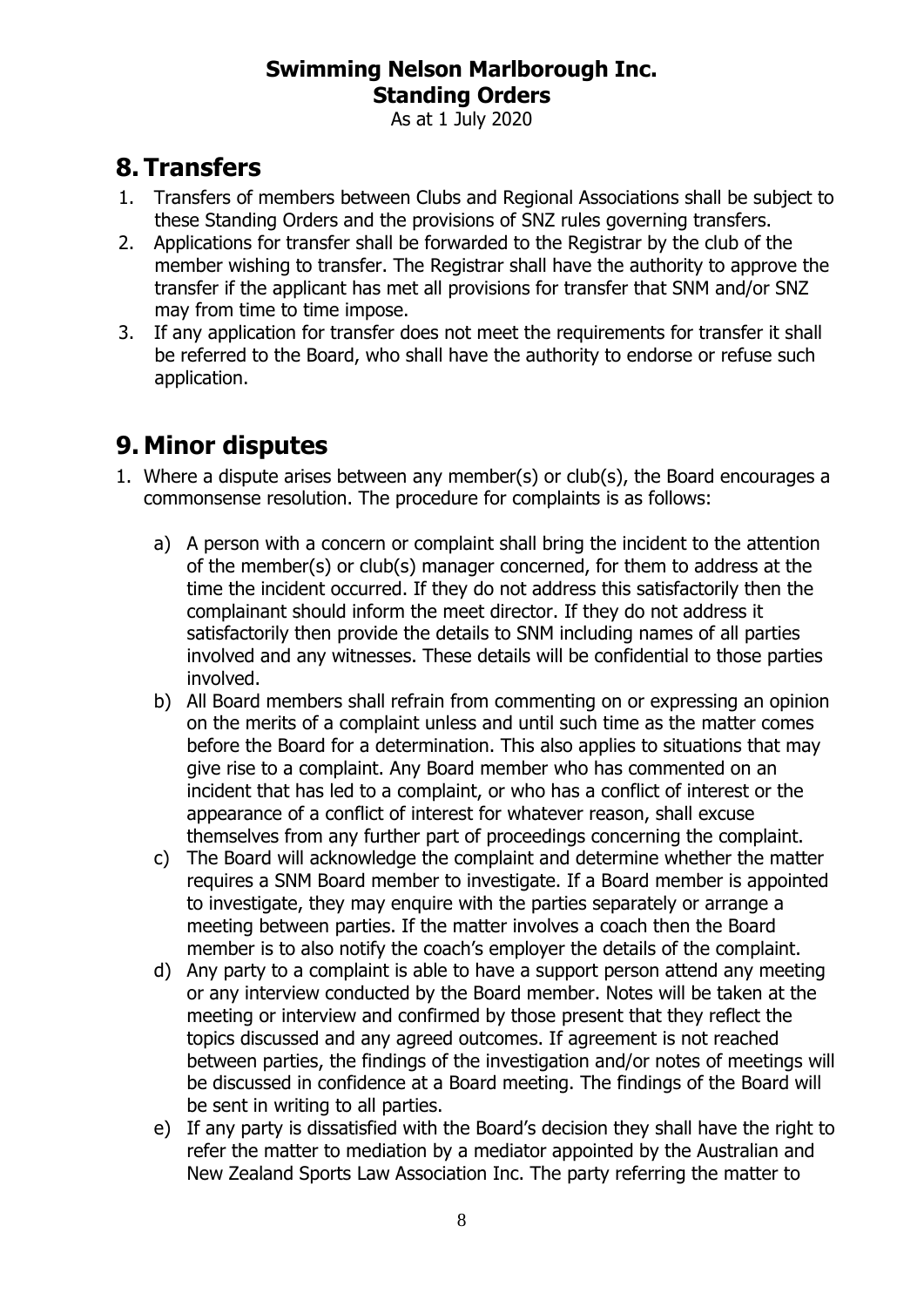As at 1 July 2020

mediation shall bear the costs of mediation and other costs shall lie where they fall, unless the mediator decides otherwise.

f) If the dispute is not resolved at mediation then any party may appeal to the Sports Tribunal of New Zealand. Decisions and awards by the Tribunal shall be final and binding on all parties.

# <span id="page-8-0"></span>**10. Suspension and Expulsion**

- 1. A Member or a Club who does any act, or omits to do any act, which brings the sport of swimming into disrepute, or who violates any rule or bylaw of FINA, SNZ, SNM or his Club shall render such Member and/or Club liable to be fined, suspended or expelled by the Board.
- 2. If any Member or Club is fined, suspended or expelled by the Board of SNM, the Member or Club shall have a right of appeal as set out in Rule 32 and the rules of SNZ.
- 3. Any Member or Club who is fined shall be suspended if the fine is not paid in full within 28 days of the fine being imposed pursuant to rule 29 herein without the right to prior notification, defence or appeal. Suspension under this clause shall be lifted as soon as the fine is paid in full.
- 4. Any member or Club who is suspended or expelled shall forfeit all membership privileges and shall not be liable for a refund, either in full or any part, of any fees, levies or subscriptions and shall not be relieved of any debt owing to SNM.
- 5. During any period of suspension of any Club, swimmers who remain Members of that Club will be ineligible to compete in events conducted under the rules of SNZ.
- 6. During all deliberations on disciplinary matters the Board shall at all times observe the principles of natural justice.
- 7. Notice of a proposal to fine, suspend or expel a Club or member shall be given in writing to the Club or member setting forth explicitly the charge preferred and notifying the time and place of hearing.
- 8. Notice of fine, suspension or expulsion shall at once be given in writing by the Secretary to the Club or Member and the Secretary shall, at the same time, notify SNZ in writing of any decision to suspend or expel any Member or Club.
- 9. A suspended Club or Member may appeal in accordance with Rule 32.
- 10. Subject to the provisions of Rule 13 and the Rules of SNZ a Member of a suspended Club may with the permission of SNM apply to any other Club for membership.

# <span id="page-8-1"></span>**11. Appeals to the Board**

- 1. Any Member or Club shall be entitled to appeal to the Board against any decision of any Club which involves suspension, expulsion, imposition of a penalty, or in some other way materially and/or detrimentally affects a Member or a Club.
- 2. To be entitled to appeal the appellant shall within 28 days of the date of the decision the appellant wishes to appeal against, give notice in writing to the Secretary of:
	- (a) the details of the decision appealed against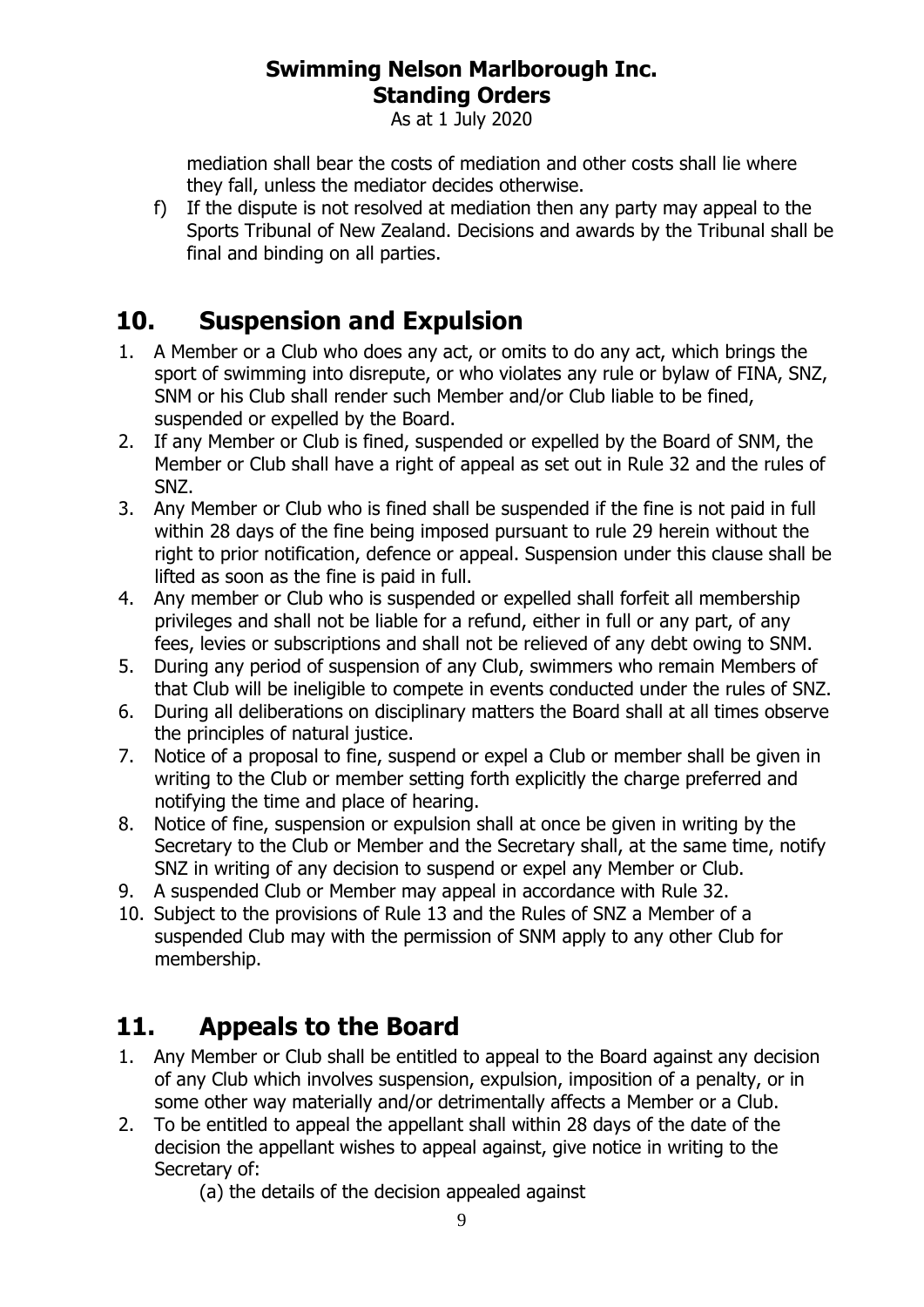As at 1 July 2020

(b) the date of that decision and the person or body who made it

(c) the grounds of the appellant's appeal

and shall lodge with the Secretary any applicable appeal fee as may be prescribed by the Board from time to time.

- 3. The Secretary shall within seven days of receipt refer the notice of appeal to both the Board and the person or body against whose decision the appeal is made.
- 4. The filing of such an appeal to the Board shall operate as a stay of the decision pending the determination of the appeal by the Board.
- 5. The Board shall regulate its own procedures for the adjudication of any appeal including prescribing to the parties its requirements as for evidence and submissions, and the date, time and place of hearing. The Board will at all times observe the principles of natural justice.
- 6. The Board will at the conclusion of the appeal have the unfettered discretion to either in whole or part confirm, amend, overturn or substitute any decisions of its own for that appealed against.
- 7. The parties shall be notified in writing of the decision of the Board as soon as reasonably practicable after that appeal decision is made.
- 8. Any party to a decision of an appeal to the Board shall have the right to appeal further as prescribed by the rules of SNZ.

# <span id="page-9-0"></span>**12. Fees**

- 1. SNM may prescribe levies to be paid by Members of SNM, which shall be in addition to any subscription levy imposed by SNZ
- 2. SNM shall levy clubs an annual equipment levy of \$5 per year for every competitive and club swimmer who is registered at any time during the swimming year, effective starting the 2016-17 swimming year. In the case of a swimmer who transfers to another club during the year, including to or from a club in another region, the levy shall be paid by the first SNM club that registers the swimmer in a given year.

# <span id="page-9-1"></span>**13. Dissolution of clubs**

- 1. In the event of the dissolution of a Club, or in the event of a Club through any other cause ceasing to exist, the funds and property thereof, after the discharge of all its liabilities shall, in the absence of a specific rule to the contrary in the rules of such Club, be handed to SNM to be disposed of as SNM shall determine.
- 2. In no event shall the surplus assets of a Club be divided amongst the members thereof nor shall the members of the Club have any beneficial interest therein.

# <span id="page-9-2"></span>**14. Awards Committee**

1. There shall be an Awards Committee consisting of the Chairperson of SNM Management Committee and three other members appointed by the Board.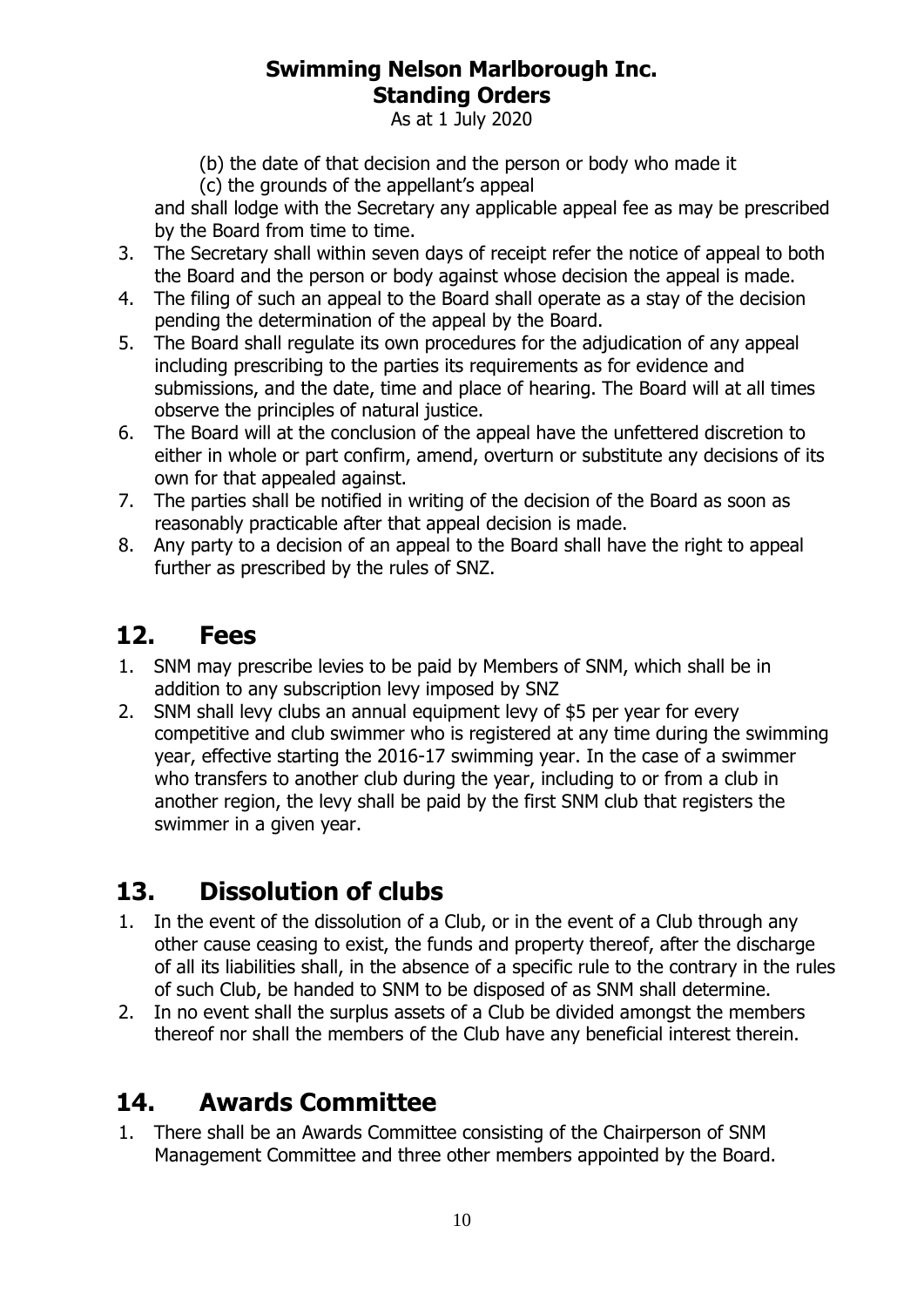As at 1 July 2020

- 2. Members shall be appointed for terms of two years and shall be eligible for reappointment.
- 3. All members shall be a member of a Member Club or a Life Member of SNM.
- 4. The Awards Committee shall meet once in each year during the month of May or June to consider all applications for Life Membership, Honours, Service Awards and/or Recognition Certificates.
- 5. The Committee shall at the same time give consideration to any person who in their opinion has rendered the necessary service to SNM even if such person is not the subject of an application.
- 6. The Committee shall have delegated authority from the Board to grant honours and awards as it sees fit, taking into consideration the criteria established by the Board. They shall report all such Honours and Awards to the next Annual General Meeting and to the Secretary.

# <span id="page-10-0"></span>**15. Applications for Honours and Service Awards**

- 1. Applications for Life Membership, Honours or Service Awards and/or Recognition Certificates must be received by the Awards Committee before the last day in April in any year.
- 2. The Secretary shall in each year remind all Clubs, in writing, of the closing date for such applications shall forward all applications received to the Awards Committee.
- 3. The AGM shall consider all recommendations by the Awards Committee and may grant or refuse the award, the recommendation of the Awards Committee notwithstanding.

# <span id="page-10-1"></span>**16. Criteria for SNM Awards**

- 1. There shall be a SNM Recognition Certificate which may be awarded to any person who in the opinion of SNM has rendered meritorious service to SNM or a club in volunteer positions, e.g. official, committee member, roles on other committees, but does not meet the criteria for an SNM Service Award.
- 2. There shall be a SNM Service Award which may be awarded to any person who in the opinion of SNM has rendered outstanding service to SNM.
- 3. There shall be a SNM Honours Award which may be awarded to holders of the SNM Service Award who in the opinion of SNM have rendered further outstanding service to SNM at least up to the standard under which the Service Award was made.
- 4. SNM may elect to Life Membership or award a Lifetime Service Award to any person who in the opinion of SNM has rendered meritorious service over a long period of time.
- 5. A candidate for Life Membership may be nominated by SNM or by a Club in writing setting out fully the grounds on which such nomination is made.
- 6. SNM shall pay any subscription or levy due to SNZ on behalf of each Life Member
- 7. A Life Member of SNM shall not, unless otherwise qualified, have the right to vote on matters before SNM, but shall have the right to speak.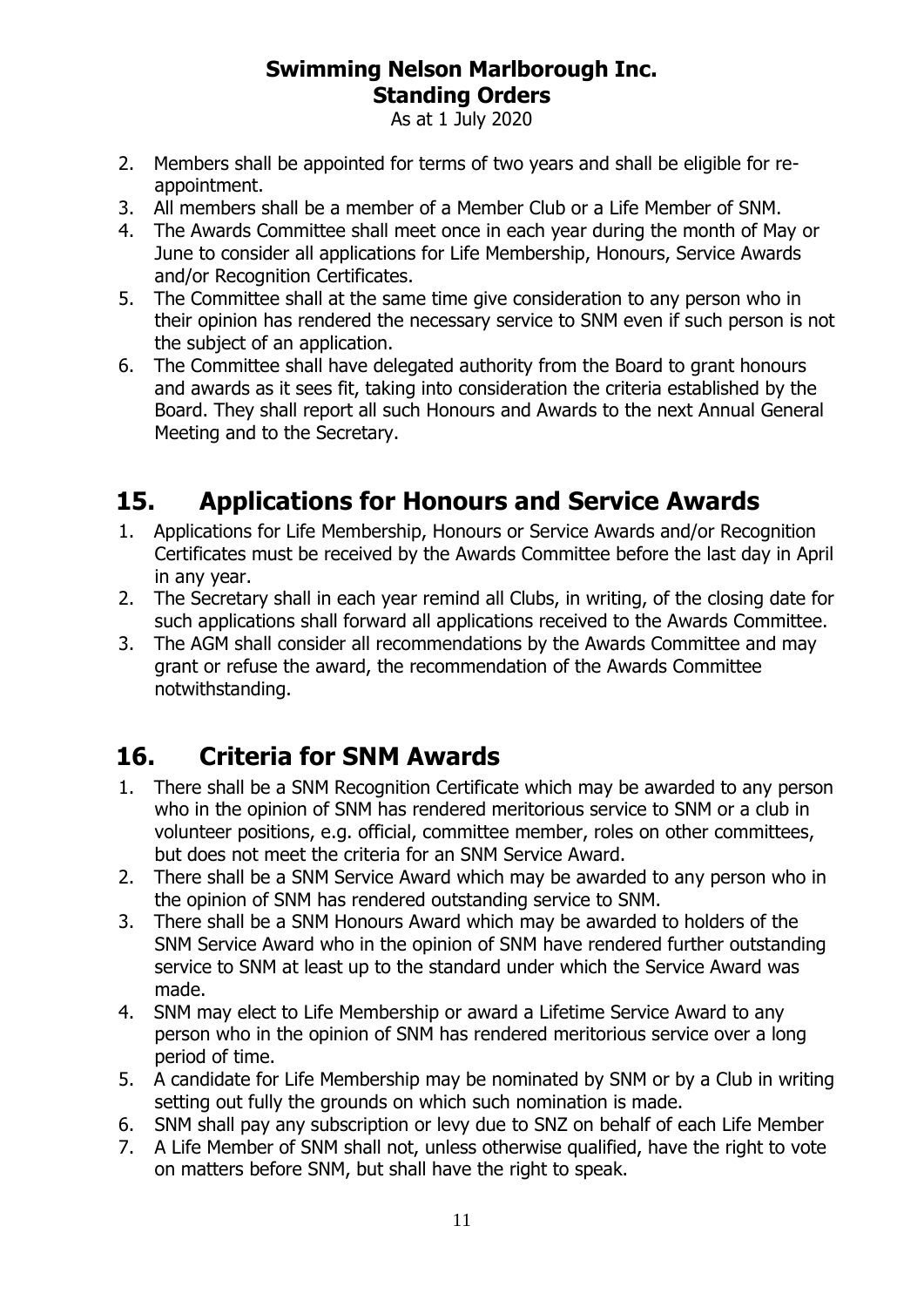As at 1 July 2020

## <span id="page-11-0"></span>**17. SNM Badge and Bar and swimming caps**

- 1. The award of the right to wear the SNM Badge and Bar shall be made as of right to:
	- a. Life Members, who shall be presented and entitled to wear a Life Members Badge provided by SNM. The Bar shall have the word "Life".
	- b. Holders of the SNM Honours Award, who shall be presented with a Badge and Bar. The Bar shall have the word "Honours".
	- c. Holders of the SNM Service Award, who shall be presented with a Badge and Bar. The Bar shall have the word "Service".
	- d. The Chairperson of SNM during his or her term of office, shall be entitled to wear a

Badge and Bar with the word "Chairperson" on the Bar. At the completion of their term of office, the Chairperson shall be entitled to wear a Badge and Bar with the words "Past Chairperson".

- 2. Providing the following conditions are met, and by resolution of SNM, SNM registered swimmers shall be awarded and entitled to wear a SNM Representative Badge with the words "Swimming Nelson Marlborough":
	- a. the swimmer qualifies and competes at the New Zealand Age Group, New Zealand Open or New Zealand Short Course swimming championships; OR
	- b. the swimmer qualifies and competes in 5 of the following meets (any combination of these meets including multiple attendance at any single meet shall suffice): NZ National Juniors, South Island Championships, New Zealand Division II; OR
	- c. the swimmer has been awarded a SNM Country and Town Representative Badge, and competes in 4 of the meets listed in Standing Order 17(2)(b).
- 3. Any SNM registered swimmer who qualifies and competes as an SNM representative in the South Island Country and Town Club Championships on 3 occasions shall, by resolution of SNM, be awarded and entitled to wear a Badge. The Badge shall be distinct from the SNM Representative badge.
- 4. A swimmer shall be awarded each badge once only, on the first occasion of the swimmer meeting the relevant Badge eligibility criteria.
- 5. Any SNM registered swimmer entitled to wear a Badge shall be awarded a Bar for each year that the swimmer meets the relevant Badge eligibility criteria (including the first year that the Badge is awarded).
- 6. Any competitor from a club affiliated to SNM who qualifies for and competes at a NZ Age Group, NZ Opens, NZ Short Course, NZ Juniors, NZ Division II, South Island Champs or South Island Country & Town competition shall, on the first such occasion, be awarded an SNM representative cap, and thereafter may purchase at cost another SNM cap for participation at subsequent said competitions.

# <span id="page-11-1"></span>**18. SNM Championships and other meets**

1. SNM may conduct annually such Championships and other meets as it shall determine. These shall be conducted under the rules of FINA and SNZ except as amended by Standing Orders of SNM. The Championship events shall be those prescribed by SNM from time to time.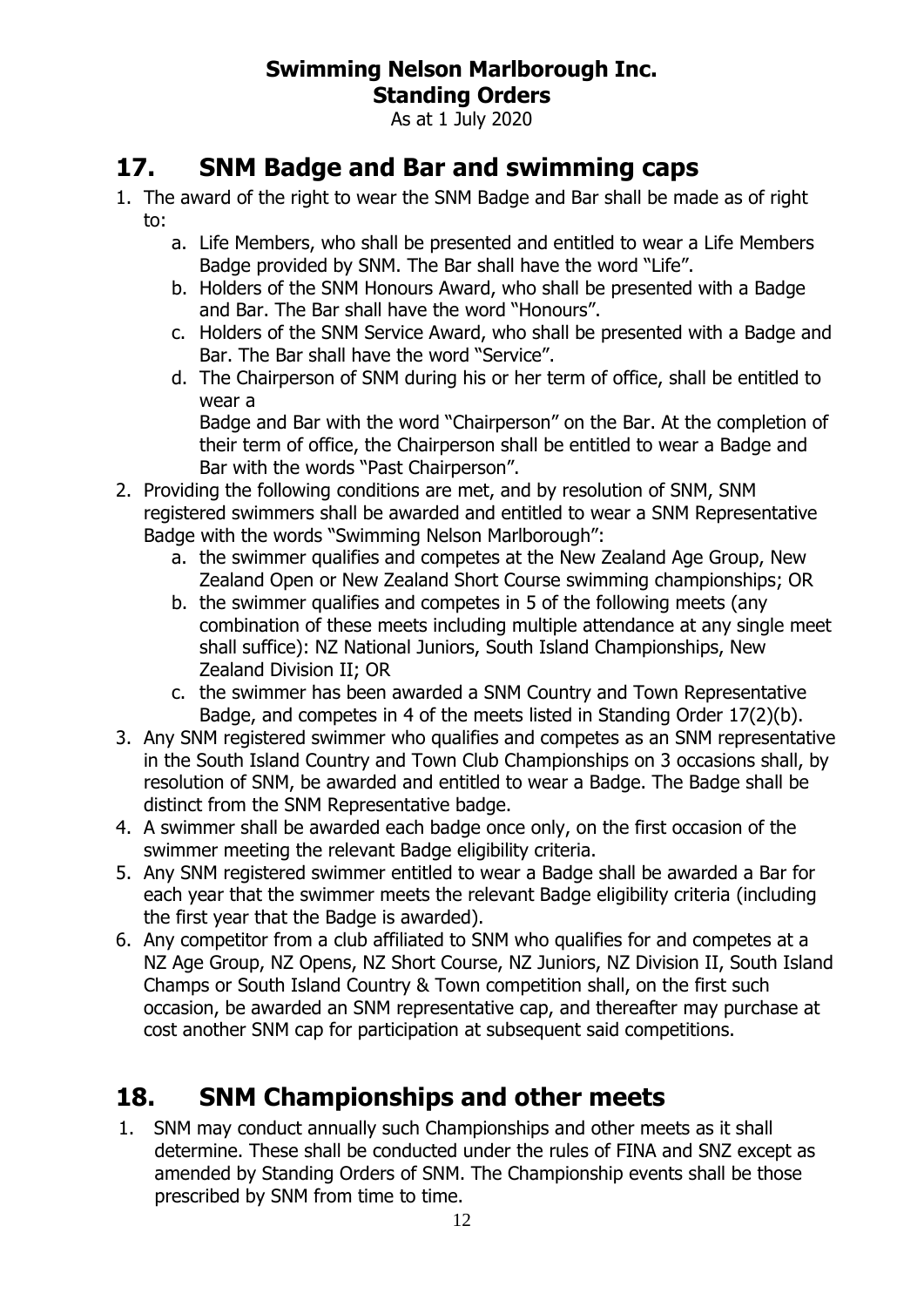As at 1 July 2020

- 2. In lieu of conducting the Championship itself, SNM may delegate the right to conduct such championships to a Club or Clubs. SNM reserves the right to exercise full control over SNM Championship events whether conducted by SNM or by a Club.
- 3. SNM Championships and other meets sanctioned by SNM may include preliminary heats and timed finals with both males and females competing in the same race, at the discretion of the entity organising the meet.

# <span id="page-12-0"></span>**19. SNM Country & Town Championships**

- 1. The SNM Country and Town Club Championships shall be held not less than fourteen days prior to the South Island Country and Town Club Championships
- 2. Subject to the criteria in Rules 42.6 and 42.7 the following Members shall be eligible to compete on an equal basis at the SNM Country and Town Club Championships:
	- (a) Any swimmer registered with an SNM Country Club
	- (b) Any swimmer registered with any other SNM affiliated Club.
- 3. Any other swimmer registered to SNZ or any other FINA member shall be eligible to compete as a visiting swimmer, subject to such restrictions as SNM may from time to time impose.
- 4. The programme, age groups and events for the SNM Country and Town Club Championships shall be as near as practicable to the programme for the South Island Country and Town Club Championships.
- 5. The SNM Country & Town Championships shall include 200 Freestyle events for 11 year-old Boys & Girls. This ensures that all the age groups have 5 events in which they can contest for the Life Members Cup for Best Country Club Swimmer.
- 6. The Crest Cup and Life Members Cup shall only be presented to SNM Country Clubs and SNM Country Club Swimmers respectively.

# <span id="page-12-1"></span>**20. SNM Country Clubs**

- 1. A SNM Country Club shall be any Club whose main pool is located more than 10 kilometres from Council Chambers of Nelson and Blenheim but still within the boundaries of SNM.
- 2. A Country Club Swimmer shall be any member registered through an SNM Country Club as a Competitive Swimmer.

# <span id="page-12-2"></span>**21. SNM Short Course Championships**

- 1. SNM shall organise each year a short course meet to be held between 1 July and 31 October, on a date set by the Board or Management Committee.
- 2. Except as otherwise determined by the Management Committee, events shall include a full programme of events, including 800 and 1500m freestyle, and such relays as the Management Committee considers appropriate.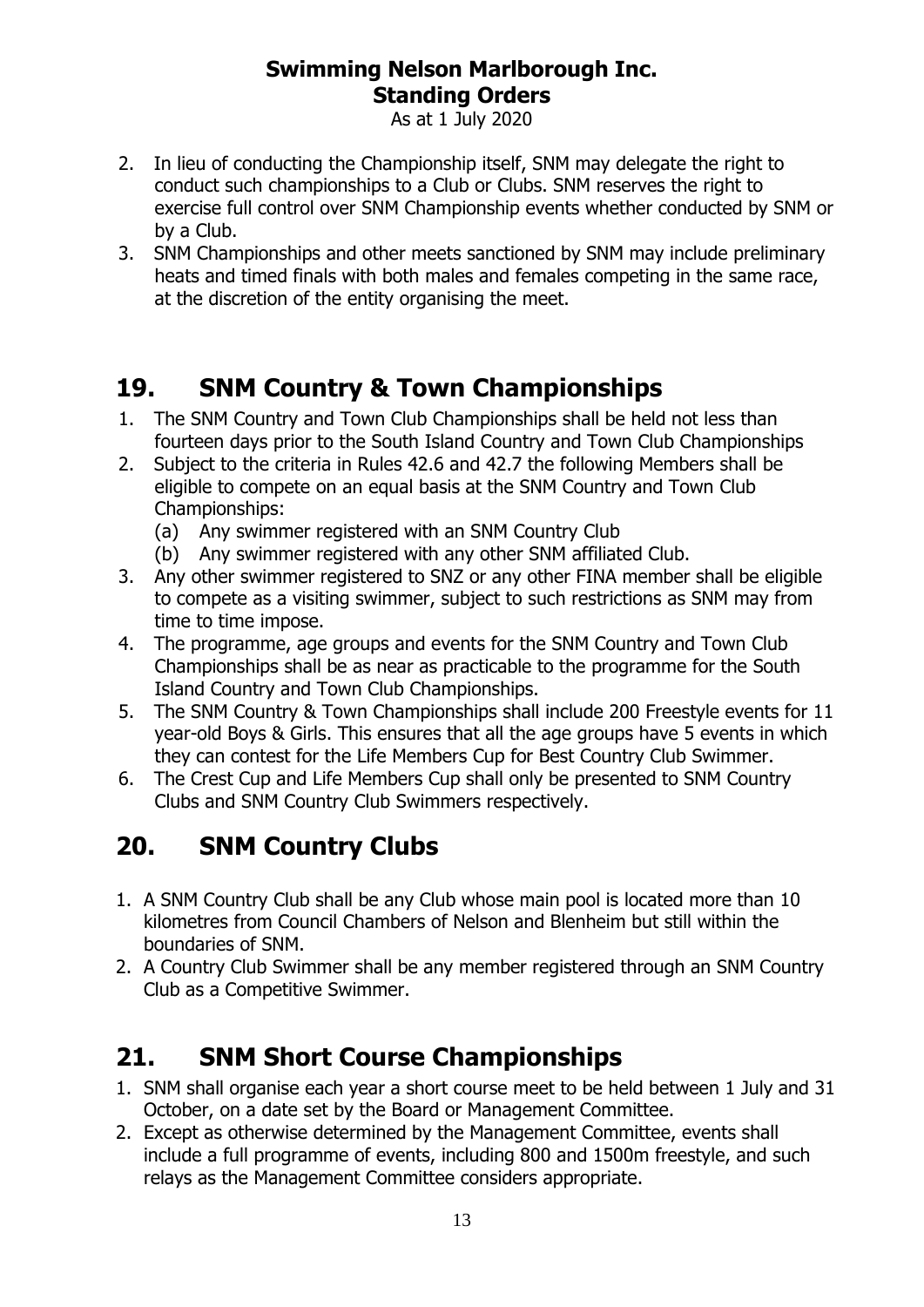As at 1 July 2020

- 3. Age groups for scoring and records shall be as follows: 10 & Under, 11-12, 13-14, 15 & Over.
- 4. The following trophies shall be awarded to the top swimmers in each age group:
	- (a) (Anonymous) Boys 10 & Under
	- (b) Hall Family Trophy Girls 10 & Under
	- (c) Lile Family Trophies—11-12 year old boys and girls
	- (d) Hagan Family Trophies —13-14 year old boys and girls
	- (e) McMath Cups —15 years & over, boys and girls
- 5. The Management Committee shall determine the eligibility criteria and points system to be used to determine the winners of the trophies and shall announce these in the meet flier.
- 6. Medals shall be awarded for the first three placings in each event. In the event of a tie for a placing, equal medals shall be awarded, and the next place(s) not awarded. Ribbons shall be awarded for the remaining places up to the number of lanes used, e.g. 10 places if a 10-lane pool.
- 7. The swimmer who breaks a SNM record by the biggest percentage margin will receive a cash prize of \$100.
- 8. A trophy will be awarded to the best overall boy and best overall girl, as determined by number of points scored. In the event of a tie, the winner shall be the swimmer who has broken a meet record by the biggest percentage margin. Failing that, equal prizes shall be awarded.
- 9. Only swimmers registered with SNM member clubs shall be eligible for trophies for top swimmers in each age group.
- 10.**Visiting Swimmers** from outside the SNM region may enter and compete but shall not be eligible to win any cup or title. Should a visiting swimmer finish first, second or third in an event, he or she shall receive a visitor's medal and standard medals shall be awarded to the top three SNM swimmers. If more than two visiting swimmers qualify for the final in any one event, only the top two visiting qualifiers shall contest that final.

# <span id="page-13-0"></span>**22. SNM Records**

- 1. Providing the competition rules of FINA, SNZ and SNM are complied with, records may be recognised as set out in this rule.
- 2. No performance by a swimmer shall be recognised as a SNM Record until SNM has resolved it to be so recognised.
- 3. Particulars of any SNM Record shall be recorded in the SNM minutes. The Registrar shall keep a list of SNM records and shall from time to time revise such lists in such a manner as SNM shall direct.
- 4. The Registrar shall use electronic results files from meets to determine when a SNM Record has been equalled or broken, provided that the results file is supplied to the Registrar within sixty days of the completion of the meet.
	- (a) For meets held under SNM control it is the meet recorder's responsibility to supply the meet results to the Registrar
	- (b) For Club teams competing outside of SNM boundaries it is the responsibility of the Club to supply the results to the Registrar
	- (c) It is the Registrar's responsibility to get results for SNM swimmers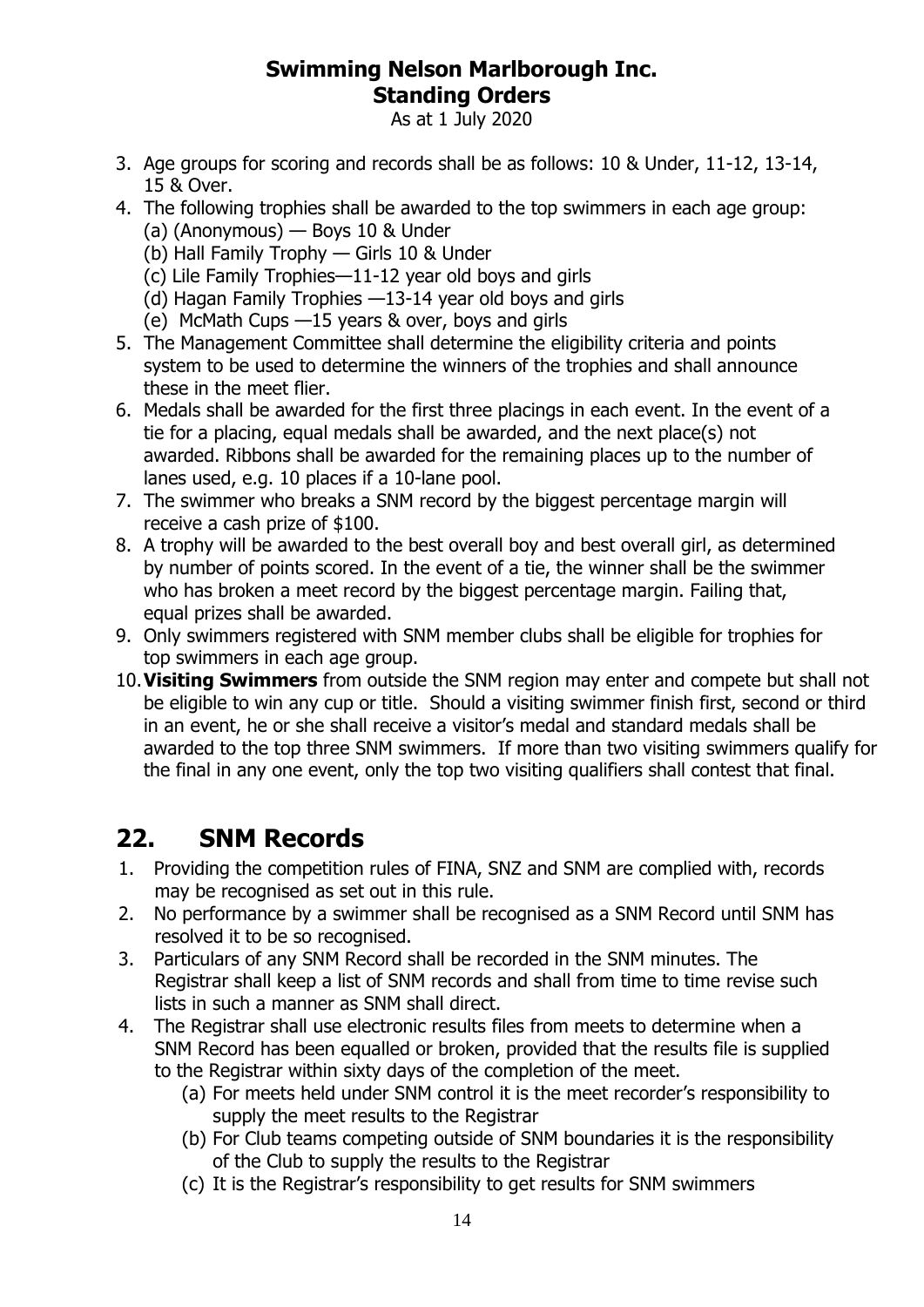As at 1 July 2020

competing at national events

- 5. SNM Open records may be established by any SNM swimmer swimming in any race in any grade, at any meet held under FINA, SNZ or SNM rules provided the minimum standard of technical officiating is met.
- 6. SNM records may be established in a swimmer's own age group at any meet held under SNZ rules provided the minimum standard of technical officiating is met.
- 7. For the purpose of SNM Age Group Records, the swimmer's age group shall be determined by their age as at the first day of the meet in which they establish a new record.
- 8. Notwithstanding anything else in this Standing Order, to be eligible to set a record, a swimmer must be competing as a SNM-registered swimmer. For example, a swimmer with dual nationality who temporarily represents another country cannot set a SNM record while representing that other country.
- <span id="page-14-0"></span>9. Any club applying for a SNM record that has been broken at a Club Championships or a Club Carnival must provide, upon request from the Registrar, a full list of key officials – Referee, Starter and at least three Inspectors of Turns, all to be National or Regional qualified – and the time slip or Team Manager file as proof of time.
- 10. SNM records can only be broken by swimmers that are currently resident in the region or have resided here for at least 1 year and continue to be registered with the region.
- 11. For a new Long Course event the fastest time recorded in heats or final on the first occasion of competition shall be declared the record and a certificate awarded accordingly. No record for such new event shall be recognised previously.
- 12. For a new Short Course event the equivalent Long Course event record shall become the standard time which must be bettered before a record can be recognised, except where there is no equivalent Long Course event in which circumstance the provisions of Clause [9](#page-14-0) shall apply.
- 13. Records shall be established and maintained for relay events prescribed in the First Schedule to these Rules and swum at the SNM Championships.
- 14. A certificate of new records, signed by the Chairman and Registrar of SNM and showing the event, time taken, date and place of competition, shall be issued to a swimmer who establishes a SNM Record.
- 15. A swimmer equalling a record shall not be issued with a certificate but details of the achievement shall be entered in the record book.
- 16. Records can only be established in pools of regulation standard.
- 17. Long Course Records will be recognised only where the times are swum in registered pools of 50 metres or 55 yards in length. For the purposes of applying for SNM Long Course records, any times swum in 55 yard pools may be accepted.
- 18. The following events shall be recognised for SNM Records, for each gender in each of the following age groups: 10 & Under, 11 years, 12 years, 13 years, 14 years, 15 years, 16 years, 17 years, 18 years, and Open.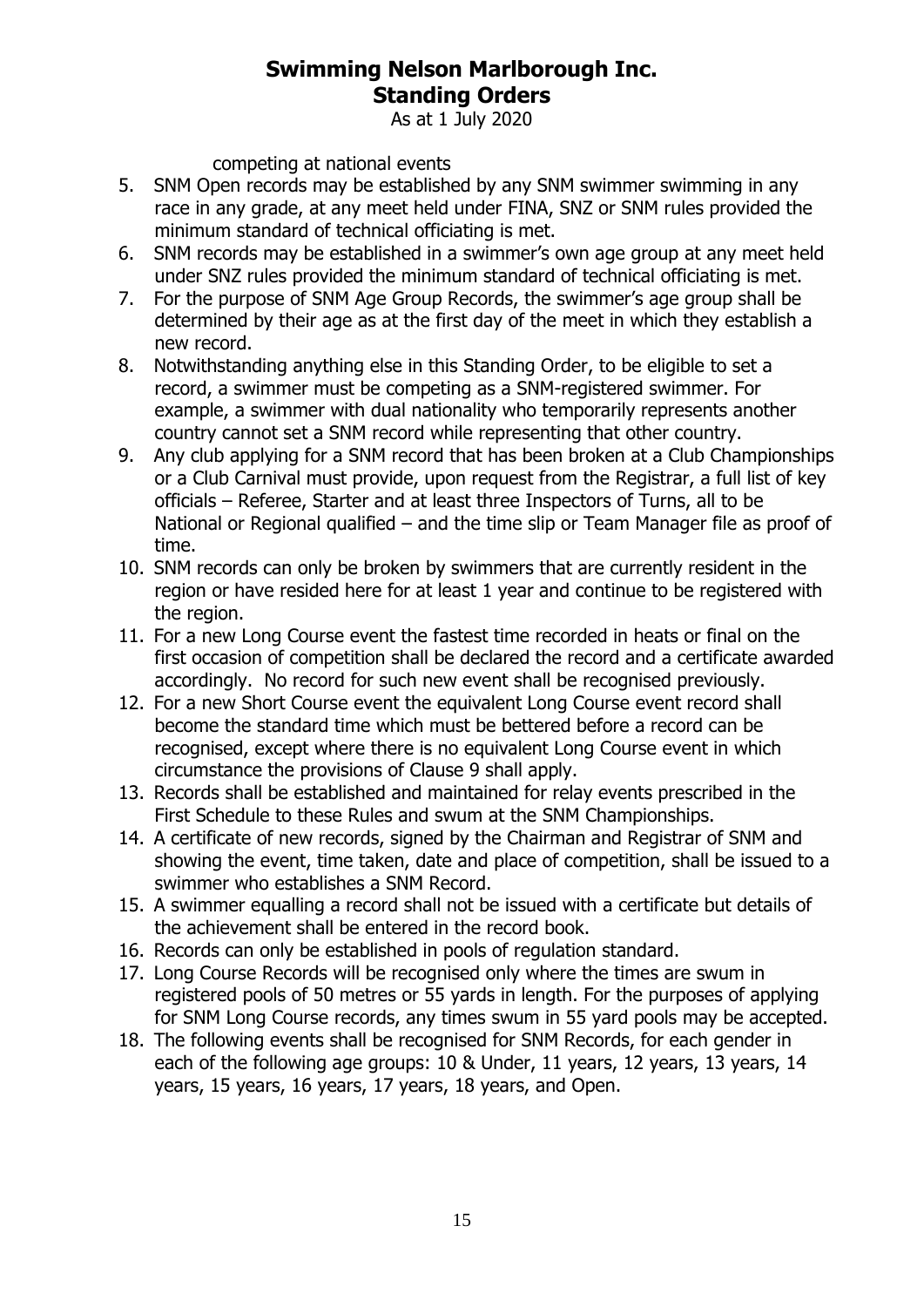As at 1 July 2020

|                   | 50 metres                                                              | 100<br>metres                                                                               | 200<br>metres                                                                | 400<br>metres   | 800<br>metres | 1500<br>metres |
|-------------------|------------------------------------------------------------------------|---------------------------------------------------------------------------------------------|------------------------------------------------------------------------------|-----------------|---------------|----------------|
| All age<br>groups | Freestyle<br>Backstroke<br><b>Breaststrok</b><br>e<br><b>Butterfly</b> | Freestyle<br><b>Backstroke</b><br><b>Breaststrok</b><br>e<br><b>Butterfly</b><br>IM-SC only | Freestyle<br>Backstroke<br><b>Breaststrok</b><br>e<br><b>Butterfly</b><br>IΜ | Freestyle<br>IΜ | Freestyle     | Freestyle      |

# <span id="page-15-0"></span>**23. Refunds of Meet Entry Fees**

- 1. Where a request for refund of SNM meet entry, fees is accompanied by a valid medical certificate, the Treasurer will refund the entry fees automatically
- 2. Where any club or swimmer applies for a refund of entry fees to a SNM controlled event, the application for refund must be received within fourteen (14) days of the final day of the competition. Applications received after fourteen (14) days shall be ineligible for consideration.
- 3. Other applications for refunds shall be decided by the Board, whose decision is final.

# <span id="page-15-1"></span>**24. Regional Relay Teams at National Events**

Swimming Nelson Marlborough seeks to maximise the opportunity for swimmers to compete in regional relays at New Zealand and South Island meets, as relays are an opportunity to compete as a team and build camaraderie between clubs. This policy applies to regional relay teams at all swimming competitions where there is an opportunity to enter relay teams representing Swimming Nelson Marlborough.

#### **Relay teams: Prior to the meet**

- 1. Club recorders, when submitting entries for a meet that includes regional relays, shall advise the SNM Registrar of any swimmers who do not wish to swim in regional relays or who will not be attending some sessions and are therefore not available to swim certain relays.
- 2. SNM will generally enter up to three relay teams per event provided there are sufficient swimmers of the correct age group and gender.
- 3. The SNM Registrar, or other person designated by SNM, will select swimmers to fill each relay team based on the fastest team that is eligible and available, as determined by the Registrar assisted by Team Manager software, except –
	- (a) The Registrar may in some cases select a swimmer instead of a faster swimmer who is already entered in another relay in order to provide opportunity for as many swimmers as possible to compete in regional relays, provided doing so does not unduly jeopardise the chances of a team making a final or winning a medal.
	- (b) The Registrar may choose not to select a swimmer eligible to "swim up" in an older age group, even if he or she would be the next fastest swimmer, if doing so would displace a swimmer in the higher age group or unduly jeopardise the chances of a team in the swimmer's own age group.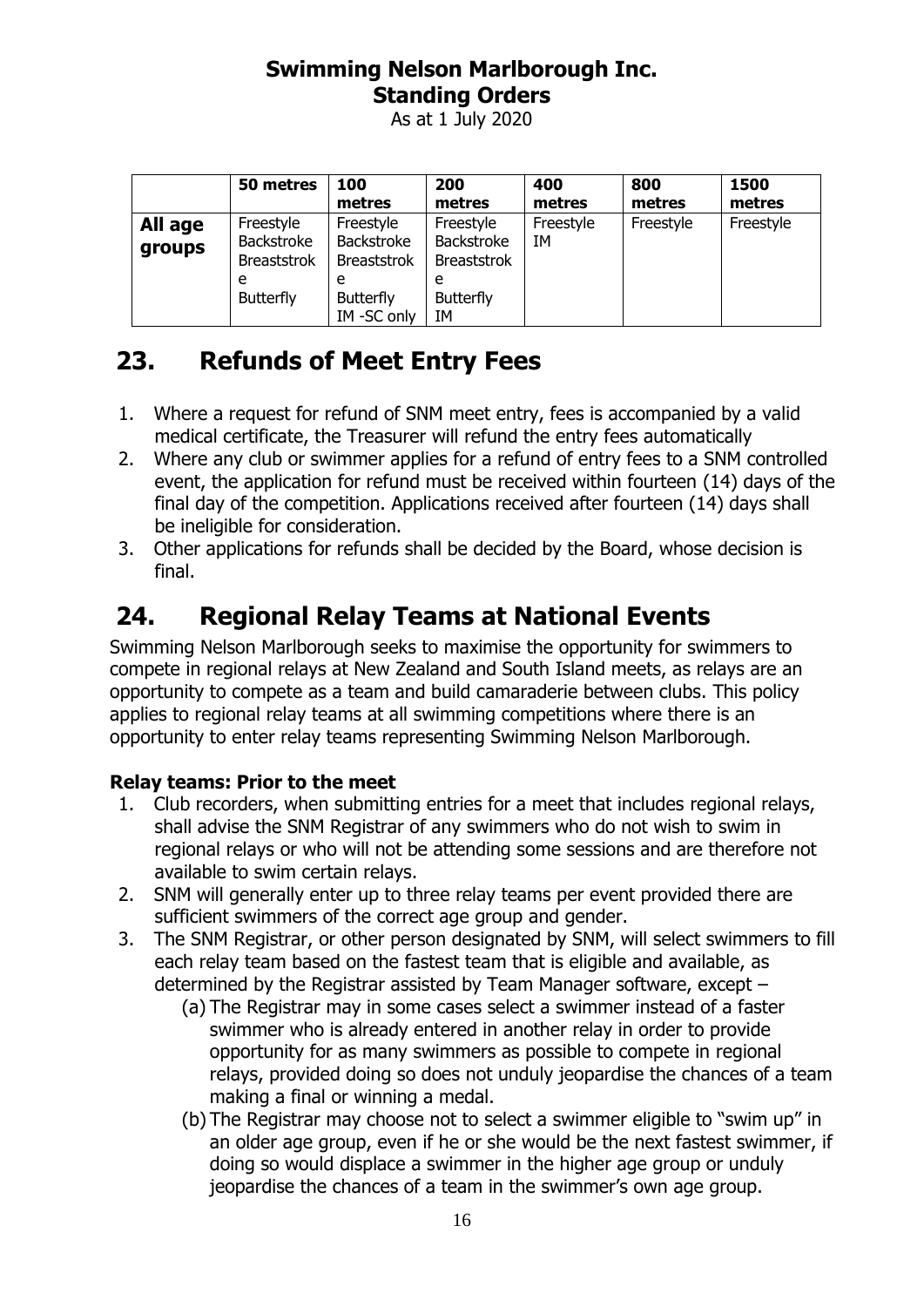As at 1 July 2020

- 4. The Registrar shall, if time allows, send a provisional list of all individual and relay entries to club recorders for confirmation.
- 5. Club recorders, upon receipt of the provisional list of entries, shall
	- (a) Confirm whether individual entries are correct;
	- (b)Indicate any swimmers who are not available to swim in relays for which they have been selected; and
	- (c) Advise the Registrar by the date requested of any corrections to entries and any swimmers not available to swim in relays for which they have been selected.
- 6. SNM shall pay the entry fees for all regional relay teams, i.e. teams swimming as SNM teams (not club relay teams). [Note: The policy of SNM paying for regional relay entries is subject to change, as SNM is reviewing its financial strategy.]
- 7. Clubs should make best endeavours to book accommodation close enough to the competition venue that travel time and distance are not a factor in deciding whether to compete in regional relays.

#### **At the meet**

- 8. Swimmers who have been selected for a regional relay are expected to swim to their best ability in representing their club and region, and in support and respect for the other team members who have also been selected.
- 9. The Regional Team Manager has the ability and full discretion to adjust relay teams at the swimming meet in accordance with the rules of the meet. Before doing so, the Regional Team Manager shall consult with team managers, coaches and swimmers wherever possible.
- 10. Any swimmer who is experiencing medical or other issues that could jeopardise their own health or their ability to participate in a relay shall promptly notify their team manager and/or coach, who shall promptly advise the Regional Team Manager. Medical reasons for withdrawal are subject to confirmation by a medical certificate if requested.
- 11. If a swimmer withdraws from a relay for reasons other than medical reasons, and the Regional Team Manager decides the appropriate course of action is to withdraw (scratch) the relay entry, the club of the swimmer shall refund to SNM the cost of the entry and the fine (if any) for late scratching.
- 12. The circumstances of any regional relay withdrawal should be included in the regional manager's report to the next SNM board meeting.

# <span id="page-16-0"></span>**25. SNM Teams to Representative Meets**

- 1. SNM may consider proving or seeking funding for teams attending one of the following meets: NZ Opens; NZ Age Groups; NZ Short Course Nationals; Div II Nationals; NZ Youth & Opens; Junior Nationals; South Island Champs; South Island Country & Town Championships.
- 2. SNM will only seek funding to support teams to these meets (or other meets of similar stature) where all arrangements are centrally coordinated and where clubs agree to any conditions SNM shall set for each trip. Such conditions may include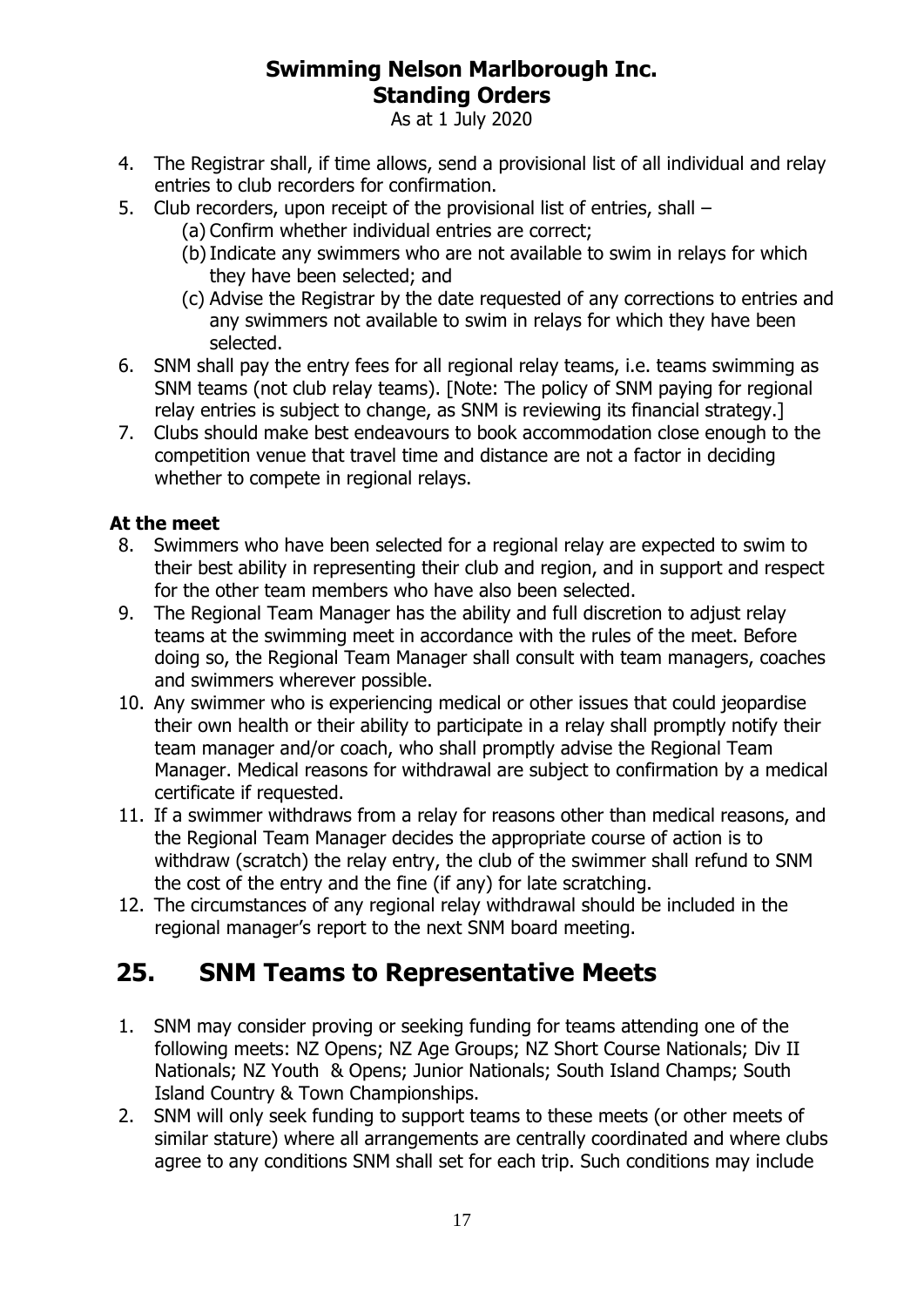As at 1 July 2020

sharing all travel, accommodation and food arrangements as well as wearing of SNM uniform.

3. Any clubs that do not agree to conditions as decided by SNM shall be ineligible for funding provided by or gained by SNM.

# <span id="page-17-0"></span>**26. Fees for SNZ Technical Exams**

1. SNM will reimburse registered officials for the national examination fee upon qualification being gained. Officials will be required to pay their own examination fees but will have them reimbursed by SNM upon satisfactory completion of qualification.

# <span id="page-17-1"></span>**27. Adam & Eve Relay**

- 1. Adam & Eve Relay is to be swum as the last event of SNM Age Groups Championships.
- 2. The event is restricted to SNM swimmers only.
- 3. To be eligible for this relay, a swimmer must have completed the 50m Freestyle event during the Age Group Championships Meet.
- 4. The fastest eight (or a lesser number equal to the number of lanes) boys & girls are paired together as follows:

|  | Boys $1st$ fastest | Girls 8 <sup>th</sup> fastest |
|--|--------------------|-------------------------------|
|  | $2nd$ $"$          | $7th$ "                       |
|  | $3rd$ $"$          | $6th$ "                       |
|  | 4 <sup>th "</sup>  | 5 <sup>th "</sup>             |
|  | 5th "              | $4^{\text{th}}$ "             |
|  | 6th "              | $3rd$ "                       |
|  | $7th$ "            | $2nd$ "                       |
|  | 8 <sup>th "</sup>  | $1$ st $"$                    |

Fastest boy and  $8<sup>th</sup>$  fastest girl in Lane 1. Each swimmer swims 50 metres freestyle.

# <span id="page-17-2"></span>**28. SNM Trophies**

- 1. SNM trophies cannot be won outright and remain the property of SNM.
- 2. SNM Trophies for individuals shall be retained by the presentee's club for the duration of the award.
- 3. The club of the winner of a trophy shall organise the engraving of the names of winners on all SNM trophies and SNM shall reimburse clubs the cost of such engraving.
- 4. The presentee's club may display the SNM trophies and shall be responsible for the safe return of the trophies to the next presentation.
- 5. Any SNM Trophy not presented is to be returned and held by the SNM Registrar or Secretary or other person designated by SNM.
- 6. Criteria for SNM Trophies are as specified in the First Schedule to these Standing Orders.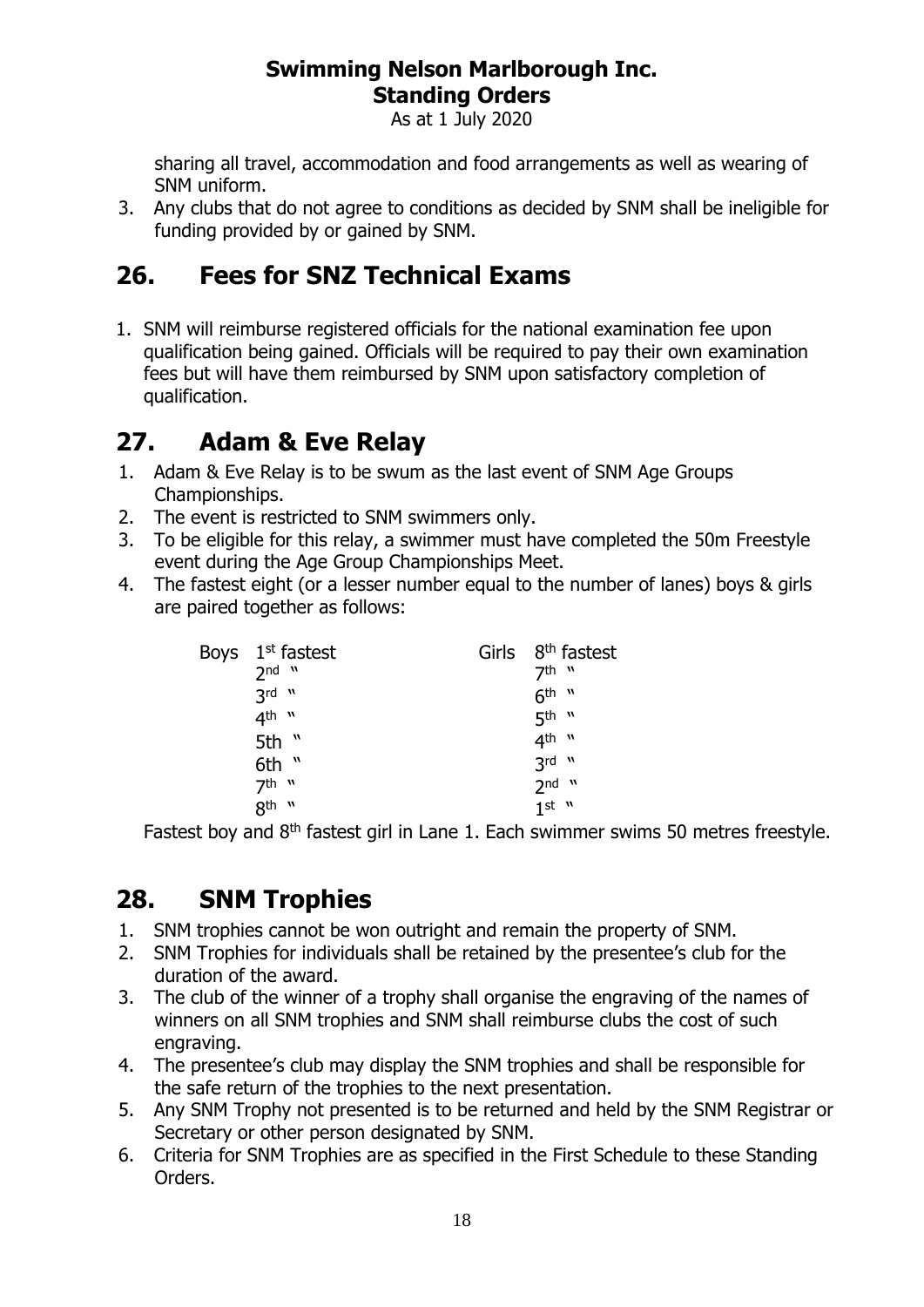As at 1 July 2020

# <span id="page-18-0"></span>**29. Management Committee**

- 1. The Board shall appoint a Management Committee to carry out the operational functions and duties of SNM.
- 2. The Management Committee shall consist of the following SNM officers and others:
	- a. Registrar
	- b. Treasurer or designee
	- c. A member of Technical Committee
	- d. Publicity Officer
	- e. Funding Coordinator
	- f. A Board member to ensure good communication between the Committee and the Board
	- g. Other persons appointed by the Board
- 3. SNM Board members may serve on the Management Committee without restriction.
- 4. The Board may appoint a person to Chair the Management Committee or may invite the Committee to elect its own chair, who shall serve until the first meeting after the next AGM or until removed by the Board, whichever occurs first.
- 5. Each club is entitled to have at least one member on the Management Committee to maintain good communication between clubs and SNM.
- 6. Subject to any SNM standing orders, policies and other directions from the Board, the Management Committee shall have the following duties and functions under delegated authority from the Board:
	- a. In consultation with clubs and coaches, develop and approve the annual SNM swim meet calendar and any changes, including the sanctioning of meets hosted by clubs
	- b. Host SNM regional and South Island meets or delegate this responsibility to one or more clubs, including appointment of a Meet Director and Event Coordinator for each such meet
	- c. Provide and promote pathways for the development of swimmers and coaches
	- d. Oversee the duties of the Registrar, Publicity Officer, Funding Coordinator, and Technical Committee
	- e. Liaise with the Treasurer to ensure SNM operations are financially sound
	- f. Authorise expenditure only within parameters established by the Board
	- g. To apply for grants and seek sponsorship for events
	- h. Implement strategies to achieve Key Performance Indicators (KPIs) adopted by the Board and report to the Board on progress
	- i. Confirm new SNM records
	- j. With the Awards Committee, confer SNM Awards
	- k. Through the Registrar, ensure that clubs register all members on the SNZ database
	- l. Appoint regional team managers for SNM teams attending South Island and National meets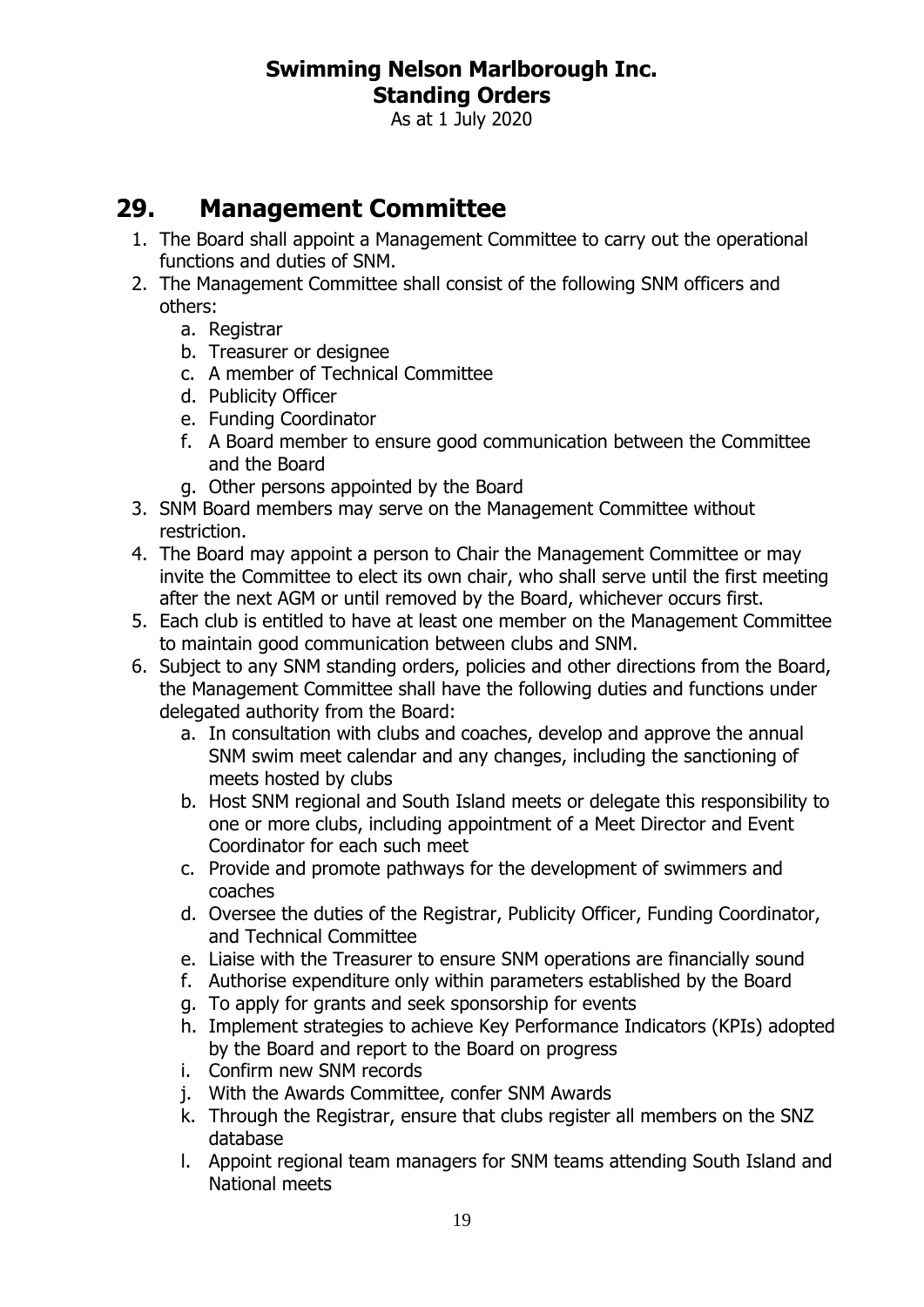As at 1 July 2020

- m. Select regional relays for SNM teams attending South Island and National meets
- n. Oversee the use and maintenance of timing gear and other physical assets owned by SNM
- o. Compile information for the Annual Report, for approval by the Board
- p. Carry out other duties, functions or tasks assigned by the Board
- 7. Decisions of the Committee shall be by simple majority; the Chair shall have a casting vote in the event of a tie.
- 8. A quorum shall consist of more than 50% of the committee members.
- 9. The Management Committee shall record and maintain minutes of its meetings and provide these to the Board as soon as is practicable following each meeting, without waiting for confirmation of the minutes by the committee. Once confirmed, the minutes shall be made available to the swimming community via the SNM website.

# <span id="page-19-0"></span>**30. Interpretation of SNM Constitution**

- 1. At a Special General Meeting of SNM held on 6 December 2014 to adopt a new regional constitution developed by Swimming New Zealand, the members of SNM passed the resolutions in paragraph (2) concerning the interpretation of certain clauses of the new constitution.
- 2. For the avoidance of doubt, specific clauses of the SNM constitution shall be interpreted as follows:
	- a) Clause  $8.3$  For the time being, the option in  $8.3(a)$  shall apply (i.e. all Board members shall be elected by the AGM) unless and until the Member Clubs determine by resolution at a general meeting to use the option in 8.3(b).
	- b) Clause 8.7(a) A Board member's term of office shall be three years unless the member is filling a casual vacancy or the member retires as required to achieve the rotation of Board members, as specified in clause 8.7(d).
	- c) Clause 8.7(c) Since the 2014 AGM has already been held, existing SNM Board members shall be counted as having served one term each as of the conclusion of the 2015 AGM.
	- d) Clause  $8.7(d)$  The number of Board members to retire at any given AGM shall be the number necessary to create two vacancies on the Board, taking into account any casual vacancies or members retiring after having been appointed to casual vacancies, except that in any case Board members shall retire if they have completed their three-year term.

# <span id="page-19-1"></span>**31. SNM Long Course Championships**

1. SNM shall organise each year a Championship meet to be held between 1 January and 30 April, on a date set by the Board or Management Committee.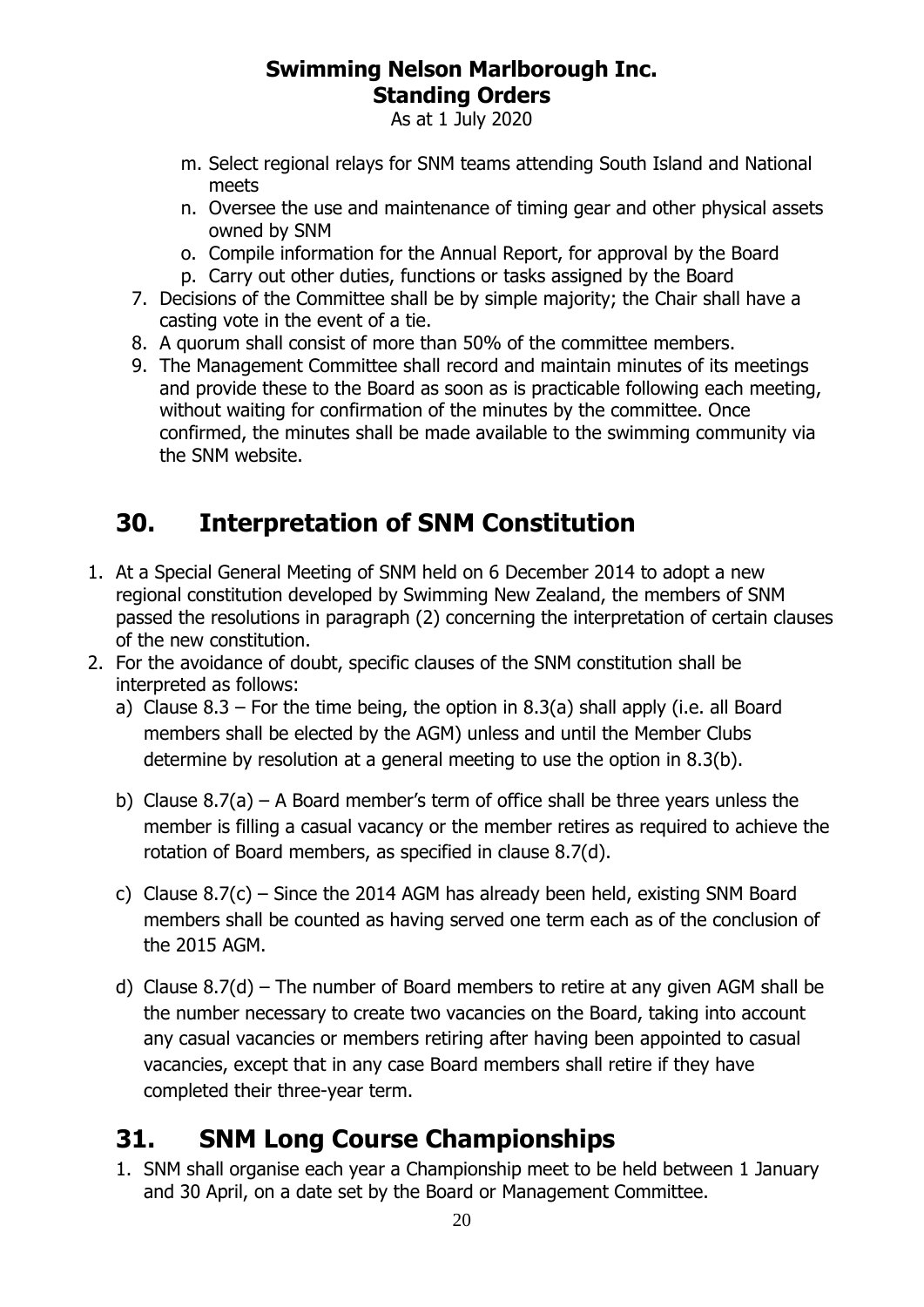As at 1 July 2020

- 2. The meet shall be held in a long course pool and called the SNM Long Course Championships unless a long course pool is not available or is deemed by the Board or Management Committee to be unsuitable, in which case the meet shall be called the SNM Age Group Championships.
- 3. The meet shall be open to SNZ-registered competitive swimmers from any region. Only swimmers registered with SNM member clubs shall be eligible for age group trophies.
- 4. The meet shall include a full programme of individual events, including 800m and 1500m freestyle, and the following relays:
	- (a) Mixed 12x50m medley for the Laurie Cup
	- (b) Mixed 8x50m freestyle for the Bacon Cup
	- (c) Women's 4x100m freestyle for the Ton Boulton Cup
	- (d) Men's 4x100m freestyle for the Worker's Co-op Shield
	- (e) Mixed 2x50m freestyle Adam and Eve
	- (f) such other relays as the Management Committee considers appropriate.
- 5. Age groups for scoring and prizes shall be 9 & Under, 10, 11, 12, 13, 14, 15 & Over.
- 6. The following trophies shall be awarded for the top swimmers in each age group:
	- (a) Gane Family Cups—9 years & under, boys and girls
	- (b) Margaret Young Cups—10 year old boys and girls
	- (c) Baigent-Holland Family Cups—11 year old boys and girls
	- (d) Durrant Family Trophy—12 year old boys and girls
	- (e) Trevurza Family Cups—13 year old boys and girls
	- (f) Pattison Family Cups—14 year old boys and girls
	- (g) Rukuwai Family Cups—15 years & over, boys and girls
- 7. Except as provided for elsewhere in these Standing Orders, the Management Committee shall determine the criteria and points system for these trophies. All trophies are subject to Standing Order 28.
- 8. Medals shall be awarded for the first three swimmers from SNM member clubs in each event, in each age group for each gender. In the event of a tie, equal medals shall be awarded and the next place(s) not awarded. A visitor from another region who finishes in the top three places in an event shall be awarded a visitor's medal.

# <span id="page-20-0"></span>**32. Use of SNM equipment by clubs**

- 1. The SNM Management Committee will appoint a member of the Board or Management Committee as Equipment Coordinator to oversee use and maintenance of the timing gear and other equipment.
- 2. The timing gear may be used by any swimming club affiliated to Swimming Nelson Marlborough that has signed an agreement as specified in clause 4. The gear may not be used by any entity or person not affiliated to SNM as the insurance will not be valid.
- 3. Decisions on use of the gear shall be made by the SNM Board or such person or committee designated by the Board.
- 4. Clubs wishing to use the gear shall sign an agreement specifying that the club agrees to: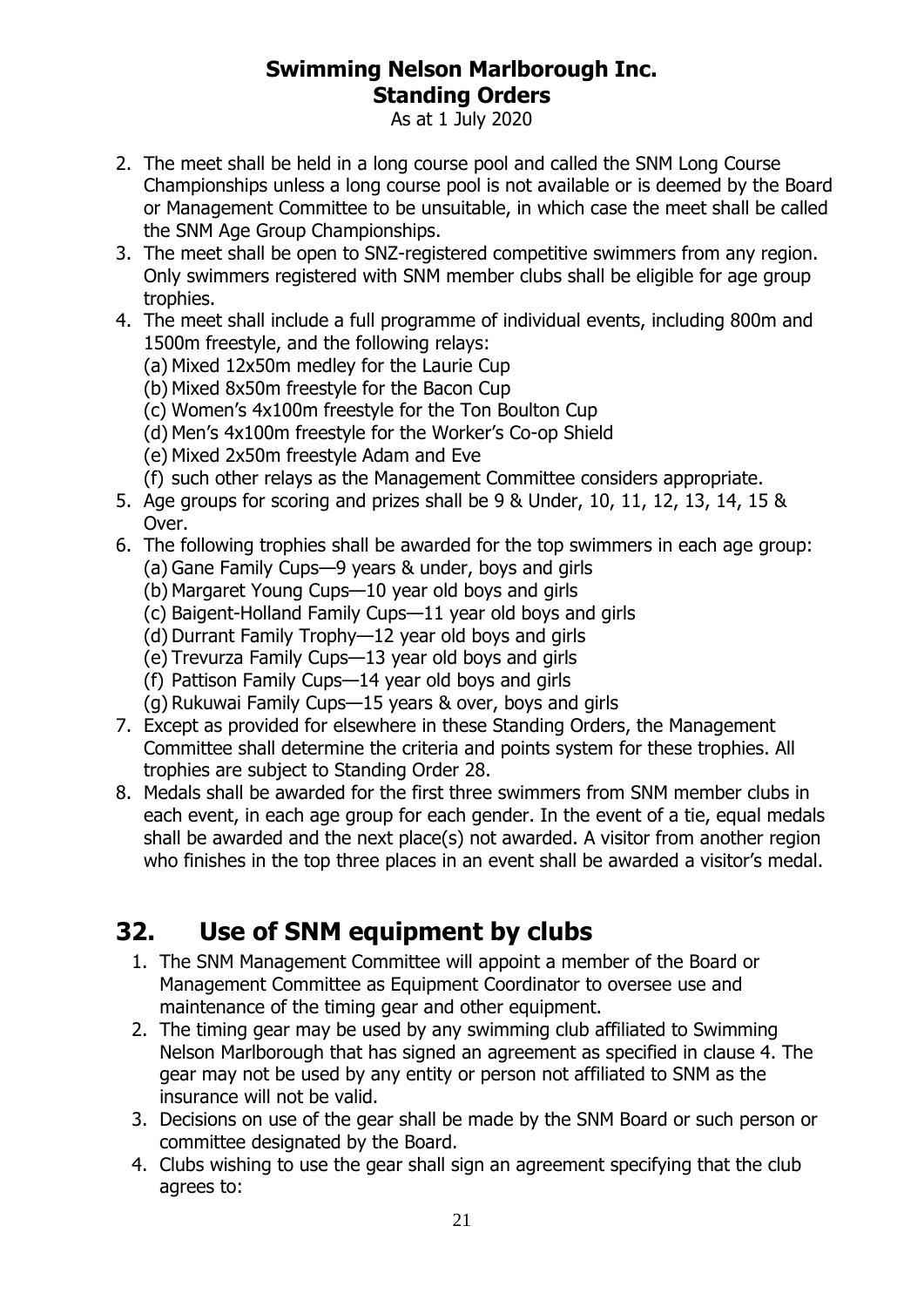As at 1 July 2020

- a) Make sure that the SNM Equipment Coordinator is aware of the gear's whereabouts at all times that the gear is under the club's responsibility and promptly return it to SNM if requested by the Equipment Coordinator.
- b) Report any loss or damage to the SNM Equipment Coordinator, Secretary and Chairman as soon as it is discovered.
- c) Pay any and all insurance excesses and all other costs not covered by SNM insurance to rectify any loss or damage to the gear while it is being used, transported or stored under the responsibility of the club.
- d) Obtain and maintain valid software licenses to operate Meet Manager in conjunction with the timing gear.
- e) Designate, and advise SNM of, a club member who will be responsible for ensuring proper care of the gear during installation in the pool, use and dismantling (including washing down and drying all gear after use), and for communication with the SNM Equipment Coordinator.
- f) Arrange for safe transport and storage of the gear to the satisfaction of the Board.
- 5. Agreements by clubs shall be renewed annually or more often when there is a change in the club member responsible for care of the gear.

# <span id="page-21-0"></span>**33. Use of technical swim suits**

- 1. As of 1 January 2019, swimmers aged 12 years or under (hereafter in this clause "junior swimmers") shall not be allowed to wear a Technical Swim Suit at any SNM sanctioned event, including both club and regional meets.
- 2. A Technical Swim Suit is one that has bonded seams, kinetic tape or meshed seams. Any suit that does not have all stitched seams shall be deemed a technical suit and subject to this standing order.
- 3. If a junior swimmer wearing a technical swim suit appears at marshalling or in the start area at an event, the Marshall or any technical official shall advise the Referee. The swimmer may elect to change into a different swimsuit but the race will be started without regard for whether the swimmer is ready. The Referee shall inspect the swim suit and, if it is confirmed to be a technical suit, shall disqualify the swimmer and not allow them to start the race.
- 4. A junior swimmer wearing a technical suit may be disqualified retrospectively, i.e. after swimming an event, only if the Referee examines the swimwear before the swimmer has an opportunity to change to a different swim suit. Such disqualification shall apply to that event only.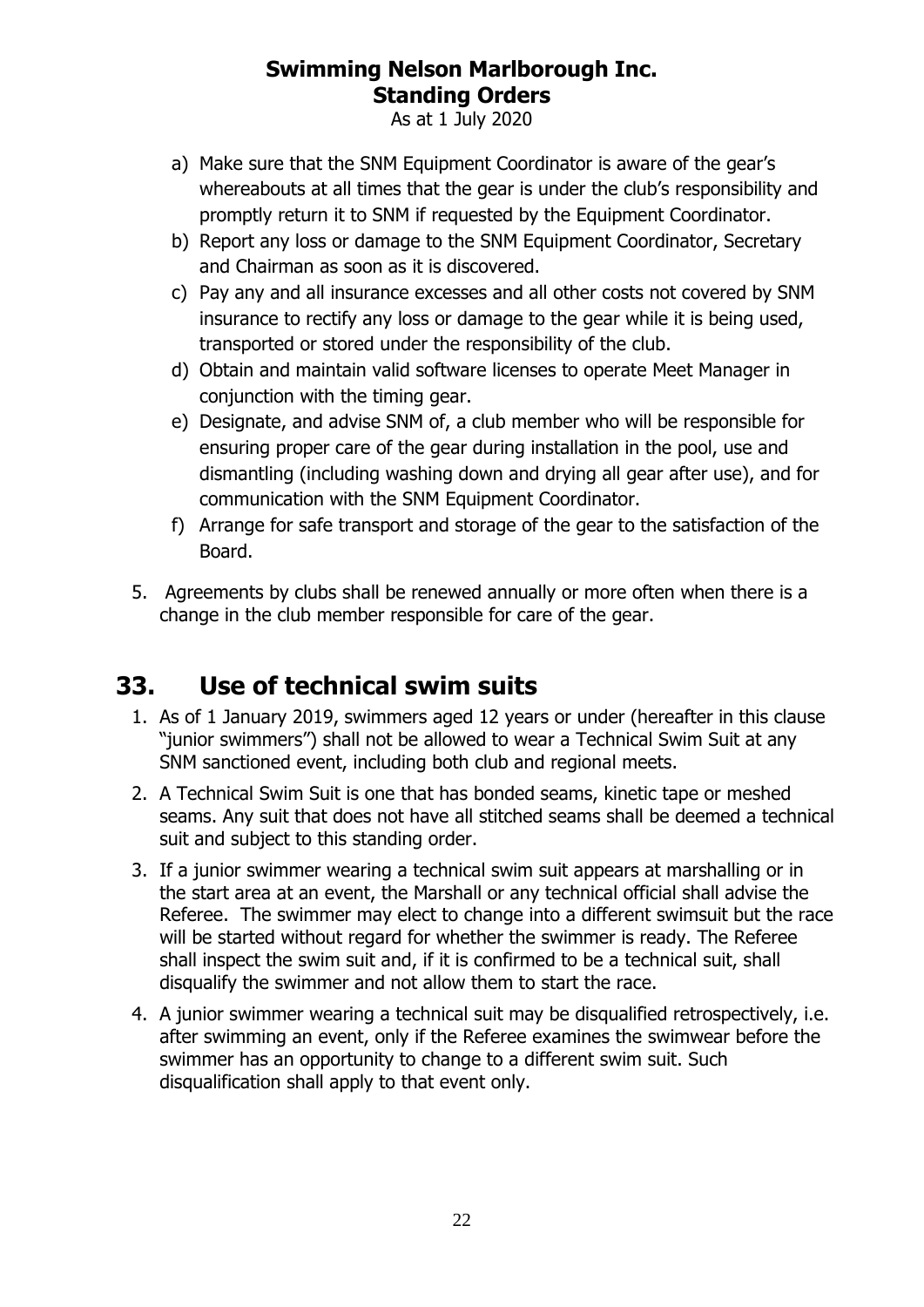As at 1 July 2020

# **First Schedule. SNM Trophies**

#### <span id="page-22-0"></span>**SNM CHAMPIONSHIP TROPHIES**

#### **T2 J.R. BUCHANAN INTER CLUBS POINTS TROPHY**

- T2.1 To be competed for annually at the SNM Long Course Championships between all clubs affiliated to SNM.
- T2.2 Competition to be based on the results in the SNM Championships for swimming, diving, synchronised swimming and water polo.
- T2.3 Relay events shall count for this trophy, with scoring the same as for individual events.

| Place          | $\overline{6}$ |                | 8 Lanes | 10             |
|----------------|----------------|----------------|---------|----------------|
|                | Lanes          | Lanes          |         | Lanes          |
| 1              | 16             | 22             | 28      | 28             |
| $\overline{2}$ | 11             | 16             | 22      | 22             |
| 3              | 7              | 11             | 17      | 17             |
| 4              | 4              |                | 13      | 13             |
| 5              | 2              | 4              | 10      | 10             |
| 6              |                | $\overline{2}$ | 8       | 8              |
| 7              |                |                | 6       | 6              |
| 8              |                |                | 4       | 4              |
| 9              |                |                |         | $\overline{2}$ |
| 10             |                |                |         |                |

T2.4 Points to be allotted for finals only, as follows:

# **T3 INTER-CLUB HANDICAP POINTS COMPETITION**<br>T3.1 For the Y.M.C.A. Cup.

- For the Y.M.C.A. Cup.
- T3.2 To be awarded annually to the Club gaining most points in the Inter-Club Handicap Points Competition at the SNM Age Group Championships.
- T3.3 The competition to be based on points achieved in the J. R. Buchanan Cup competition excluding all points scored in relays.
- T3.4 The winner to be decided by the following system:
	- (a) Calculate each clubs entries as a percentage of the total of all entries.
	- (b) Divide this into the J.R. Buchanan Cup points achieved by the Club.
	- (c) The Club achieving the highest score is the winner.
	- (d) Scratchings to be regarded as an entry for the purposes of clause (a).

#### **T4 BEST ALL ROUND SWIMMER AT THE SNM CHAMPIONSHIPS**

- T4.1 For the "Marie Saul Cup" presented by Mrs Marie Saul, first lady President of SNM 1982.
- T4.2 To be awarded annually to the best all round swimmer in the SNM Championships.
- T4.3 Open to all swimmers registered with SNM.
- T4.4 Based on all individual events in the SNM Swimming Championships.
- T4.5 Contenders must compete in at least seven Championship events and those must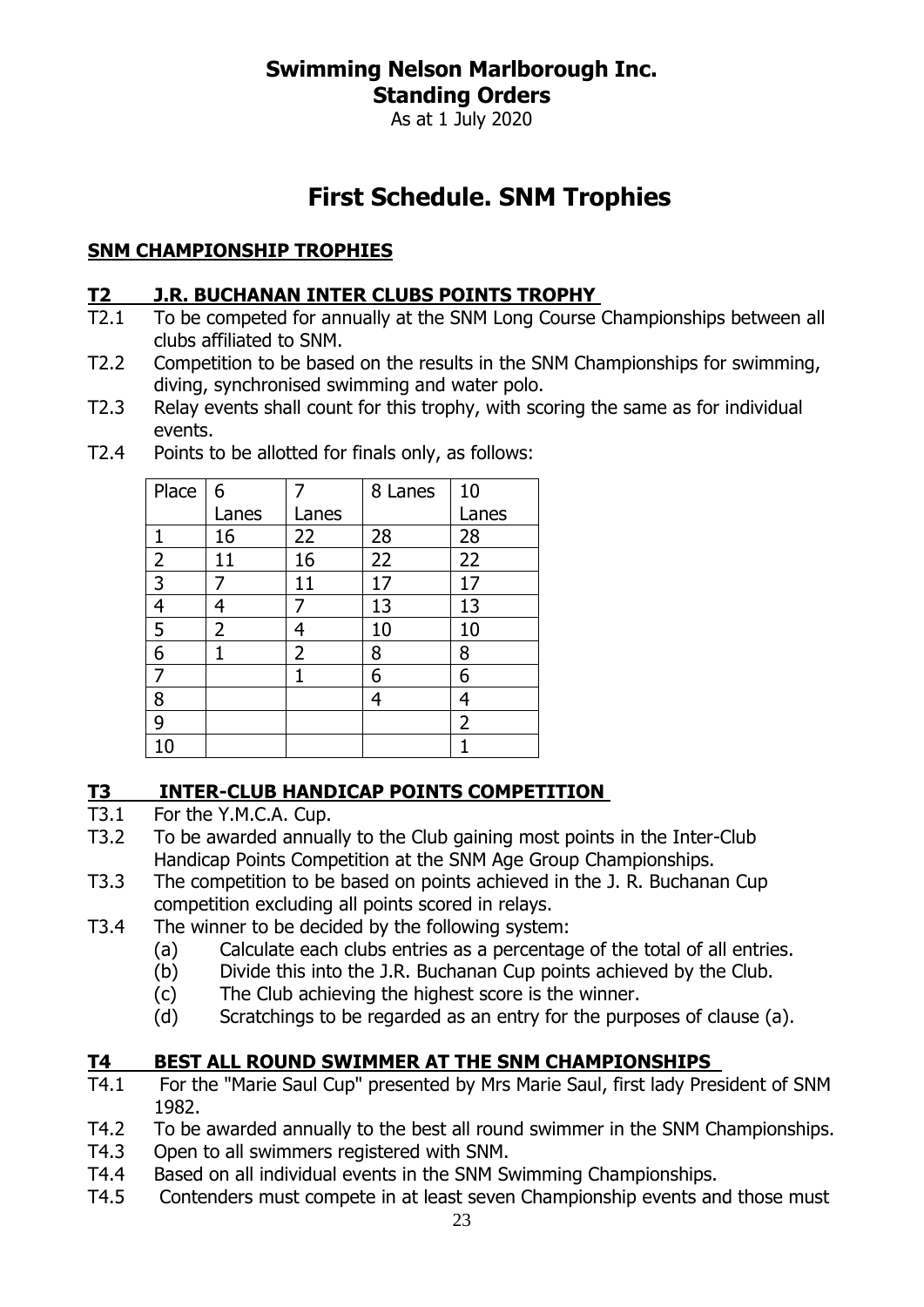As at 1 July 2020

include all four strokes, or three different strokes and the individual medley.

- T4.6 The winner to be decided by the following points system:
	- (a) Convert the SNM Open Records as at the commencement of the first day of the championships to tenths of seconds.
	- (b) Convert event times achieved to tenths of seconds.
	- (c) Times achieved to be divided by the SNM Open record time for the event. (Girls time by girls record-boys time by boys record)
	- (d) Calculations to be taken to three decimal places.
	- (e) Total the seven lowest event points for each contender, provided that these seven events include at least one event for each stroke as specified in T4.5.
	- (f) The swimmer with the lowest points total is the winner.
- T4.7 The winner in each year shall hold the trophy until the next occasion of presentation.

#### **T5 DURRANT FAMILY CUPS**

#### **For 2 trophies presented by the Durrant Family in 1986 – 1 boy & 1 girl**

- T5.1 To the best 12 year old swimmer at Swimming Nelson Marlborough Championships
- T5.2 To be selected on placings achieved in final events.
- T5.3 Points to be allocated for finals as per Rule T2.5.
- T5.4 Events where swimmers swim up an age group shall not be counted.

#### **T6 MARGARET YOUNG TROPHY**

#### **For 2 trophies presented by Margaret Young, Secretary, in 2002 – 1 boy & 1 girl**

- T6.1 To the best 10 years swimmer at Swimming Nelson Marlborough Championships.
- T6.2 To be selected by placings achieved in final events.
- T6.3 Points to be allocated for finals as per Rule T2.5.
- T6.4 Events where swimmers swim up an age group shall not be counted.
- T6.5 Events to be contested are 50m free, fly, back, breast; 100m free, back, breast and fly; 200 free and 200 individual medley.

### **T7 PATTISON FAMILY CUPS (presented 2008)**

#### **For 2 cups presented by Jos & Margaret Pattison – 1 boy & 1 girl**

T7.1 To the best 14 year old swimmers at Swimming Nelson Marlborough Championships.

- T7.2 To be selected based on total points achieved in finals events.
- T7.3 Points to be allocated for finals as per rule T2.5.
- T7.4 Events where swimmers swim up an age groups shall not be counted.
- T7.5 Events to be contested are:

50m, 100m, 200m, 400m, 800m, 1500m free.

50m, 100m, 200m, back, breast and fly.

200m and 400m individual medley.

#### **T8 J G BACON MEMORIAL CUP**

#### **Presented by Mrs. Howorth - Blenheim on 17th December 1956**

T8.1 The cup to be competed for annually between teams representing the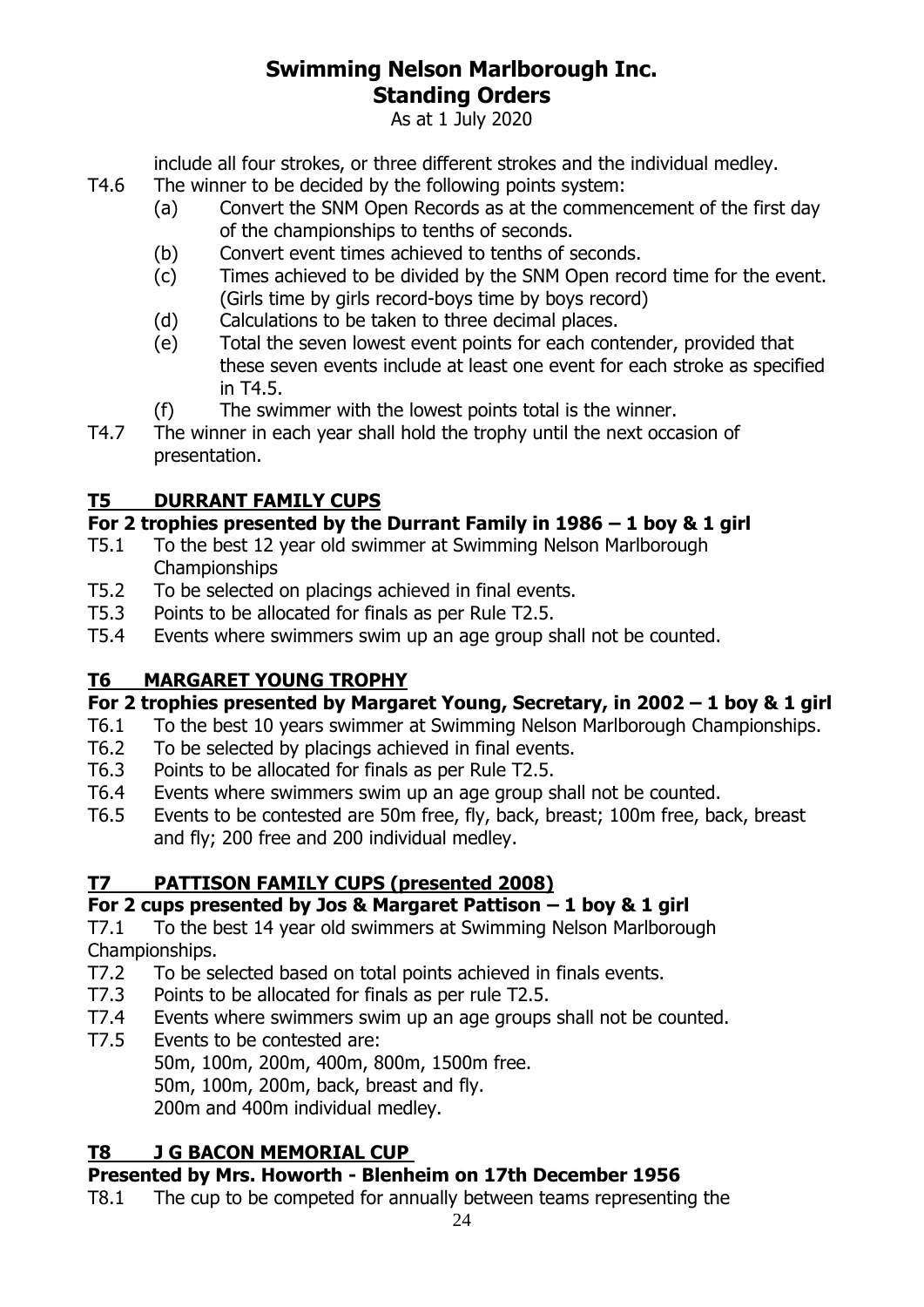As at 1 July 2020

Marlborough and Nelson provinces.

T8.2 The contest shall be a medley relay and shall be swum at the SNM Open Championships.

Each team shall consist of 4 female and 4 male swimmers -one male and one female to each stroke, backstroke, breaststroke, butterfly and free-style. The order of swimming shall be the female swimmer followed by the male swimmer in each stroke.

- T8.3 Each swimmer shall swim two lengths of the pool, excepting that when the contest is held in a pool longer than 33 1/3metres each swimmer shall then swim one length only.
- T8.4 The cup shall be held by either the Blenheim or Nelson Clubs on behalf of their province for twelve months.
- T8.5 In the event of there being no competition in any one year the cup is to be returned to SNM by the holders.

#### **T9 WORKERS CO-OP SHIELD**

- T9.1 To be held in conjunction with the SNM Championships
- T9.2 For mens 4 a-side free-style relay
- T9.3 To be competed for annually by all Clubs affiliated to SNM.
- T9.4 The distance of this event is 400m.

#### **T10 THE TON BOULTON CUP**

- T10.1 For Ladies 4 a-side free-style relay.
- T10.2 Rules to be the same as for the Workers Co-op Shield.

#### **T11 THE LAURIE CRABB CUP**

- T11.1 To be held in conjunction with the SNM Championships.
- T11.2 For Inter-Club Age-Group Medley Relay.

Rule SW9:2 in a Medley Relay the stroke order is:-

All three swimmers shall complete backstroke, then

All three swimmers shall complete breaststroke, then

All three swimmers shall complete butterfly, then

All three swimmers shall complete freestyle to complete the relay.

T11.3 For each stroke, a team shall have a swimmer in each of three age groups: 11 Years & Under, 13 Years & Under, 15 Years & Under. Each team shall comprise 6 boys and 6 girls.

T11.4 The distance of this event is 600m. Each swimmer shall complete 50m.

#### **SNM COUNTRY CLUB TROPHIES**

#### **T12 CREST CUP**

T12.1 The "Crest Cup" shall be awarded for the inter-club points competition at the Country Clubs Championships. This is to be based on the system used for the J.R. Buchanan Cup. **This Trophy can only be presented to a Country Club.**

#### **T13 BEST ALL ROUND AGE GROUP SWIMMER IN THE COUNTRY AND TOWN CLUBS CHAMPIONSHIPS**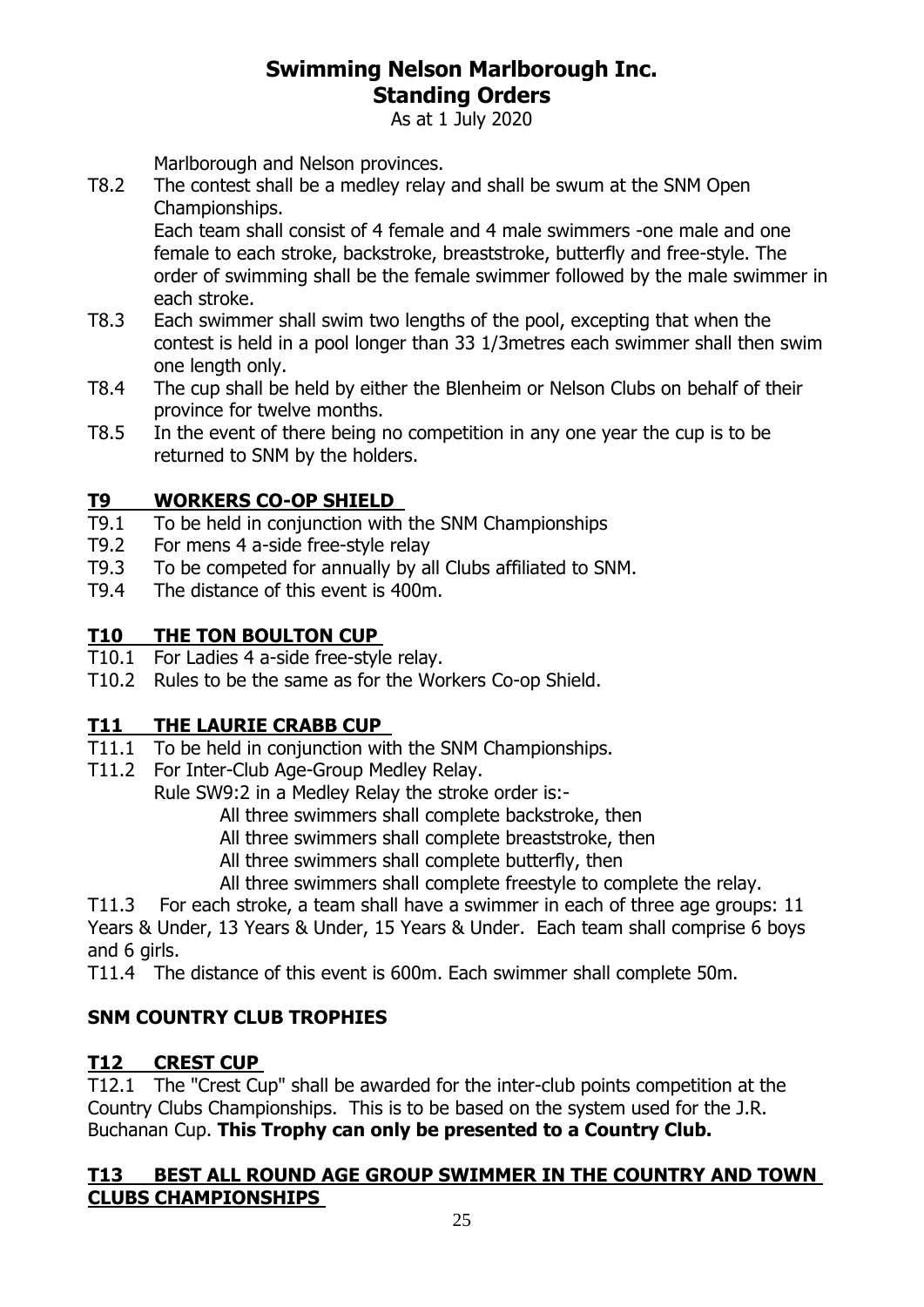As at 1 July 2020

- T13.1 For the "Life Members" Cup presented by Ted Hockey 1982.
- T13.2 To be awarded annually to the Best All Round Country Club Swimmer competing in the SNM Country and Town Club Championships.
- T13.3 Open only to all Country Clubs swimmers registered with SNM.
- T13.4 Based on points for finals of individual events scored using Hy-tek Single Year Age Group Points
- T13.5 Events where swimmers swim up an age group shall not be counted.
- T13.6 Contenders must complete events in all four strokes (medley not counted as a stroke)
- T13.7 The winner shall be the swimmer with the highest total Hy-tek points from their top six events.

T13.8 The winner in each year shall hold the Trophy until the next occasion of presentation.

#### **SNM DECATHLON**

#### **T14 GEORGE ASTON CUP (for SNM Decathlon competition)**

- T14.1 The Competition to be completed in one day in two sessions not less than two hours apart, each not exceeding two hours.
- T14.2 Competition is open to all men and women registered swimmers of SNM who have qualified for at least two strokes in the SNM Open Championships prior to the date set down for entries to close.
- T14.3 The Trophy shall be competed for over the following events:
	- a. 200 breaststroke b. 100 butterfly c. 200 freestyle

- g. 100 breaststroke h. 200 backstroke i.100 freestyle
- d. 100 backstroke e. 400 medley f. 200 butterfly

- j. 800 freestyle
- T14.4 The Trophy shall be competed for under the following regulations:-
	- (a) All events to be scratch races.
	- (b) Competitors must compete in all events.
	- (c) Lanes for the first event shall be allocated and in so far as it is possible swimmers will be allocated a different lane in each subsequent event.
	- (d) In the event of heats being necessary there shall be no final.
	- T14.5 Points shall be allocated for each event based on the time swum by the individual swimmer being rated on the current SNZ Points Tables. When the Decathlon is swum in a short course pool, the short course tables shall be used. When the Decathlon is swum in a long course pool, the long course tables shall be used.

#### SNM DECATHLON CUPS

- T14.6 There shall be two trophies to be known individually as the 'SNM Decathlon Cup', one each for the top male and top female competitors at the annual SNM Decathlon Championship.
- T14.7 Points shall be allocated for each event based on the time swum by the individual swimmer being rated against the equivalent SNM Open Record using the following formula:

Points= (SNM Record/Time Swum) 3 x 1000.

T14.8 When the Decathlon is swum in a short course pool, the SNM short course records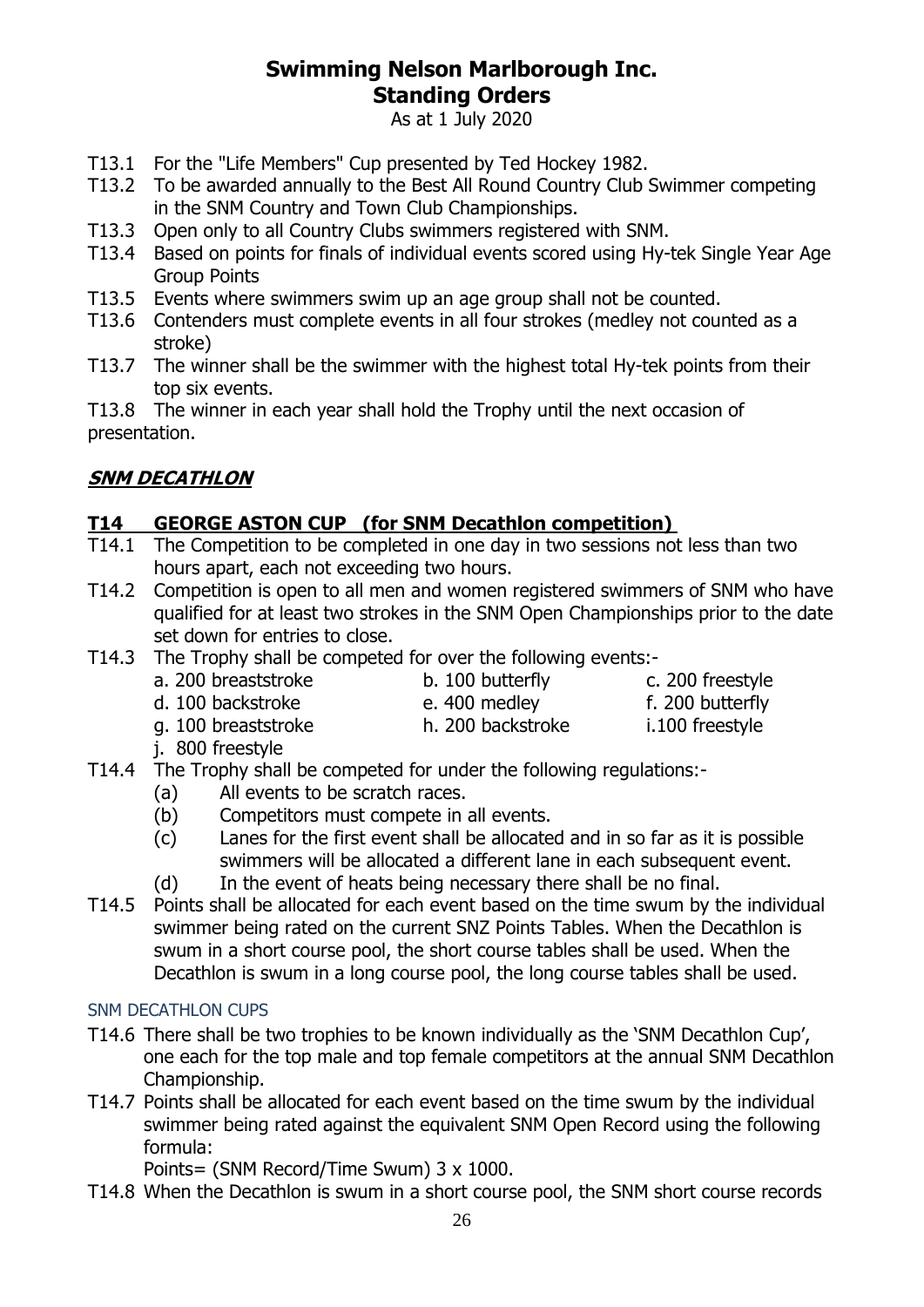As at 1 July 2020

shall be used. When the Decathlon is swum in a long course pool, the SNM long course records shall be used.

T14.9 All other competition rules shall be as Rule T14 (George Aston Cup) and SNM Standing Orders.

#### **SWIM OF THE YEAR**

#### **T15 BELSHAM TROPHY**

#### **Presented by Mr. and Mrs. Jack Belsham 1976-77**

- T15.1 The award shall be presented to a registered member of SNM who has been resident in SNM for the entire year and who in the opinion of the selection committee achieved the most meritorious performance in any of the four disciplines of the sport –competitive swimming, water polo, diving, synchronised swimming. The year shall be defined as from 1 June to 31 May .
- T15.2 The Board shall appoint a selection committee, in the absence of which the Committee shall consist of SNM Chairman and SNM Registrar.
- T15.3 The Selection Committee shall award the Trophy to the competitor who, in the case of swimming, has during the year achieved the highest number of FINA points for a single swim, or in the case of diving or synchronised swimming has achieved a time or points nearest on percentage to the winner of the equivalent event in a National Open Championship for the year in question. Water polo players shall be considered on how nearly they qualify for selection in a National Open Team and/or subsequent performance at that level.
- T15.4 The Belsham Trophy may be won on a maximum of three occasions. Such competitor shall receive and be entitled to retain a suitably engraved miniature to be provided by SNM.

### **SWIMMER OF THE YEAR**

#### **T16 WENDY FRYER CUP**

#### **Presented in 2014 by Stephen and Alice Fryer in memory of Wendy Fryer**

- T16.1. The Wendy Fryer Cup shall be presented to the SNM Swimmer of the Year.
- T16.2. The winner shall be the swimmer who, during the year, accumulates the most points according to the criteria in Table T16. For events without prelims and finals, a swimmer achieving a top 10 finish shall be considered a finalist. The year shall be defined as the twelve months ending 30 June.
- T16.3. To be eligible, a swimmer must be a registered member of an SNM club and resident in the SNM area for the entire year.
- T16.4. The winner shall hold the cup for one year and have it engraved with the winner's name and year, the cost of which is to be reimbursed by SNM, and shall receive and retain a miniature trophy to be provided by SNM.
- T16.5. The Selection Committee shall consist of the SNM Chairperson and SNM Registrar.
- T16.6. The Wendy Fryer Cup may be won by the same swimmer on a maximum of three occasions.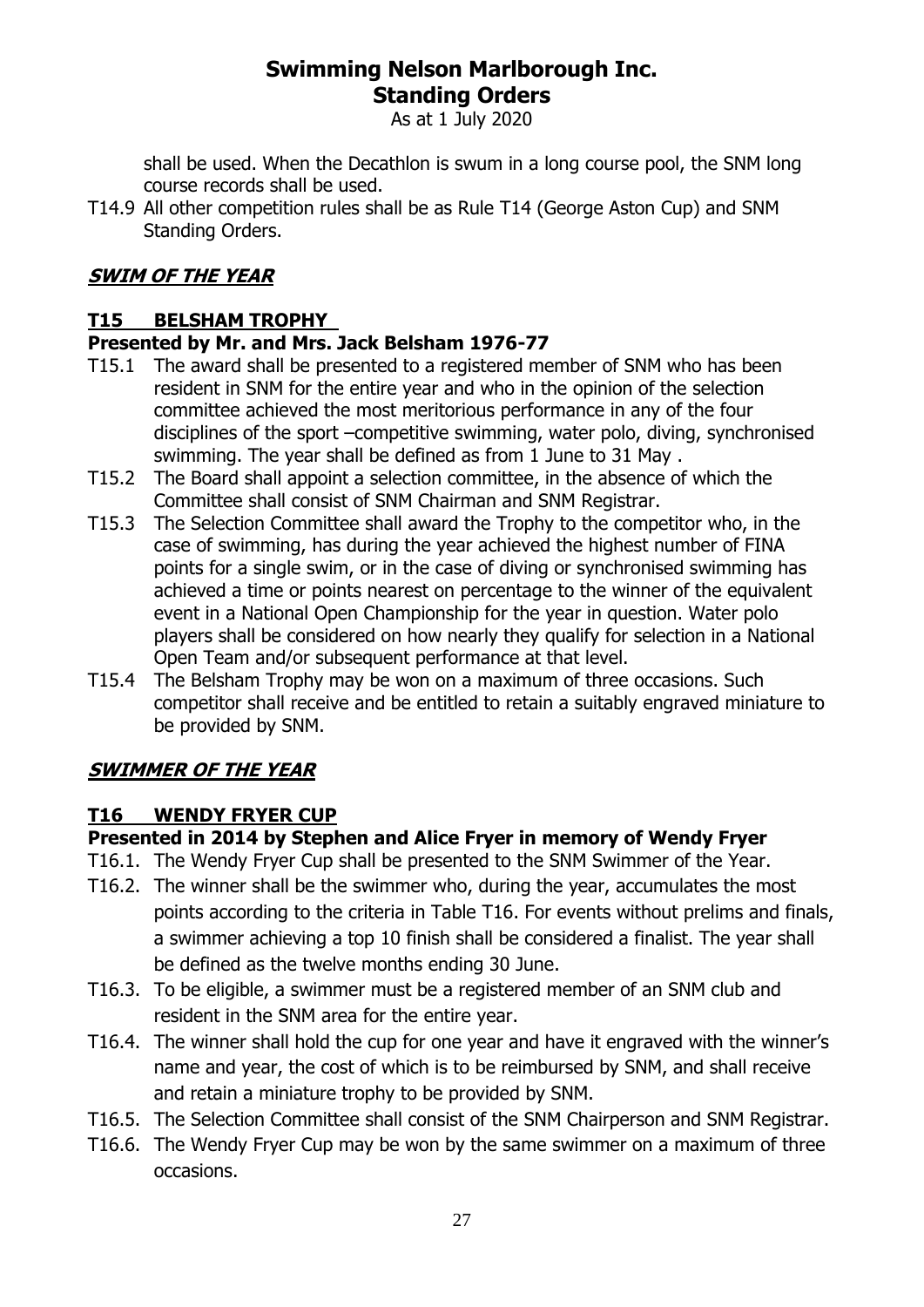As at 1 July 2020

| 1 <sup>st</sup> | 2 <sub>nd</sub> | 3rd | Finalist |
|-----------------|-----------------|-----|----------|
|                 |                 |     |          |
| 200             | 100             | 50  |          |
| 200             | 100             | 50  |          |
| 100             |                 |     |          |
| 200             |                 |     |          |
|                 |                 |     |          |
| 800             | 500             | 400 | 300      |
| 800             | 500             | 400 | 300      |
| 1000            | 800             | 600 | 500      |
| 1500            |                 |     |          |
| 2500            |                 |     |          |
| 500             |                 |     |          |
|                 |                 |     |          |

Table T16. Points for achievements, for determining winner of Wendy Fryer Cup

#### **OTHER DISCIPLINES**

#### **T17 RHONDA COLLINGS TROPHY**

#### **Presented by the Collings Family of Blenheim in 1978.**

- T17.1 The competition is open to all registered divers of SNM.
- T17.2 The trophy to be awarded annually to the diver who records the highest aggregate Judge's Points in the SNM Open and Age Group Diving Championships.
- T17.3 Should any diver succeed in winning the Trophy for three years in succession, he/she shall receive and be entitled to retain a suitably inscribed miniature.
- T17.4 The winner in each year shall hold the trophy until the next occasion of presentation.

#### **T17T18 BEST ALL ROUND DIVER AT THE SWIMMING NELSON MARLBOROUGH DIVING CHAMPIONSHIPS**

See T17

#### **T19 BEST ALL ROUND SYNCHRONISED SWIMMER AT THE SWIMMING NELSON MARLBOROUGH CHAMPIONSHIPS**

- T19.1 For the Marion Coombs Cup.
- T19.2 Open to all Synchronised Swimmers registered with the SNM.
- T19.3 The Trophy to be awarded annually to the Synchronised Swimmer who records the highest aggregate judges points plus the routine score in the SNM Open and Age Group championships.

T19.4 The Winner in each year shall hold the Trophy until the next occasion of presentation.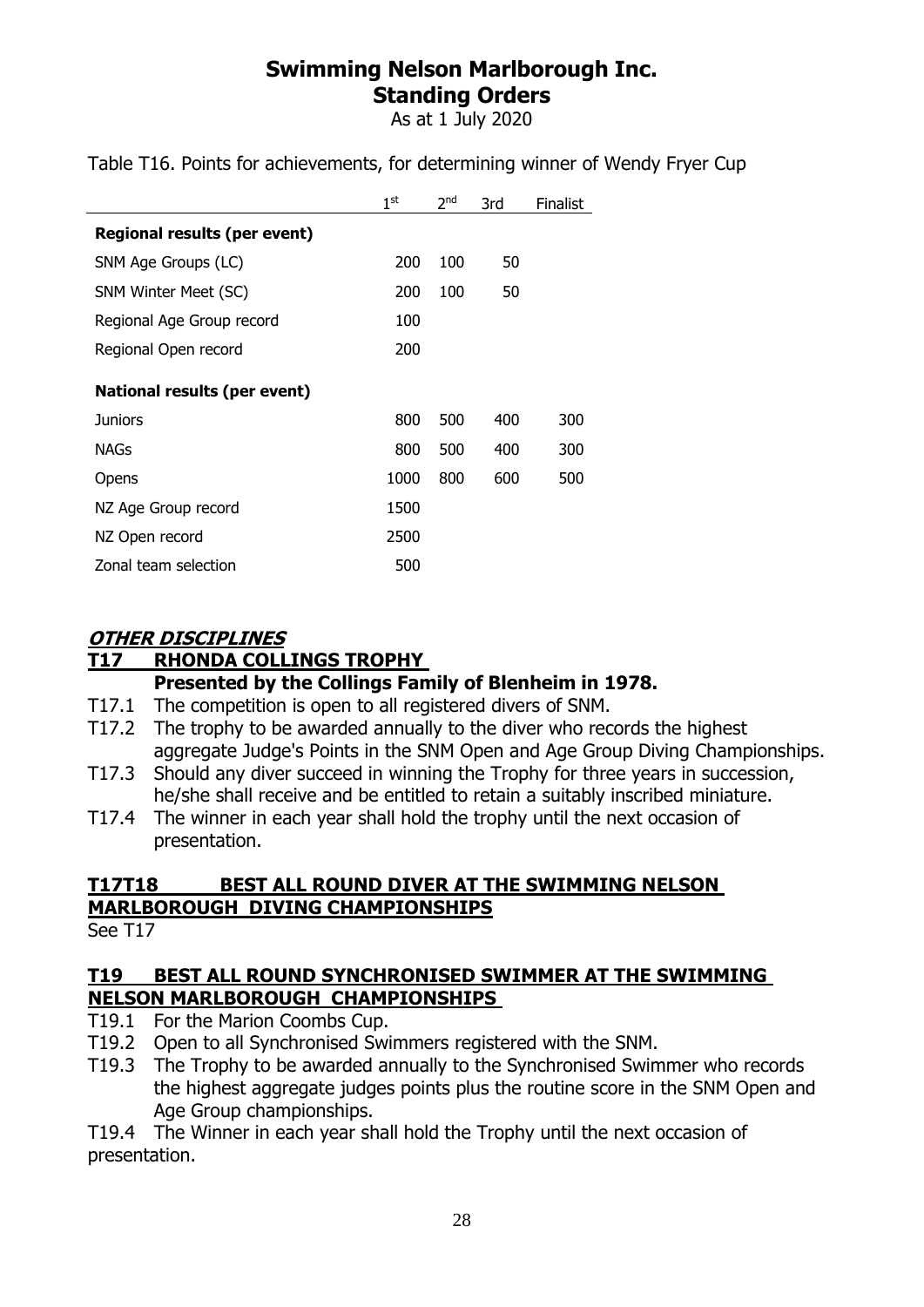As at 1 July 2020

#### **T20 BEST ALL ROUND WATER POLO PLAYER OF THE YEAR**

20.1 To be decided on the basis of how nearly the contender qualifies for selection in the National Senior Representative team and subsequent performance at that level.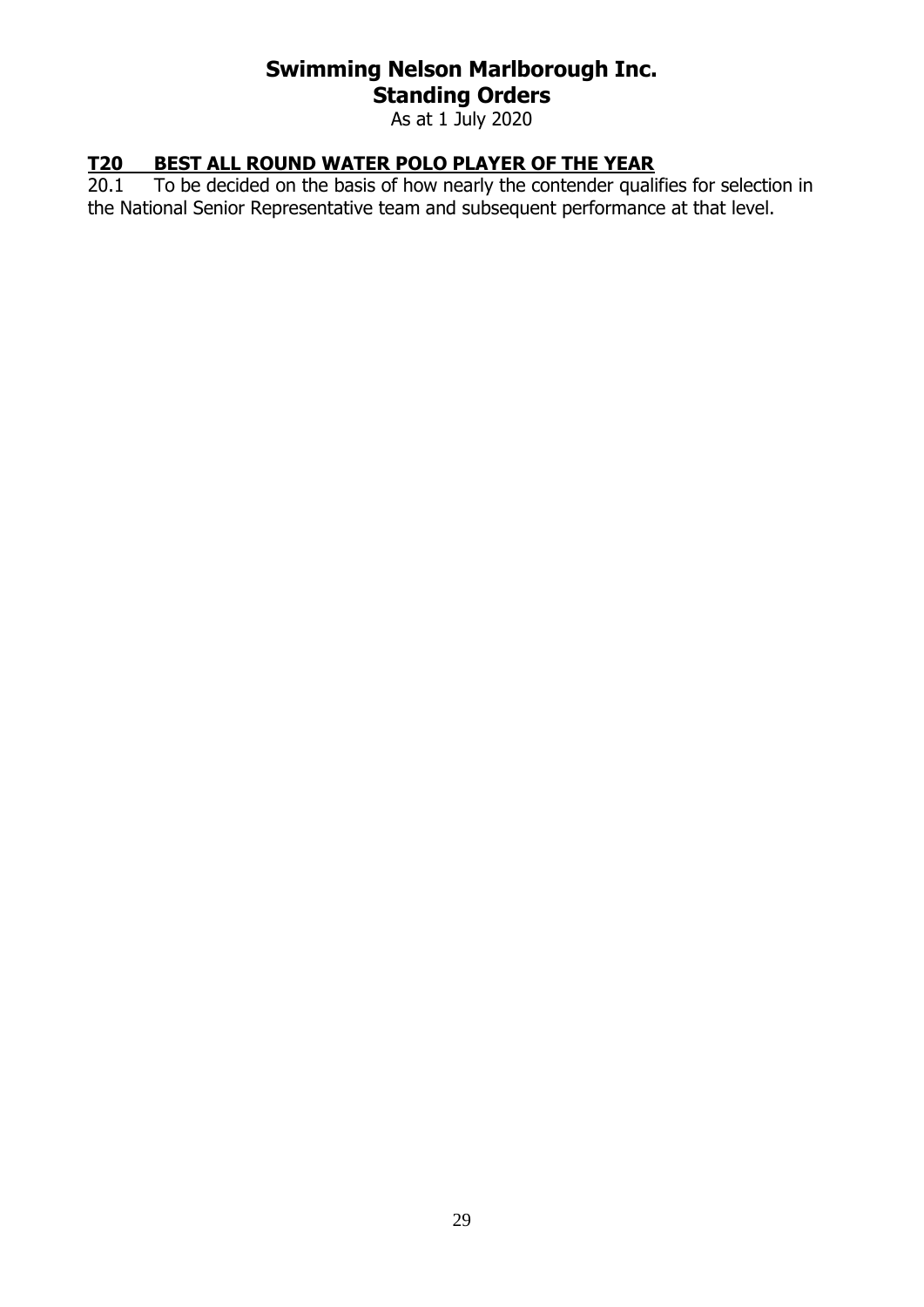As at 1 July 2020

# **Second Schedule. Code of Conduct**

#### <span id="page-29-0"></span>**CODE OF CONDUCT FOR SNM MEMBERS AND ASSOCIATED PERSONS AT SNM CONTROLLED EVENTS**

#### **Competitors shall:**

| CO <sub>1</sub> | Abide by the rules of the sport and the bodies which govern the sport (FINA,     |
|-----------------|----------------------------------------------------------------------------------|
|                 | Swimming New Zealand and Swimming Nelson Marlborough Inc.);                      |
| CO <sub>2</sub> | Wear suitable attire when competing and when attending presentation              |
|                 | ceremonies (the appropriate attire for presentations will be team uniform        |
|                 | with no towels or headgear);                                                     |
| CO <sub>3</sub> | Act in manner which demonstrates true sportsmanship and recognises the           |
|                 | talents and abilities of other competitors;                                      |
| CO <sub>4</sub> | Abide by the lawful and proper directions of meet, affiliated club and SNM       |
| officials;      |                                                                                  |
| CO <sub>5</sub> | Refrain from the use of illegal and/or intoxicating substances while at any      |
|                 | NSMS and/or affiliated club events;                                              |
| CO <sub>6</sub> | Refrain from any behaviour that may be considered by a reasonable person         |
|                 | to be abusive, offensive and/or harassing, whether it be physical, verbal or     |
|                 | emotional in nature;                                                             |
| CO <sub>7</sub> | Avoid any act that is illegal or may be considered by a reasonable person to     |
|                 | be immoral;                                                                      |
| CO <sub>8</sub> | Respect other people's property and privacy;                                     |
| CO <sub>9</sub> | Represent themselves, their club and their sport in a manner that brings         |
|                 | credit to themselves, their club and their sport.                                |
|                 | <b>Supporters and Team Officials shall:</b>                                      |
| CO10            | Encourage competitors to abide by the rules of the sport and the bodies          |
|                 | which govern the sport (FINA, Swimming New Zealand and Swimming                  |
|                 | Nelson Marlborough Inc.);                                                        |
| CO11            | Respect the right of competitors to compete according to their own ability       |
|                 | and talents;                                                                     |
| CO12            | Respect the rights and responsibilities of competitors to the appropriate        |
|                 | affiliated club or meet official politely and correctly;                         |
| CO13            | Refrain from the use of illegal and/or intoxicating substances while at any      |
|                 | SNM and/or affiliated club competitions;                                         |
| CO14            | Refrain from any behaviour that may be considered by a reasonable person         |
|                 | to be abusive, offensive and/or harassing, whether it be physical, verbal or     |
|                 | emotional in nature;                                                             |
| CO15            | Avoid any act that is illegal while acting in any capacity under the auspices of |
| SNM.            |                                                                                  |

#### **Officials shall:**

- CO16 Abide by the rules of the sport and the bodies which govern the sport (FINA, Swimming New Zealand and Swimming Nelson Marlborough Inc.);
- CO17 Act impartially, fairly and independently;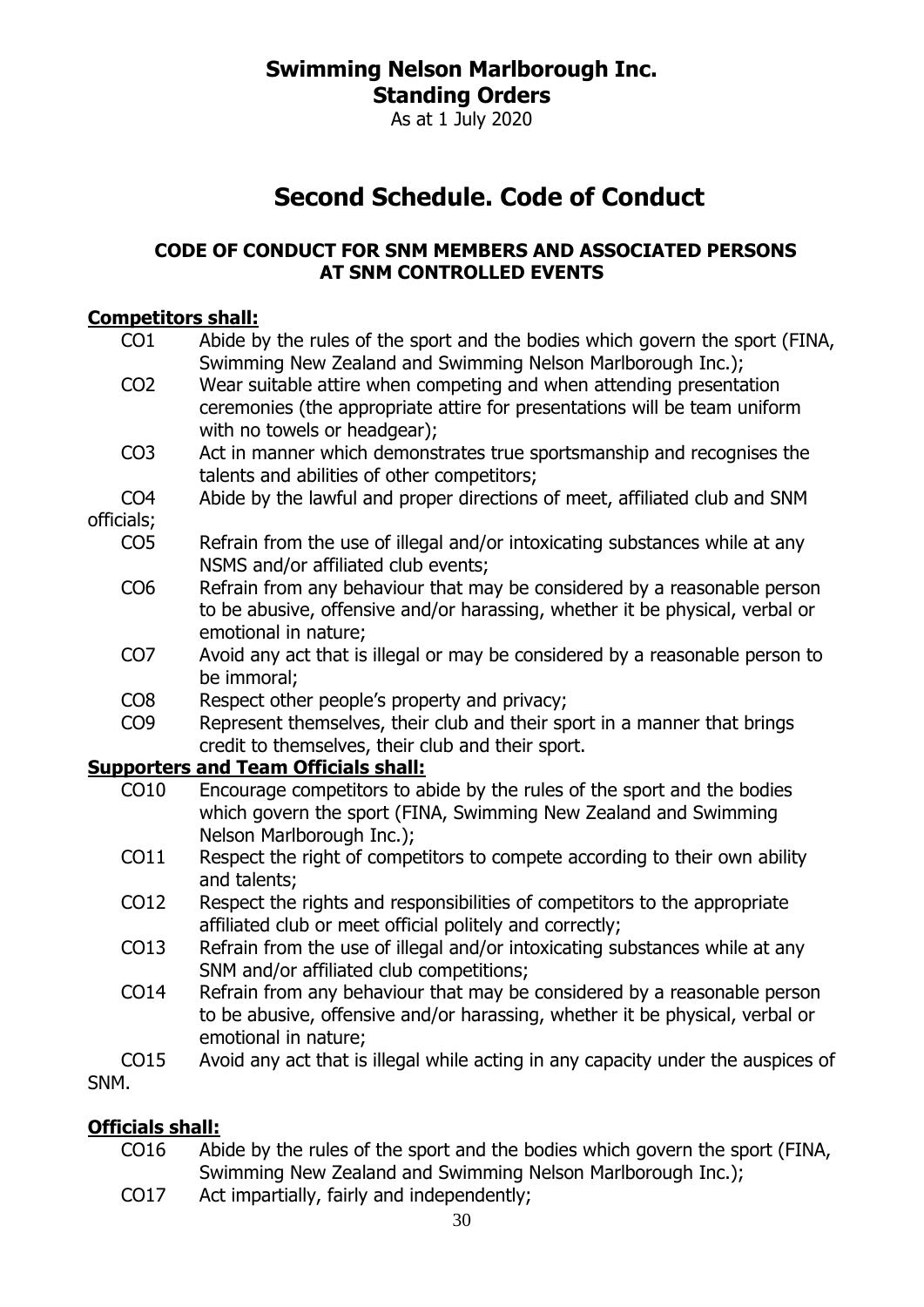As at 1 July 2020

- CO18 Wear appropriate attire for the level and stature of the meet at which they are officiating;
- CO19 Respect the right of competitors to compete according to their own ability and talents;
- CO20 Ensure the fairness of the competition to the competitors;
- CO21 Refrain from the use of illegal and/or intoxicating substances while at any SNM and/or affiliated club competitions;
- CO22 Refrain from any behaviour that may be considered by a reasonable person to be abusive, offensive and/or harassing, whether it be physical, verbal or emotional in nature;
- CO23 Avoid any act that is illegal while acting in any capacity under the auspices of SNM.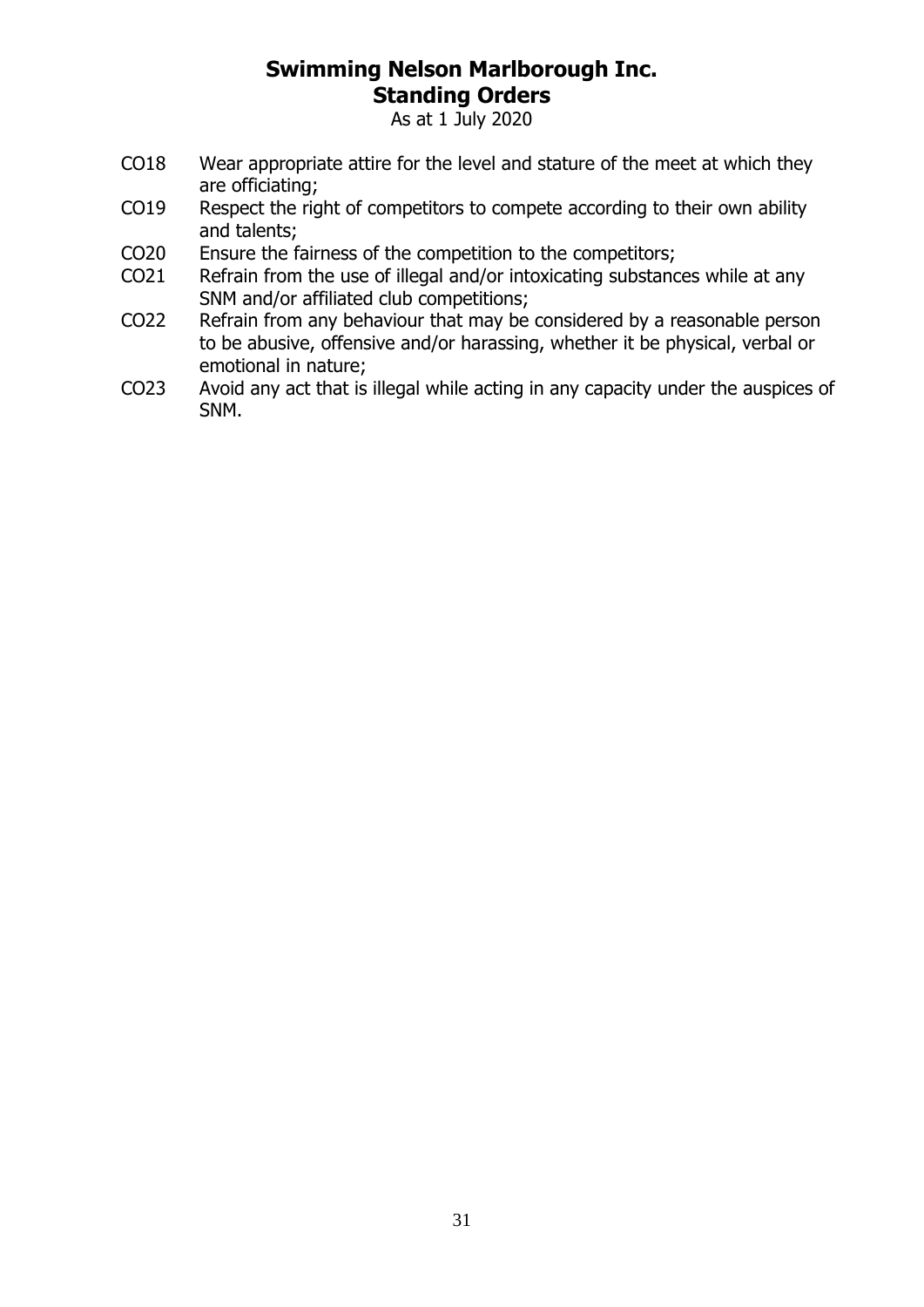As at 1 July 2020

## <span id="page-31-0"></span>**Third Schedule. Nomination form for Awards**

**Recommendation for Service, Honours & Life Membership**

(Please refer to Rule [16](#page-10-1) for Awards and Criteria)

| <b>AWARD:</b>                  |  |  |
|--------------------------------|--|--|
| <b>Full Name of</b>            |  |  |
| <b>Nominee</b>                 |  |  |
| <b>Address</b>                 |  |  |
| $\overbrace{\hspace{25mm}}^{}$ |  |  |
| $\overline{\text{Club}}$       |  |  |

**\_\_\_\_\_\_\_\_**

**\_\_\_\_\_**

| Length of Service at Club Level ____ years<br><b>Position/s held</b> |                                                                                                                | for |
|----------------------------------------------------------------------|----------------------------------------------------------------------------------------------------------------|-----|
| <b>Example 19 years</b>                                              |                                                                                                                |     |
|                                                                      |                                                                                                                |     |
|                                                                      | 3. Note a set of the set of the set of the set of the set of the set of the set of the set of the set of the s |     |
|                                                                      |                                                                                                                |     |
|                                                                      |                                                                                                                |     |
|                                                                      | 6. vears and the set of the set of the set of the set of the set of the set of the set of the set of the set o |     |
|                                                                      | (If not continuous please indicate)                                                                            |     |
| Length of Service at Regional Level _____ years                      |                                                                                                                |     |
|                                                                      |                                                                                                                |     |
|                                                                      |                                                                                                                |     |
|                                                                      |                                                                                                                |     |
|                                                                      |                                                                                                                |     |
|                                                                      |                                                                                                                |     |
|                                                                      |                                                                                                                |     |
|                                                                      | (If not continuous please indicate)                                                                            |     |
| <b>Length of Service at National Level</b>                           |                                                                                                                |     |
|                                                                      |                                                                                                                |     |
|                                                                      |                                                                                                                |     |
|                                                                      | 3. Note that the set of the set of the set of the set of the set of the set of the set of the set of the set o |     |
| <b>Special Service at any Level</b>                                  |                                                                                                                |     |
|                                                                      |                                                                                                                |     |
|                                                                      |                                                                                                                |     |
|                                                                      |                                                                                                                |     |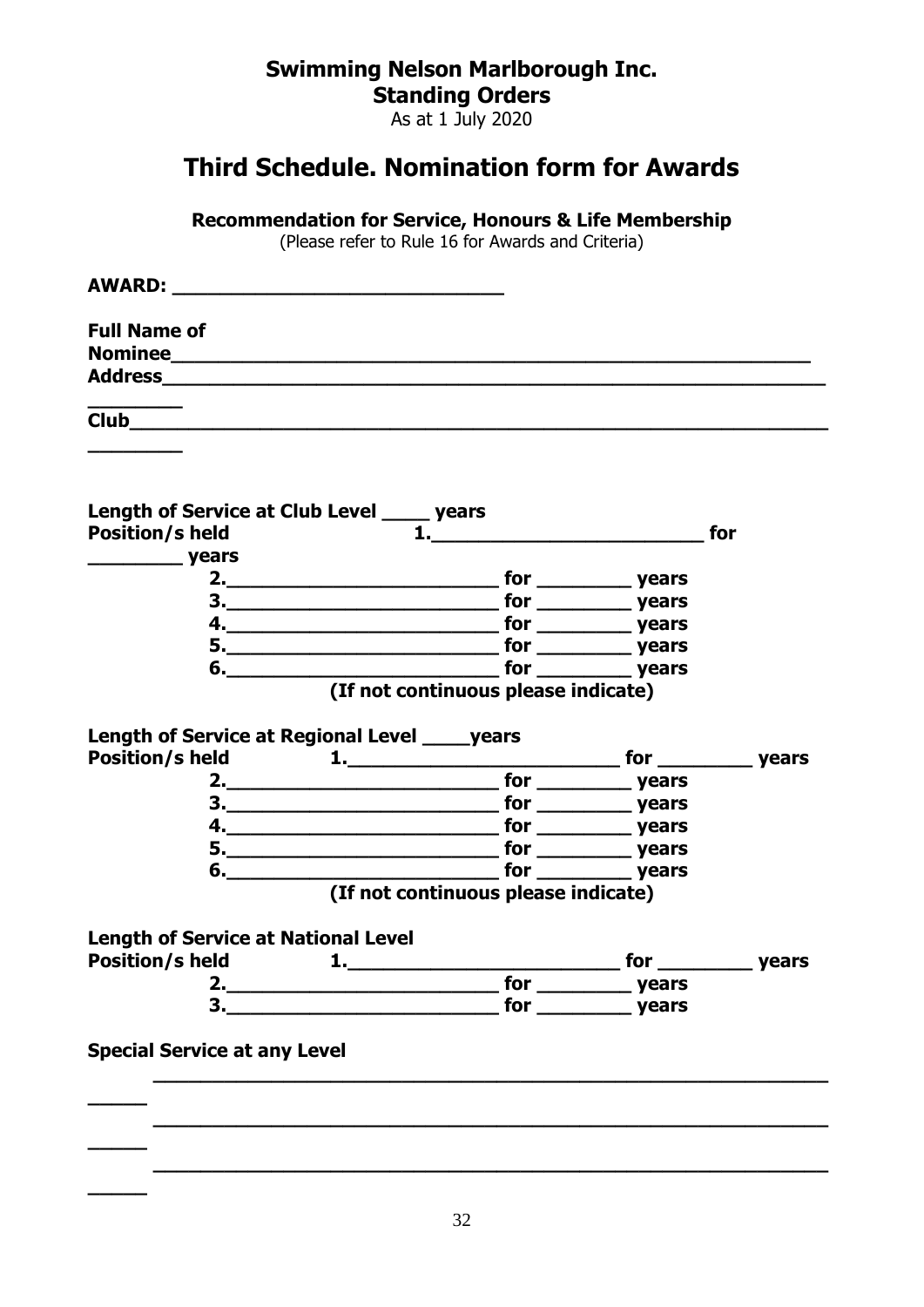# **Swimming Nelson Marlborough Inc.<br>Standing Orders<br>As at 1 July 2020**

| <b>Comments</b> |                                         |             |
|-----------------|-----------------------------------------|-------------|
|                 |                                         |             |
|                 |                                         |             |
|                 |                                         |             |
|                 |                                         |             |
|                 | <b>Position _______________________</b> | <b>Date</b> |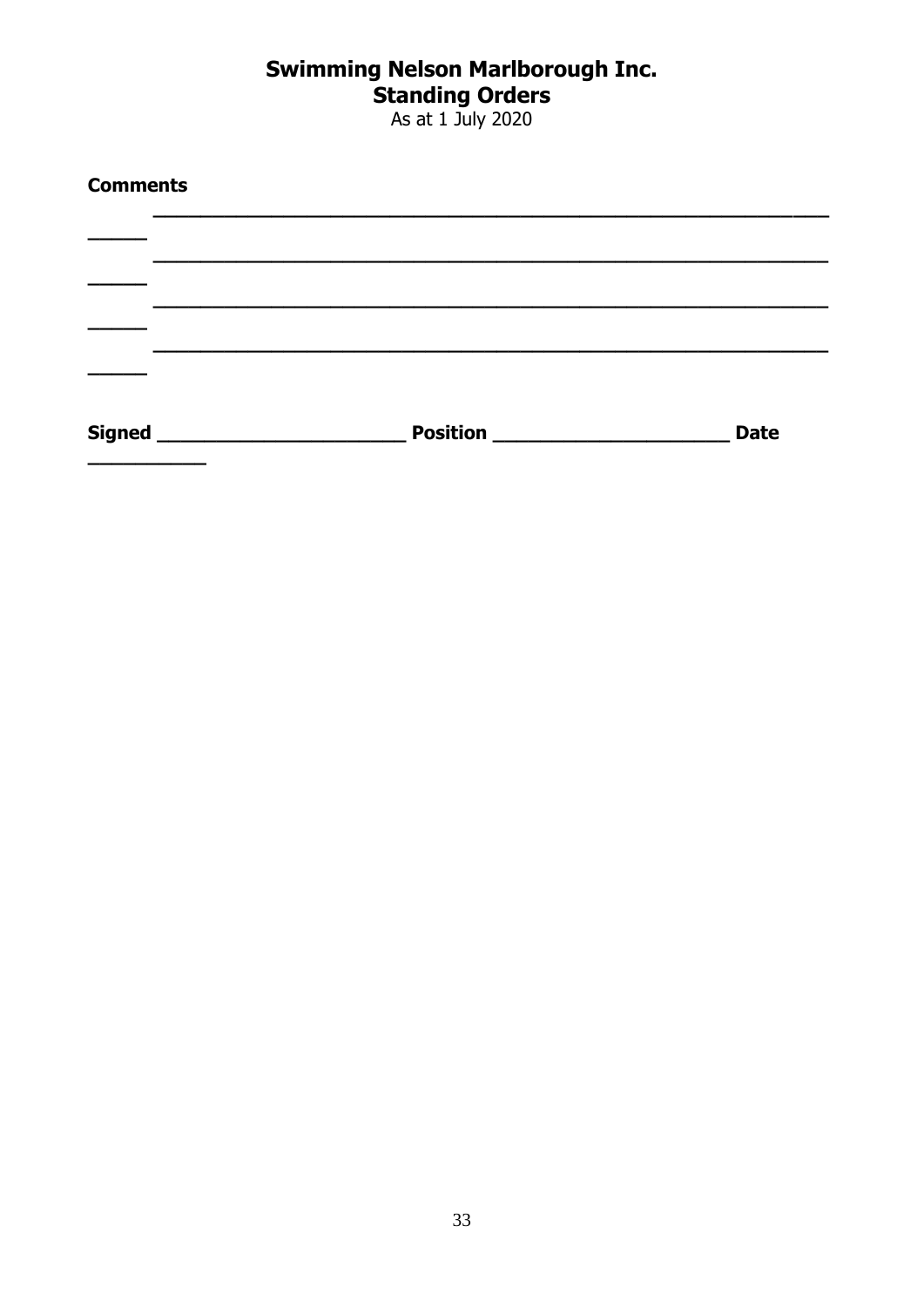As at 1 July 2020

# **Fourth Schedule. Swimmers Fund**

#### <span id="page-33-0"></span>**TERMS OF REFERENCE AND APPLICATION FORM**

- SFR 1 Applications are to be made to the Swimming Nelson Marlborough Inc. Swimmers Fund in May each year for the preceding swimming season (1st May to 30th April).
- SFR 2 Applications close 31st May each year.
- SFR 3 Applicants must be competitive swimmers who were registered with Swimming Nelson Marlborough Inc. during the period for which funding is sought.
- SFR 4 One application per swimmer per year.
- SFR 5 Funding applications can be made for any of the following:
	- (a) International Events where swimmers have been selected to represent New Zealand (Travel Only)
	- (b) National Opens, NZ Age Group Championships and NZ Short Course Championships (Travel Only) (does not include NZ Division II Championships)
	- (c) Swim camps or squads under the auspices of Swimming New Zealand (camp/squad fees & travel only).
- SFR 6 A maximum of up to \$500.00 per swimmer from the fund will be distributed each year.
	- (a) Priority will be given to participants in events in the order listed in SFR 5, and then to the highest place getters.
	- (b) The committee shall maintain a capital reserve of not less than \$18,000 in the Fund.
- SFR 7 The applicant will provide details of their accomplishments relating to their application using the form at SFR 15.
- SFR 8 All applications to be forwarded to the "Swimming Nelson Marlborough Inc. Swimmers Fund Committee", PO Box 165 Nelson, and marked "confidential" or submit via email to the SNM Secretary at secretary@snm.org.nz.
- SFR 9 An application must be signed by the swimmer and their parent/guardian.
- SFR 10 An acknowledgement of receipt of the application will be forwarded. All applicants will be advised of the outcome of their application no later than the 30th June. SFR 10.1 Applicants are not to make contact with the committee at any stage.
- SFR 11 There can be no expectation of payment of any money. Amount of payment will be at the sole discretion of the "Swimming Nelson Marlborough Inc. Swimmers Fund Committee". No further correspondence will be entered into.
- SFR 12 Applications will be returned if a self-addressed postage paid envelope is provided, otherwise applications will be destroyed at the completion of the funding allocation each year.
- SFR 13 Successful recipients (names only) of money from the Swimming Nelson Marlborough Inc. Swimmers Fund will be noted in the following:
	- (a) SNM Board Minutes
	- (b) SNM Annual Report
- SFR 14 The committee for determining applications is the "SNM Life Membership and Awards Committee" plus the SNM Chairperson.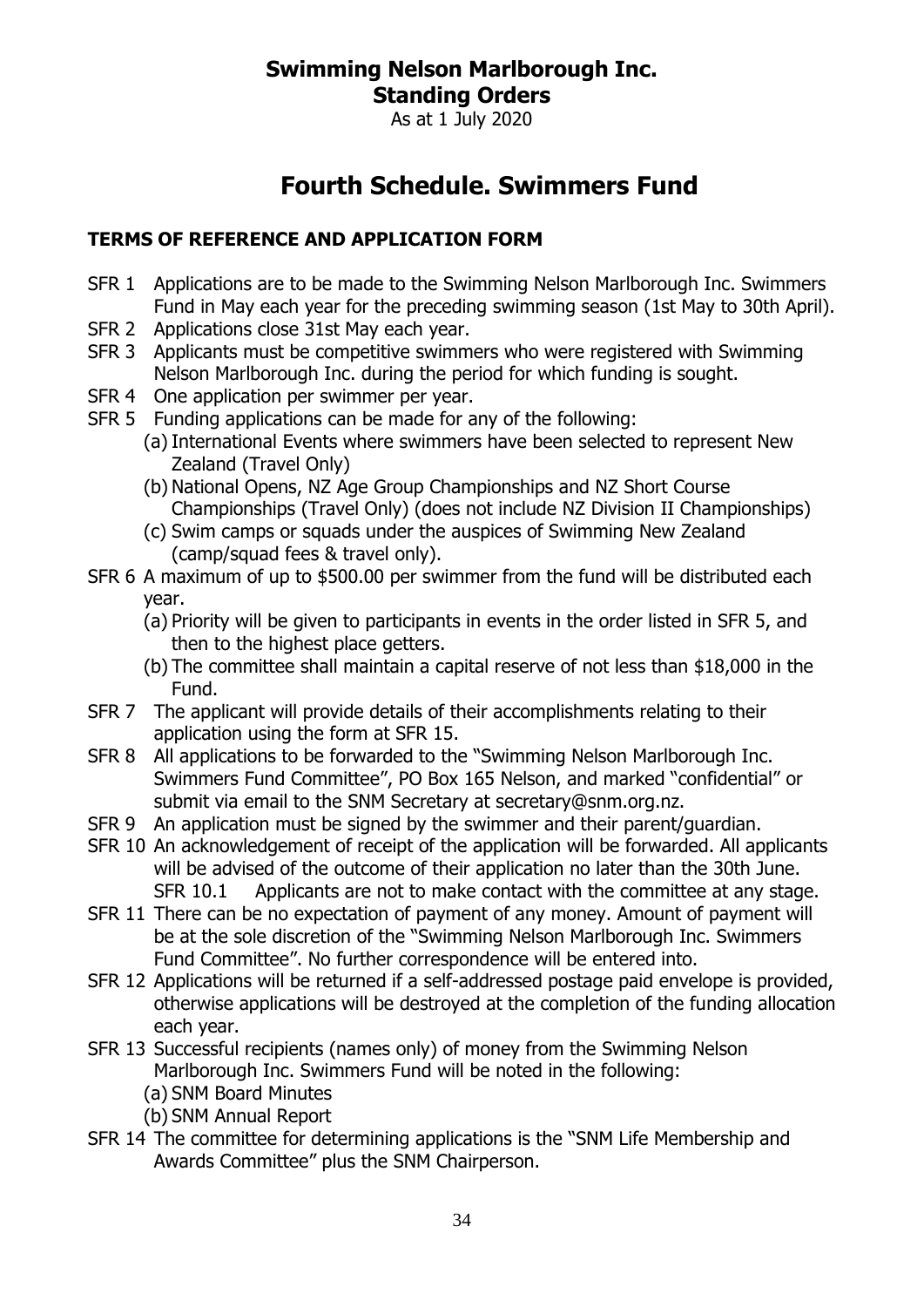As at 1 July 2020

#### **SFR 15 Swimmers Application Form**

Applications are invited for some financial assistance as a reimbursement of travel expenses only. Eligible events are:

- International Events to which a swimmer has been selected by SNZ to represent New Zealand;
- NZ Open Championships, NZ Age Group Championships and NZ Short Course Championships; and
- Travel and camp/squad fees for Swim Camps or Squads under the auspices of Swimming New Zealand.

Expenses of managers and coaches are not eligible for funding.

#### **1. One application per swimmer per year.**

#### **2. Priority will be given to applications relating to events in the following order – International Events, NZ Opens, NZ Age Group, NZ Short Course, NZ Swim Camps – and within these events to the highest place getters.**

Please refer to the Terms of Reference for further details with regards to applying for reimbursement of expenses from the Swimming Nelson Marlborough Inc. Swimmers Fund.

#### **Applications close 31 May each year and shall be sent to:**

Swimming Nelson Marlborough Inc. Swimmers Fund Committee (Confidential) PO Box 165, Nelson Or emailed to the SNM Secretary at secretary@snm.org.nz

| Full name of |               |  |
|--------------|---------------|--|
| Applicant:   |               |  |
| Address:     |               |  |
| Phone:       | DOB:          |  |
| Email:       | SNZ Reg $#$ : |  |
| Coach:       | Club:         |  |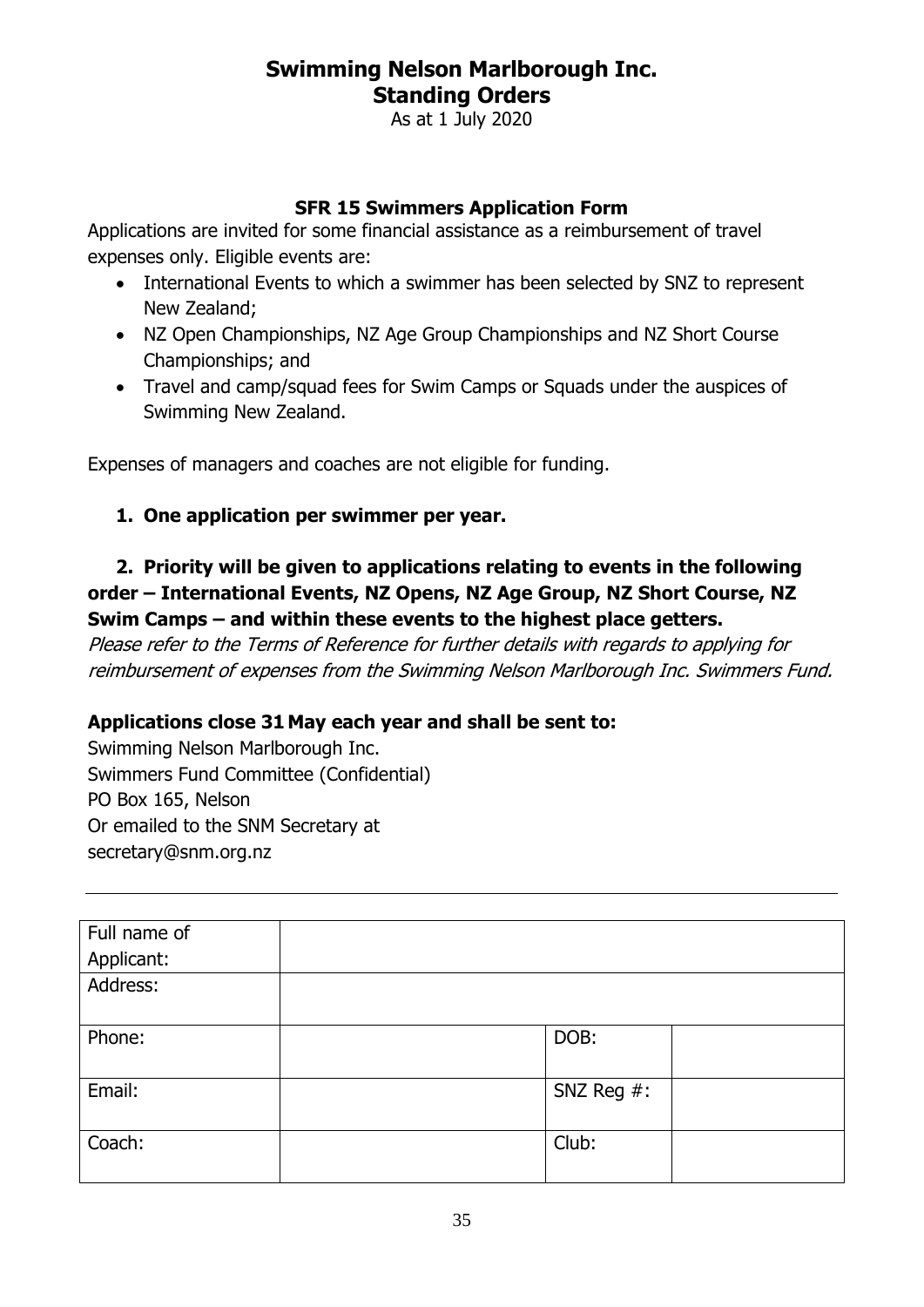As at 1 July 2020

#### **Application Details:**

Receipts for tickets and all other travel costs must be provided or your application may be declined. Please list the receipts included with this application.

How much are you requesting for reimbursement (maximum of \$500):

Please list your best **three** achievements in the last 12 months: (e.g. Date/Event/Time/Placing of best swimming performance or performance achieved to reach a SNZ Camp)

Please give details of NZ Squad status (if any) e.g. Youth/National/Elite:

Please identify your main targets/goals for the next year:

Have you received any financial assistance, sponsorship or funding from any other source for the expenses included in this application? YES /NO

If yes, please state how much received: \$

\_\_\_\_\_\_\_\_\_\_\_\_\_\_\_\_\_\_\_\_\_\_\_\_\_\_\_\_\_\_\_\_\_\_\_\_\_\_\_\_\_\_\_\_\_\_\_\_\_\_\_\_\_\_\_\_

#### **Signature of Applicant:**

#### **Signature Parent/Guardian of Applicant:**

\_\_\_\_\_\_\_\_\_\_\_\_\_\_\_\_\_\_\_\_\_\_\_\_\_\_\_\_\_\_\_\_\_\_\_\_\_\_\_\_

Please note: Applications will be returned if a self-addressed postage paid envelope is provided, otherwise applications will be destroyed at the completion of the funding allocation each year.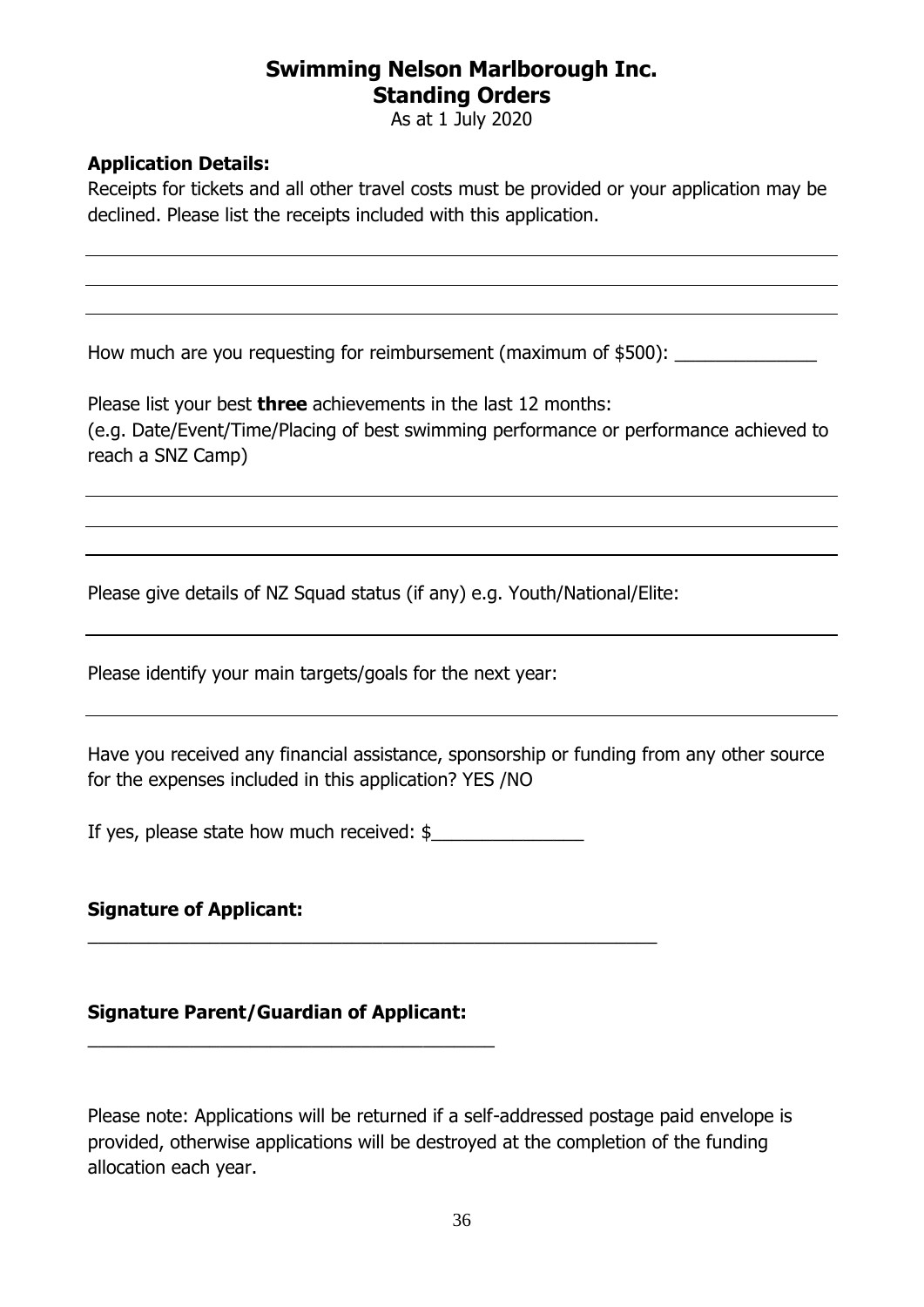As at 1 July 2020

#### **TERMS OF REFERENCE AND APPLICATION FORM**

- SFR 1 Applications are to be made to the Swimming Nelson Marlborough Inc. Swimmers Fund in May each year for the preceding swimming season (1st May to 30th April).
- SFR 2 Applications close 31st May each year.
- SFR 3 Applicants must be competitive swimmers who were registered with Swimming Nelson Marlborough Inc. during the period for which funding is sought.
- SFR 4 One application per swimmer per year.
- SFR 5 Funding applications can be made for any of the following:
	- (d)International Events where swimmers have been selected to represent New Zealand (Travel Only)
	- (e) National Opens & Age Group Championships (Travel Only) (does not include NZ Division II Championships)
	- (f) Swim camps or squads under the auspices of Swimming New Zealand (camp/squad fees & travel only).
	- (g) NZ Junior Championships (Travel Only)
- SFR 6 A maximum of up to \$500.00 per swimmer from the fund will be distributed each year. Any unallocated funds will not be carried forward.
	- (c) Priority will be given to participants in events in the order listed in SFR 5, and then to the highest place getters.
	- (d) The committee shall maintain a capital reserve of not less than \$18,000 in the Fund.
- SFR 7 The applicant will provide details of their accomplishments relating to their application using the form at SFR 15.
- SFR 8 All applications to be forwarded to the Swimming Nelson Marlborough Inc. Swimmers Fund Committee, P O Box 165 Nelson, and marked "confidential".
- SFR 9 An application must be signed by the swimmer and their parent/guardian.
- SFR 10 An acknowledgement of receipt of the application will be forwarded. All applicants will be advised of the outcome of their application no later than the 30th June. SFR 10.1 Applicants are not to make contact with the committee at any stage.
- SFR 11 There can be no expectation of payment of any money. Amount of payment will be at the sole discretion of the Swimming Nelson Marlborough Inc. Swimmers Fund Committee. No further correspondence will be entered into.
- SFR 12 Applications will be returned if a self addressed postage paid envelope is provided, otherwise applications will be destroyed at the completion of the funding allocation each year.
- SFR 13 Successful recipients (names only) of money from the Swimming Nelson Marlborough Inc. Swimmers Fund will be noted in the following:
	- (c) SNM Board Minutes
	- (d) SNM Annual Report
- SFR 14 The committee for determining applications is the SNM Life Membership and Awards committee plus the SNM Chairperson.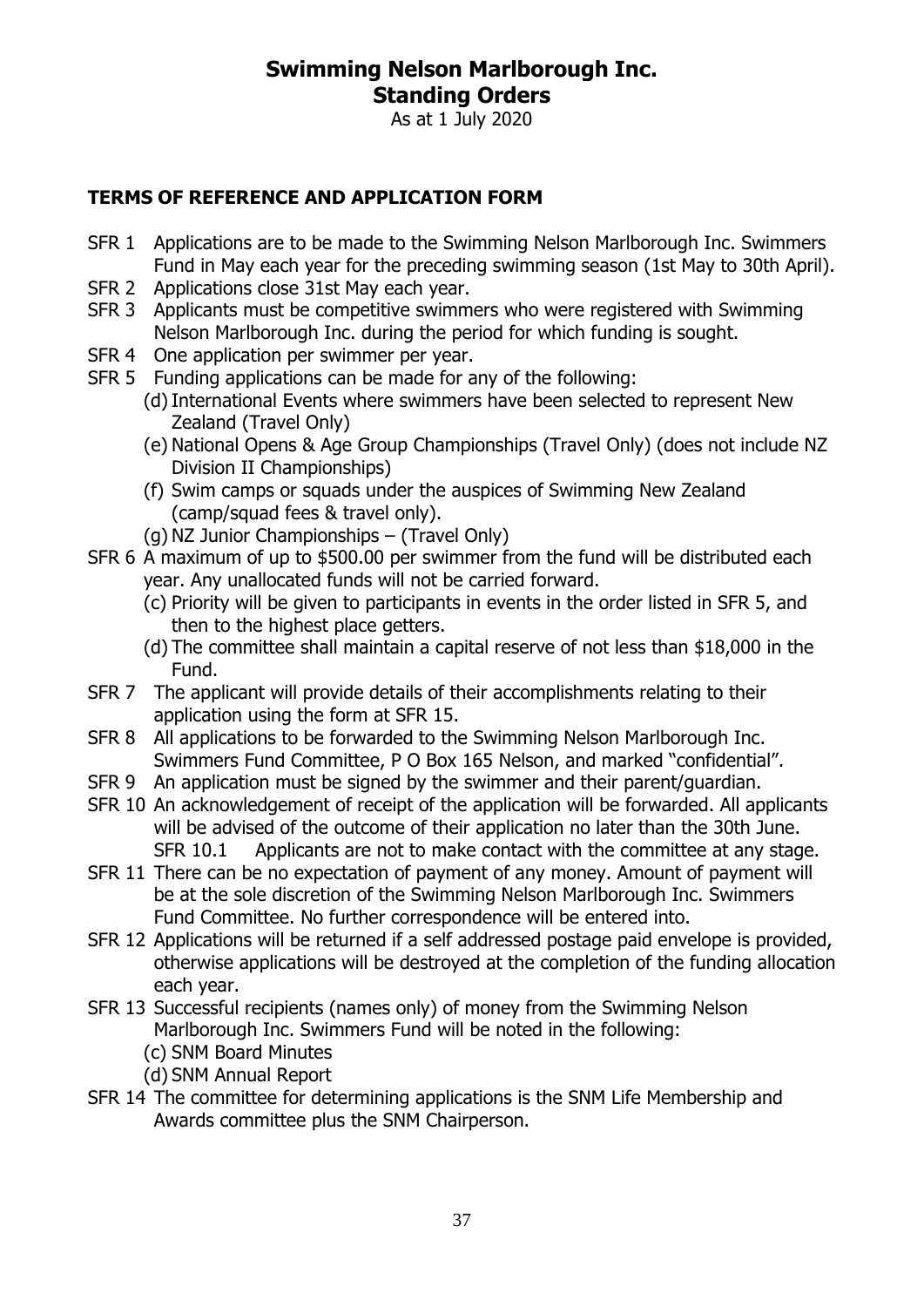As at 1 July 2020

#### **SFR 15 Swimmers Application Form**

Applications are invited for some financial assistance as a reimbursement of travel expenses only. Eligible events are International Events to which a swimmer has been selected by SNZ to represent New Zealand, National Opens, National Age Group, NZ Junior Championships (NOT Junior Festivals) and travel and camp/squad fees for Swim Camps or Squads under the auspices of Swimming New Zealand.

Expenses of managers and coaches are not eligible for funding.

#### **1 One application per swimmer per year.**

#### **2 Priority will be given to applications relating to events, in the following order – International Events, NZ Opens, NZ Age Group, NZ Swim Camps & NZ Juniors – and within these events to the highest place getters.**

Please refer to the Terms of Reference for further details with regards to applying for reimbursement of expenses from the Swimming Nelson Marlborough Inc. Swimmers Fund.

#### **Applications close 31 May each year and shall be sent to:**

| Swimming Nelson Marlborough Inc.<br>Swimmers Fund Committee (Confidential)<br>P O Box 165, Nelson |  |  |
|---------------------------------------------------------------------------------------------------|--|--|
|                                                                                                   |  |  |
|                                                                                                   |  |  |
|                                                                                                   |  |  |
|                                                                                                   |  |  |
|                                                                                                   |  |  |
|                                                                                                   |  |  |

#### **Application Details:**

Receipts for tickets and all other travel costs must be provided or your application may be declined. Please list the receipts included with this application.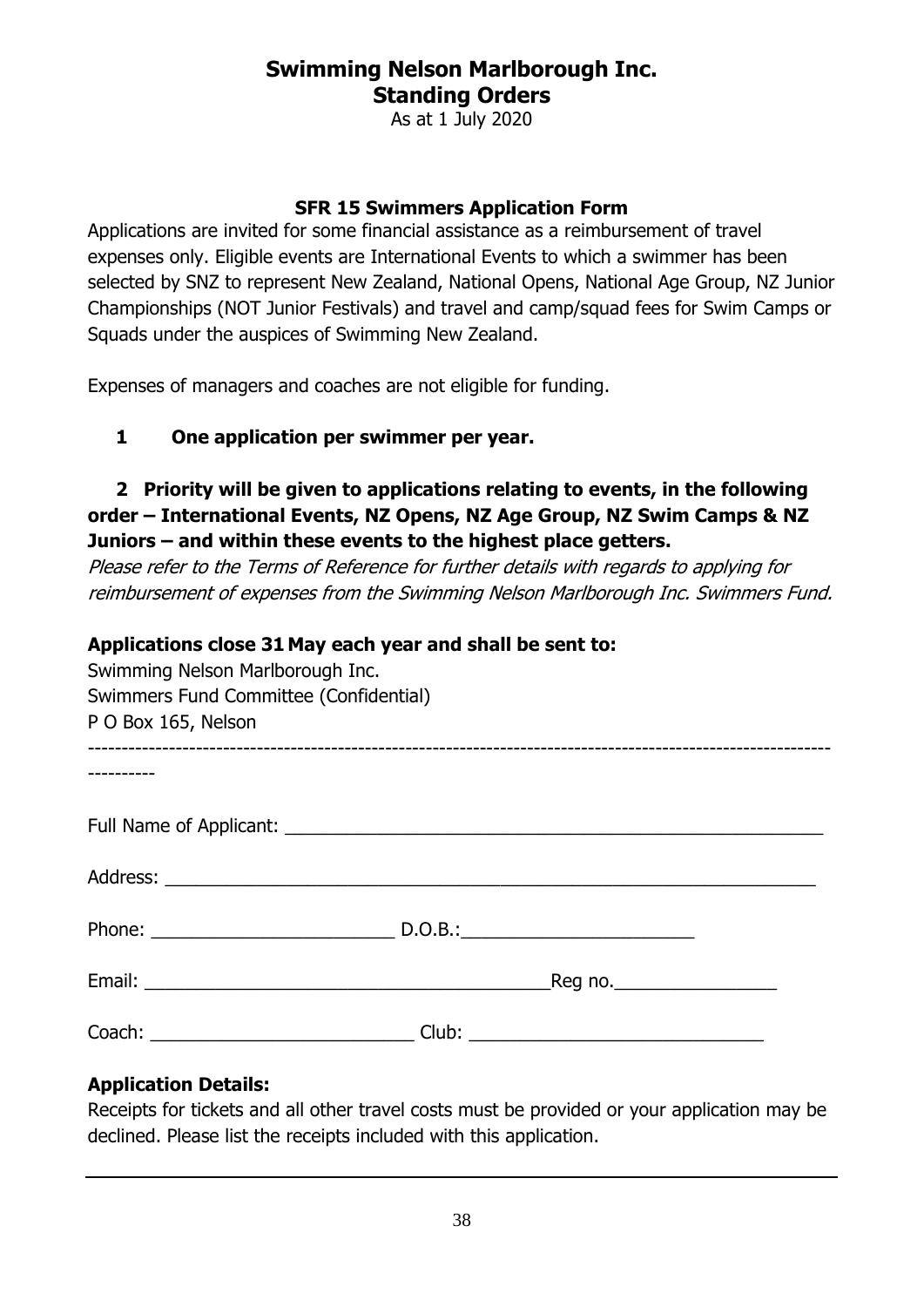As at 1 July 2020

How much are you requesting for reimbursement (maximum of \$500): \_\_\_\_\_\_\_\_\_\_\_\_\_\_\_ Please list your best **three** achievements in the last 12 months: (e.g. Date/Event/Time/Placing of best swimming performance or performance achieved to reach a **SNZ Camp)**

 $\overline{a_1}$  , and the set of the set of the set of the set of the set of the set of the set of the set of the set of the set of the set of the set of the set of the set of the set of the set of the set of the set of the se

Please give details of NZ Squad status (if any) e.g. Youth/National/Elite:

Please identify your main targets/goals for the next year:

Have you received any financial assistance, sponsorship or funding from any other source for the expenses included in this application? YES /NO

If yes, please state how much received: \$\_\_\_\_\_\_\_\_\_\_\_\_\_\_\_

**Signature of Applicant: and all the Signature of Applicant:** 

#### Signature Parent/Guardian of Applicant: **With an allegative Parents and Applicant**

Please note: Applications will be returned if a self-addressed postage paid envelope is provided, otherwise applications will be destroyed at the completion of the funding allocation each year.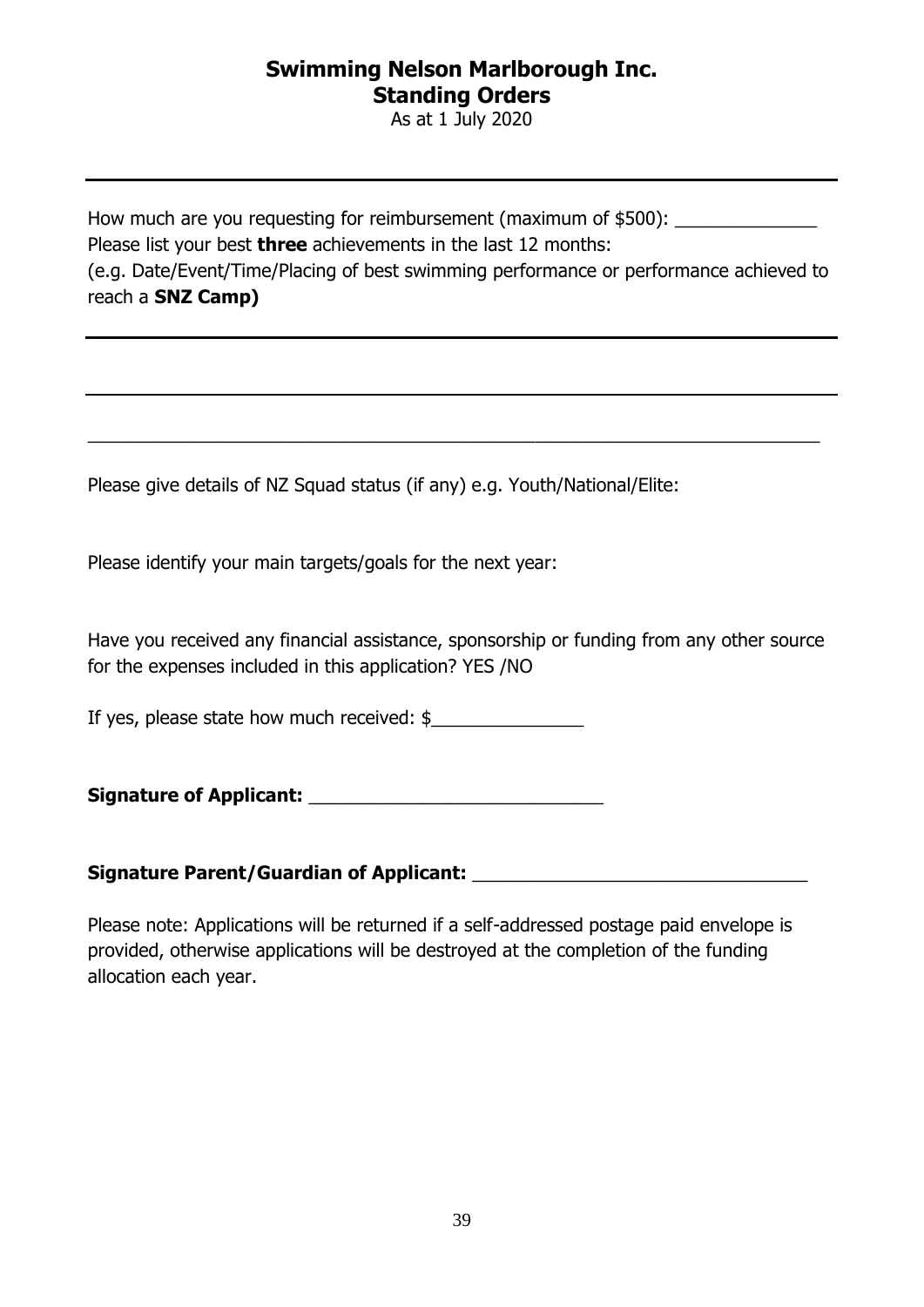As at 1 July 2020

## **Fourth Schedule. Swimmers Fund**

#### **TERMS OF REFERENCE AND APPLICATION FORM**

- SFR 1 Applications are to be made to the Swimming Nelson Marlborough Inc. Swimmers Fund in May each year for the preceding swimming season (1st May to 30th April).
- SFR 2 Applications close 31st May each year.
- SFR 3 Applicants must be competitive swimmers who were registered with Swimming Nelson Marlborough Inc. during the period for which funding is sought.
- SFR 4 One application per swimmer per year.
- SFR 5 Funding applications can be made for any of the following:
	- (h)International Events where swimmers have been selected to represent New Zealand (Travel Only)
	- (i) National Opens, NZ Age Group Championships and NZ Short Course Championships (Travel Only) (does not include NZ Division II Championships)
	- (j) Swim camps or squads under the auspices of Swimming New Zealand (camp/squad fees & travel only).
- SFR 6 A maximum of up to \$500.00 per swimmer from the fund will be distributed each year.
	- (e) Priority will be given to participants in events in the order listed in SFR 5, and then to the highest place getters.
	- (f) The committee shall maintain a capital reserve of not less than \$18,000 in the Fund.
- SFR 7 The applicant will provide details of their accomplishments relating to their application using the form at SFR 15.
- SFR 8 All applications to be forwarded to the "Swimming Nelson Marlborough Inc. Swimmers Fund Committee", PO Box 165 Nelson, and marked "confidential" or submit via email to the SNM Secretary at secretary@snm.org.nz.
- SFR 9 An application must be signed by the swimmer and their parent/guardian.
- SFR 10 An acknowledgement of receipt of the application will be forwarded. All applicants will be advised of the outcome of their application no later than the 30th June. SFR 10.1 Applicants are not to make contact with the committee at any stage.
- SFR 11 There can be no expectation of payment of any money. Amount of payment will be at the sole discretion of the "Swimming Nelson Marlborough Inc. Swimmers Fund Committee". No further correspondence will be entered into.
- SFR 12 Applications will be returned if a self-addressed postage paid envelope is provided, otherwise applications will be destroyed at the completion of the funding allocation each year.
- SFR 13 Successful recipients (names only) of money from the Swimming Nelson Marlborough Inc. Swimmers Fund will be noted in the following:
	- (e) SNM Board Minutes
	- (f) SNM Annual Report
- SFR 14 The committee for determining applications is the "SNM Life Membership and Awards Committee" plus the SNM Chairperson.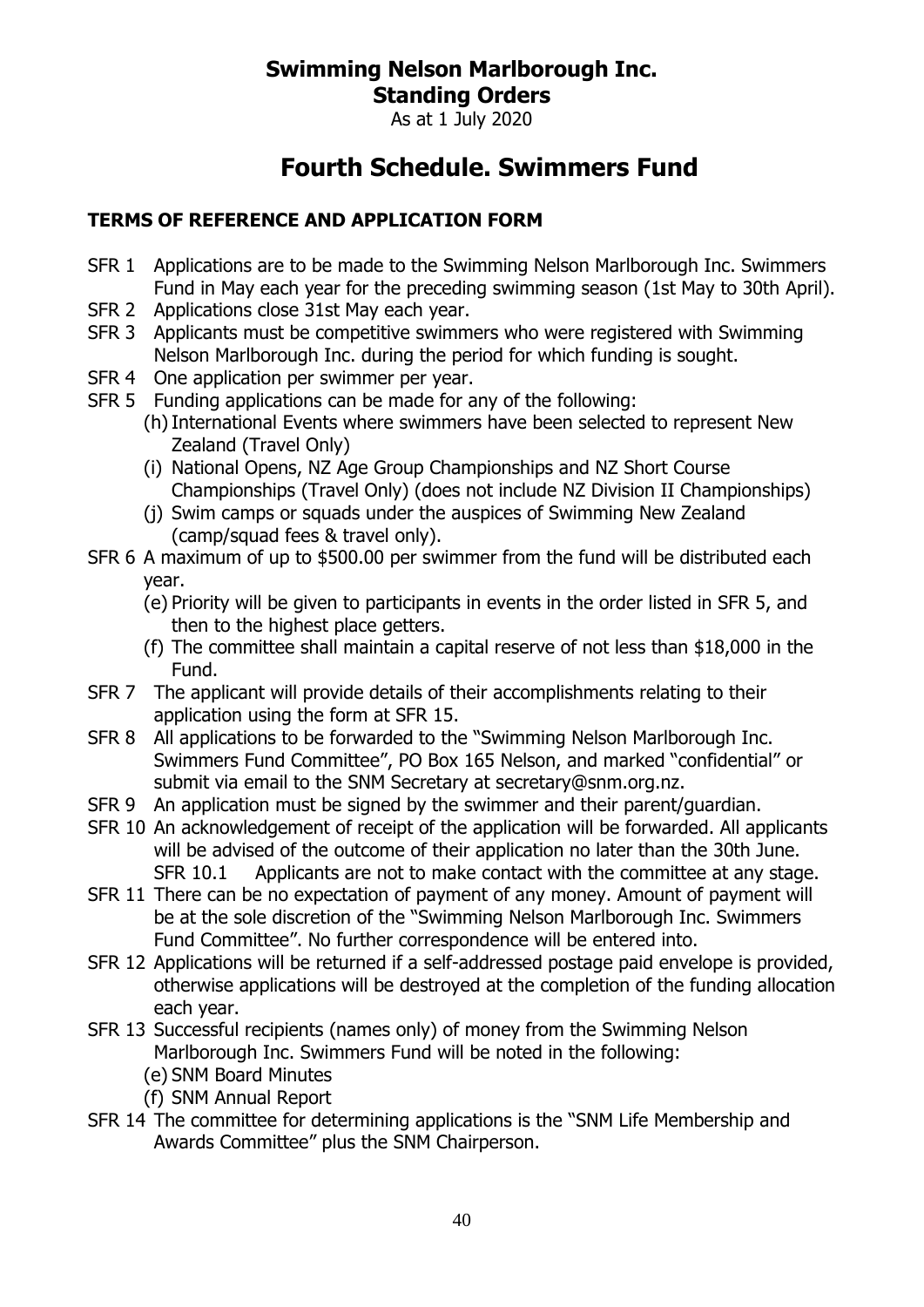As at 1 July 2020

#### **SFR 15 Swimmers Application Form**

Applications are invited for some financial assistance as a reimbursement of travel expenses only. Eligible events are:

- International Events to which a swimmer has been selected by SNZ to represent New Zealand;
- NZ Open Championships, NZ Age Group Championships and NZ Short Course Championships; and
- Travel and camp/squad fees for Swim Camps or Squads under the auspices of Swimming New Zealand.

Expenses of managers and coaches are not eligible for funding.

#### **2. One application per swimmer per year.**

#### **2. Priority will be given to applications relating to events in the following order – International Events, NZ Opens, NZ Age Group, NZ Short Course, NZ Swim Camps – and within these events to the highest place getters.**

Please refer to the Terms of Reference for further details with regards to applying for reimbursement of expenses from the Swimming Nelson Marlborough Inc. Swimmers Fund.

#### **Applications close 31 May each year and shall be sent to:**

Swimming Nelson Marlborough Inc. Swimmers Fund Committee (Confidential) PO Box 165, Nelson Or emailed to the SNM Secretary at secretary@snm.org.nz

| Full name of |            |
|--------------|------------|
| Applicant:   |            |
| Address:     |            |
| Phone:       | DOB:       |
| Email:       | SNZ Reg #: |
| Coach:       | Club:      |